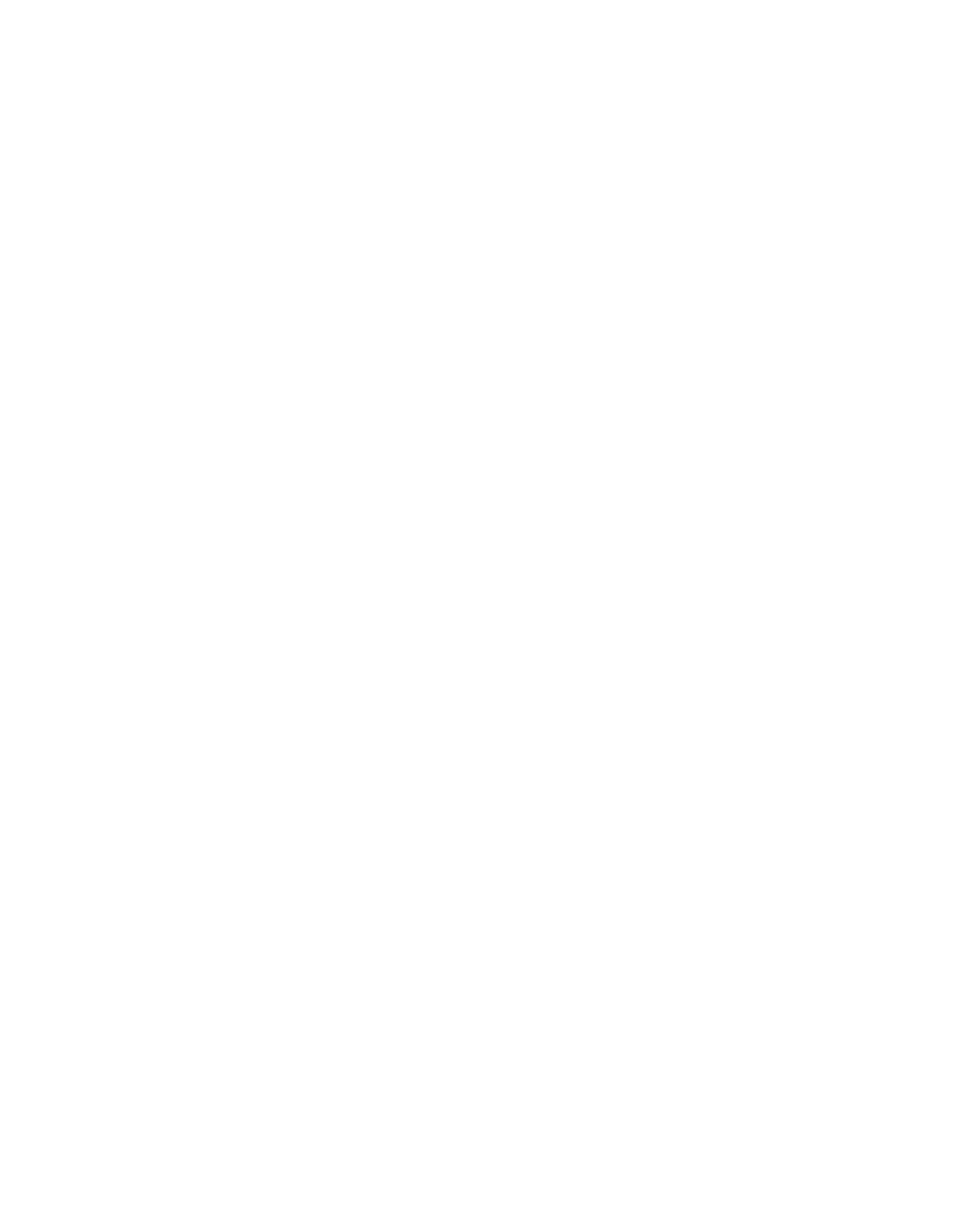# Increasing Cross-Domain Call Batching using Promises and Batched Control Structures

### Quinton Y. Zondervan

### Abstract

In a client-server system, it may be possible for the client to corrupt server data through unsafe access methods or programming errors. A common method for protecting the server data is to separate the client and server into distinct protection domains, e.g. Unix processes. Communication between client and server is restricted to a well-defined set of crossdomain calls and results are passed as opaque pointers to server data. Unfortunately, cross-domain calls are expensive and seriously affect the performance of the system. In his work on Batched Futures, Bogle presents a mechanism for batching cross-domain calls, thus amortizing the overhead of the domain crossing across the batch. Bogle showed that the improvement in performance is directly proportional to the average size of a batch (batching factor). This thesis describes two mechanisms that can be used to improve the batching factor: basic value promises and batched control structures. Basic value promises allow the batching of calls that return basic values (e.g. integer, boolean, character and real). Batched control structures allow the batching of simple control flow statements such as if statements, while loops and for loops. Both mechanisms have been implemented in Thor, an ob ject-oriented database system. This thesis presents performance results showing the effectiveness of both mechanisms in increasing the performance of cross-domain calls.

Keywords: futures, promises, control structures, batching, protection domains, crossdomain calls, object-oriented databases.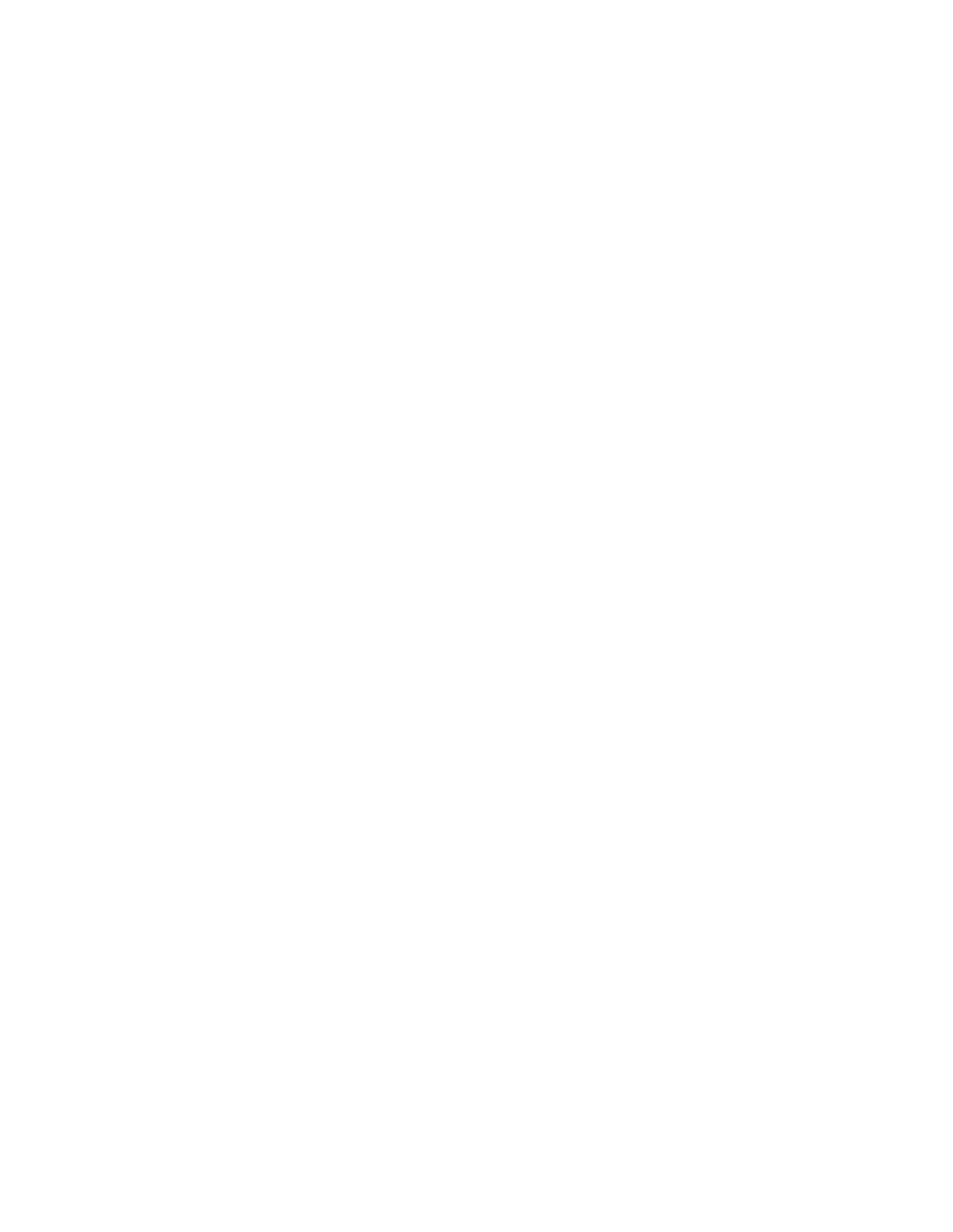### Acknowledgements

My gratitude and appreciation to the following people:

Prof. Barbara Liskov for supervising this thesis in particular and aiding me in my graduate career in general.

Howard Trickey, my AT&T CRFP advisor.

The past and present members of the Programming Methodology Group for their technical support and friendship. Special thanks to: Philip Bogle, Atul Adya, Mark Day, Andrew Meyers, Umesh Maheshwari, Sanjay Ghemawat, Dorothy Curtis and Miguel Castro.

Charles Isbell for being a great friend and invaluable resource.

Kelsey Jordahl for being a reliable friend and roommate.

My wife, Radhika Nagpal, for being a wonderful companion. Without her love and support this would have been a much harder task.

My parents, though far away, still a never ending source of support and inspiration.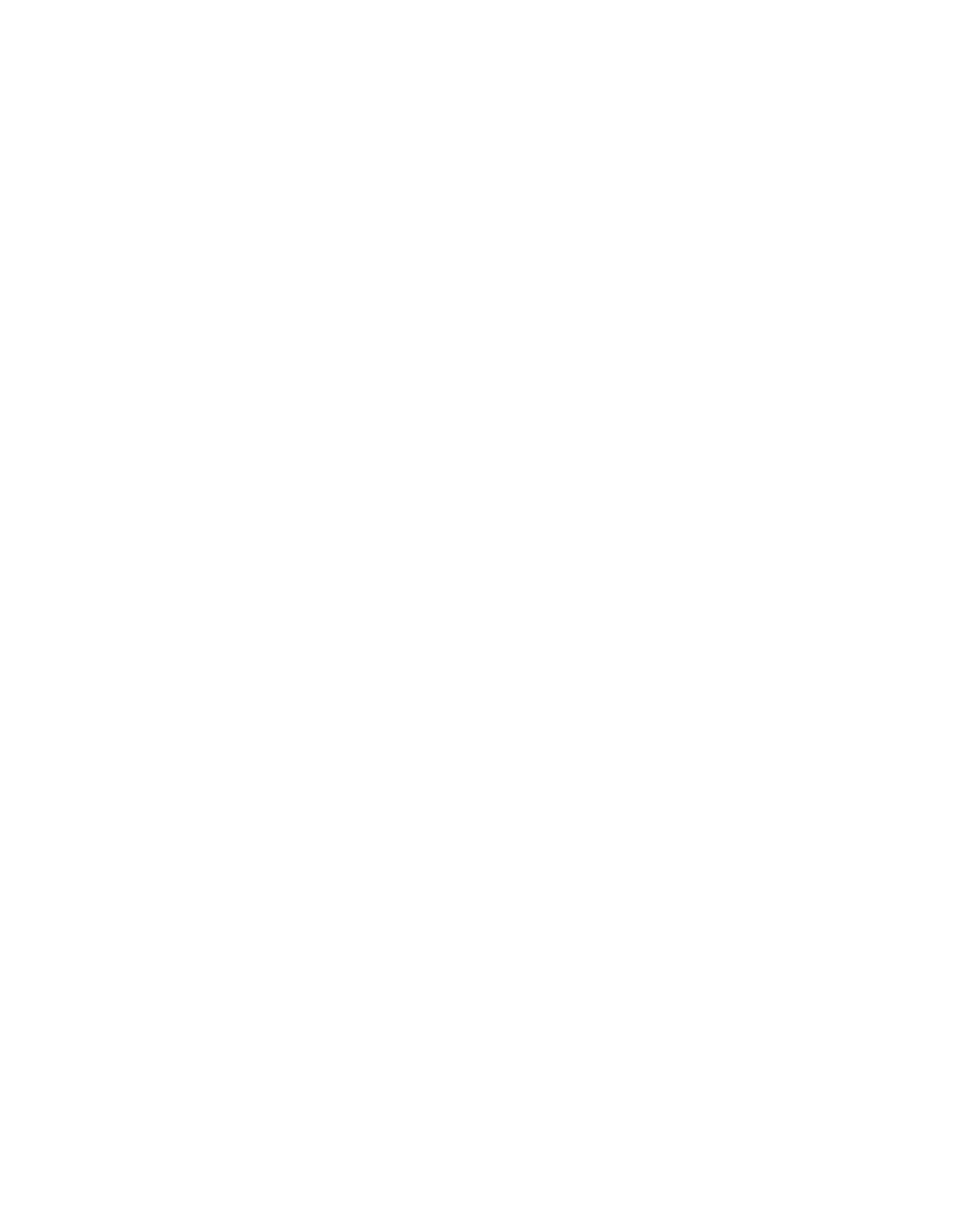# **Contents**

| 1                |                                                                                                                                              | Introduction                                                                                                                                 | 11 |  |  |
|------------------|----------------------------------------------------------------------------------------------------------------------------------------------|----------------------------------------------------------------------------------------------------------------------------------------------|----|--|--|
|                  | 1.1                                                                                                                                          | Roadmap                                                                                                                                      | 12 |  |  |
| $\bf{2}$         |                                                                                                                                              | Thor Client Interface                                                                                                                        | 13 |  |  |
|                  | 2.1                                                                                                                                          |                                                                                                                                              | 13 |  |  |
|                  | 2.2                                                                                                                                          |                                                                                                                                              | 14 |  |  |
|                  | 2.3                                                                                                                                          |                                                                                                                                              | 15 |  |  |
|                  | 2.4                                                                                                                                          | <b>Veneers</b><br>a constitution de la constitution de la constitution de la constitution de la constitution de la constitution              | 16 |  |  |
|                  |                                                                                                                                              | 2.4.1<br>Veneer stubs<br>والمتعاون والمتعاون والمتعاون والمتعاون والمتعاونة والمتعاونة والمتعاونة والمتعاونة والمتعاونة والمتعاونة والمتعاون | 16 |  |  |
|                  |                                                                                                                                              | 2.4.2                                                                                                                                        | 17 |  |  |
|                  |                                                                                                                                              | 2.4.3                                                                                                                                        | 18 |  |  |
|                  | 2.5                                                                                                                                          |                                                                                                                                              | 18 |  |  |
| 3                |                                                                                                                                              | <b>Batched Futures</b>                                                                                                                       | 19 |  |  |
|                  | 3.1<br><b>Batched Futures</b><br>والمتواط والمتواط والمتواط والمتواط والمتواط والمتواط والمتواط والمتواط والمتواط والمتواط والمتواط والمتواط |                                                                                                                                              |    |  |  |
|                  | 3.2                                                                                                                                          |                                                                                                                                              |    |  |  |
|                  |                                                                                                                                              | 3.2.1<br>Futures                                                                                                                             | 21 |  |  |
|                  |                                                                                                                                              | 3.2.2                                                                                                                                        | 21 |  |  |
|                  | 3.3                                                                                                                                          |                                                                                                                                              | 21 |  |  |
| $\boldsymbol{4}$ |                                                                                                                                              | Promises                                                                                                                                     | 23 |  |  |
|                  | 4.1                                                                                                                                          | Improving the Batching Factor using Promises                                                                                                 | 23 |  |  |
|                  | 4.2<br>Implementation at the C++ Veneer $\dots \dots \dots \dots \dots \dots \dots \dots \dots$                                              |                                                                                                                                              |    |  |  |
|                  |                                                                                                                                              | 4.2.1<br>Method Stubs                                                                                                                        | 24 |  |  |
|                  |                                                                                                                                              | 4.2.2                                                                                                                                        | 27 |  |  |
|                  |                                                                                                                                              | 4.2.3                                                                                                                                        | 27 |  |  |
|                  | 4.3                                                                                                                                          |                                                                                                                                              | 27 |  |  |
|                  | 4.4                                                                                                                                          | Experimental Results                                                                                                                         | 27 |  |  |
|                  |                                                                                                                                              | 4.4.1<br>Performance Model                                                                                                                   | 28 |  |  |
|                  |                                                                                                                                              | 4.4.2                                                                                                                                        | 28 |  |  |
| 5                |                                                                                                                                              | <b>Batched Control Structures</b>                                                                                                            | 29 |  |  |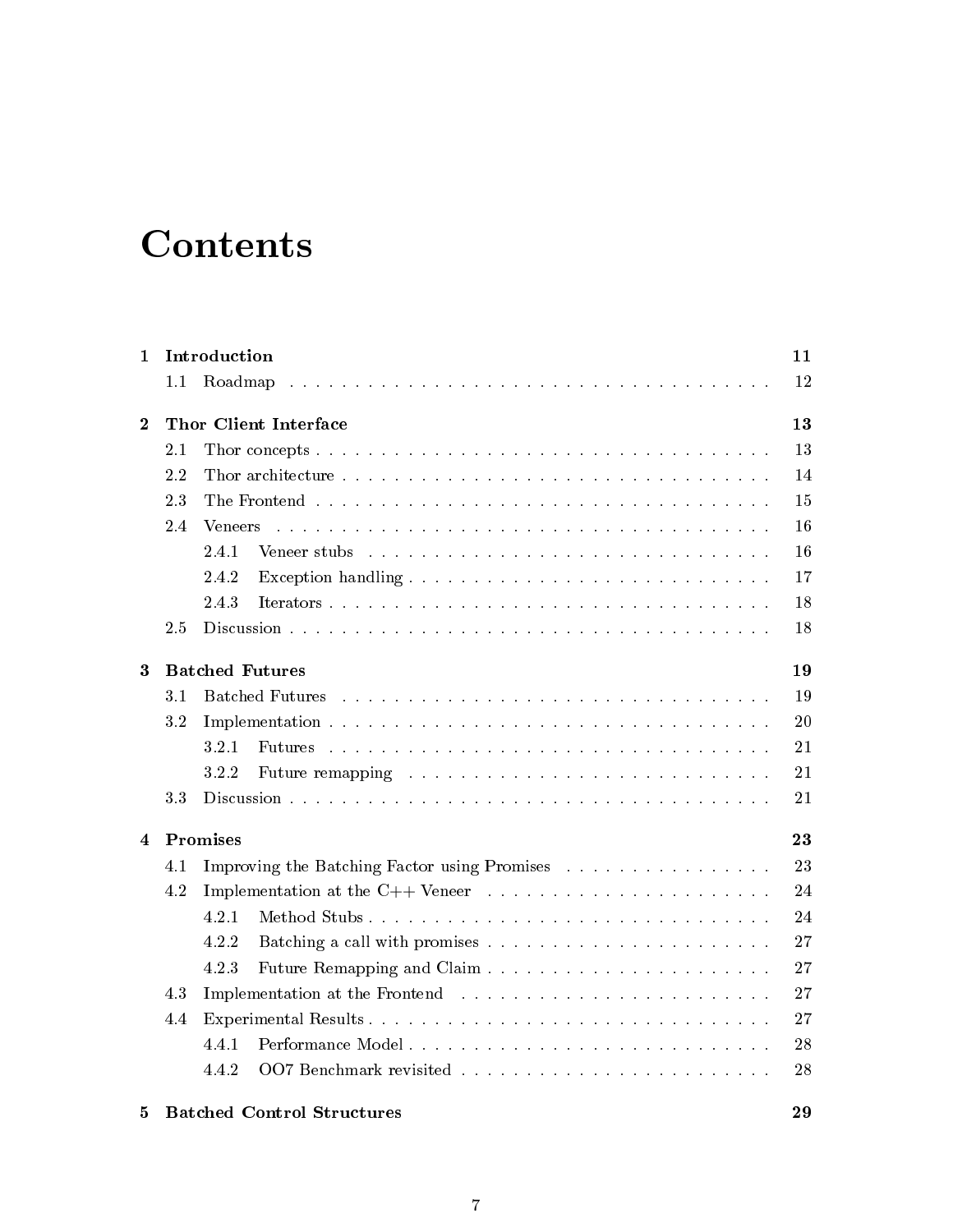|                  | 5.1 |             | Increasing the Batching Factor using BCS and Promises                                   |
|------------------|-----|-------------|-----------------------------------------------------------------------------------------|
|                  | 5.2 |             |                                                                                         |
|                  |     | 5.2.1       |                                                                                         |
|                  |     | 5.2.2       |                                                                                         |
|                  |     | 5.2.3       |                                                                                         |
|                  |     | 5.2.4       | Batched For loop                                                                        |
|                  |     | 5.2.5       |                                                                                         |
|                  |     | 5.2.6       |                                                                                         |
|                  |     | 5.2.7       |                                                                                         |
|                  |     | 5.2.8       |                                                                                         |
| $\boldsymbol{6}$ |     |             | <b>BCS</b> Implementation                                                               |
|                  | 6.1 |             |                                                                                         |
|                  | 6.2 |             | BCS language implementation in $C++ \ldots \ldots \ldots \ldots \ldots \ldots \ldots$   |
|                  | 6.3 |             |                                                                                         |
|                  |     | 6.3.1       | Syntax checking $\ldots \ldots \ldots \ldots \ldots \ldots \ldots \ldots \ldots \ldots$ |
|                  |     | 6.3.2       | Type checking $\ldots \ldots \ldots \ldots \ldots \ldots \ldots \ldots \ldots \ldots$   |
|                  |     | 6.3.3       |                                                                                         |
|                  | 6.4 |             |                                                                                         |
|                  |     | 6.4.1       |                                                                                         |
|                  |     | 6.4.2       |                                                                                         |
|                  |     | 6.4.3       |                                                                                         |
|                  |     | 6.4.4       |                                                                                         |
|                  |     | 6.4.5       |                                                                                         |
|                  |     | 6.4.6       |                                                                                         |
|                  |     |             |                                                                                         |
| 7                |     |             | <b>Performance Results</b>                                                              |
|                  | 7.1 |             |                                                                                         |
|                  |     | 7.1.1       |                                                                                         |
|                  |     | 7.1.2       |                                                                                         |
|                  |     | 7.1.3       |                                                                                         |
|                  |     | 7.1.4       |                                                                                         |
|                  |     | 7.1.5       |                                                                                         |
|                  | 7.2 |             |                                                                                         |
| 8                |     | Conclusions |                                                                                         |
|                  | 8.1 |             |                                                                                         |
|                  | 8.2 |             | Future Work                                                                             |
|                  |     | 8.2.1       |                                                                                         |
|                  |     | 8.2.2       |                                                                                         |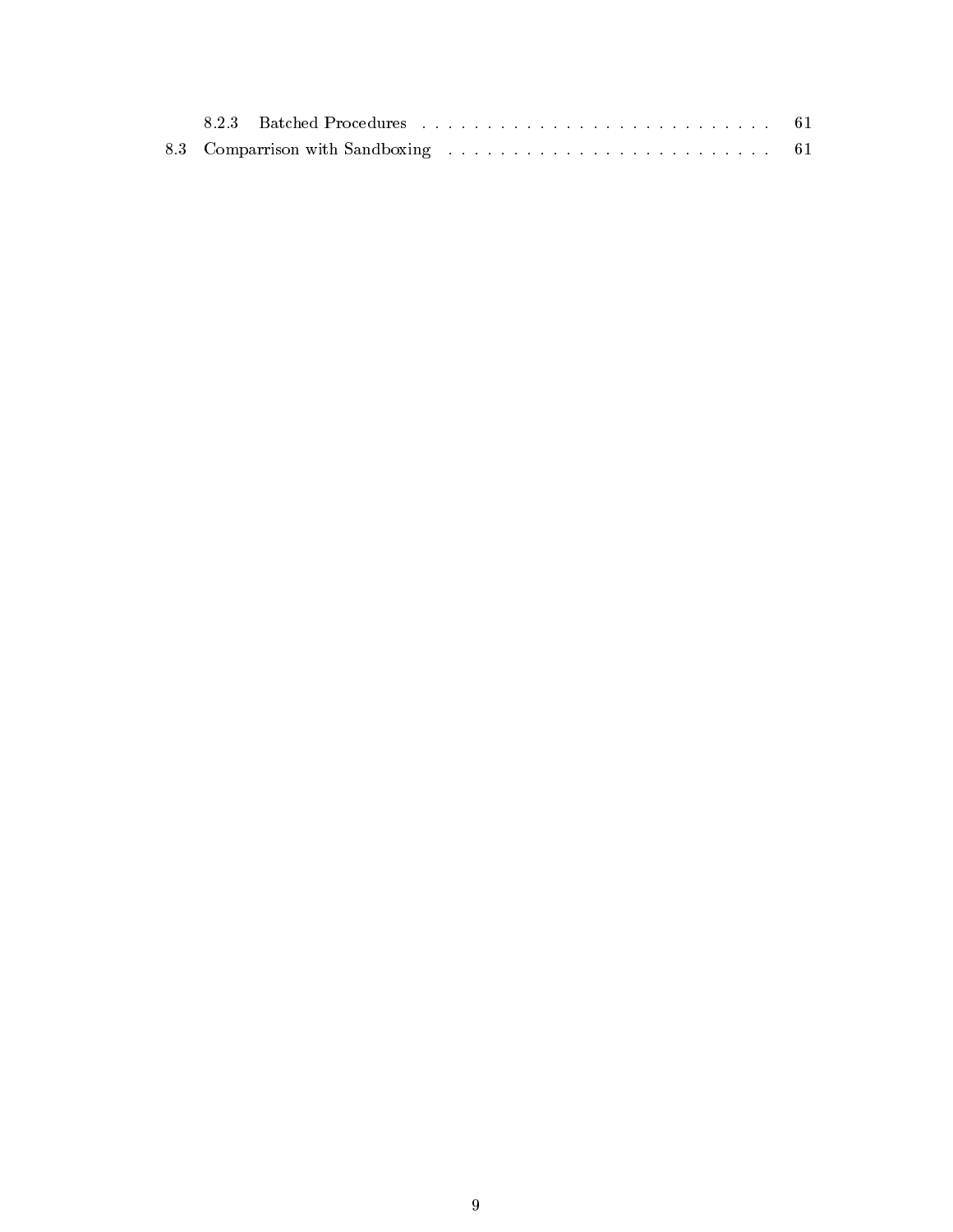# List of Figures

|            |                                                                                                                                                                                                                                | -45 |
|------------|--------------------------------------------------------------------------------------------------------------------------------------------------------------------------------------------------------------------------------|-----|
| $6\cdot 2$ |                                                                                                                                                                                                                                | -45 |
| $6-3$      |                                                                                                                                                                                                                                | -47 |
|            |                                                                                                                                                                                                                                | 47  |
|            | 6-5 Iterator and closure enterprised in the set of the set of the set of the set of the set of the set of the set of the set of the set of the set of the set of the set of the set of the set of the set of the set of the se | -49 |
|            |                                                                                                                                                                                                                                | -49 |
| $7-1$      |                                                                                                                                                                                                                                | 52  |
| $7-2$      |                                                                                                                                                                                                                                | -52 |
|            |                                                                                                                                                                                                                                | .58 |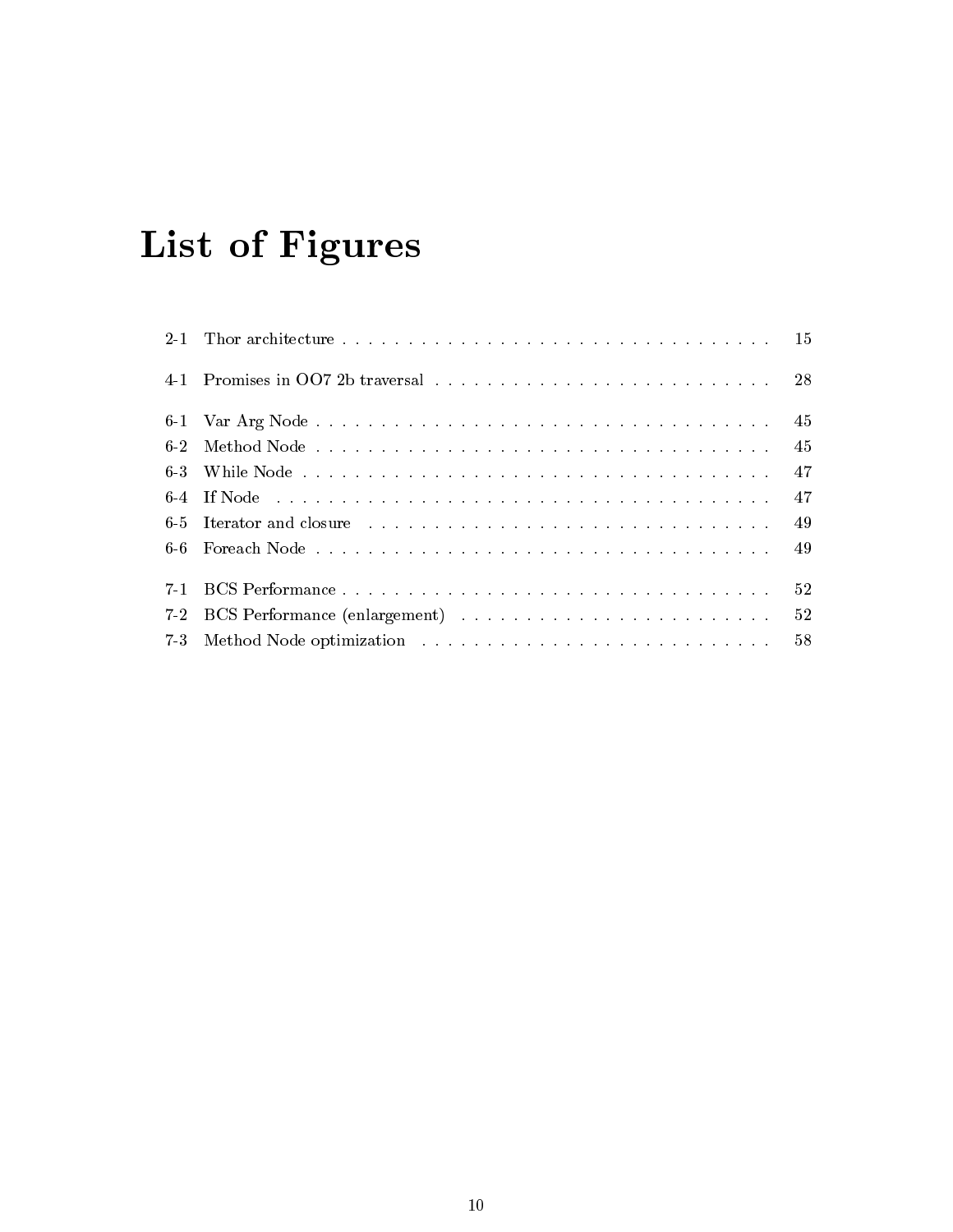# Chapter <sup>1</sup>

# Introduction

In a client-server system, data integrity of the server can be guaranteed by separating the client and the server into distinct protection domains. Communication occurs through a well-defined interface that ensures that the client cannot corrupt the data stored at the server or otherwise interfere with the server's operation. However, crossing a domain boundary can be expensive. If the client and server are distinct processes running on the same machine, each call requires a context switch, which is much slower than a direct function call [1]. When the client and server are running on separate machines, and need to communicate across a network, the cost of a context switch is even worse.

In previous work, Bogle [3] presented a mechanism, called **batched futures**, for sending calls to the server in batches. Normally, each call is sent to the server and evaluated. Results are either **handles** which are references to object stored at the server, or basic values such as integers or booleans. The batched futures mechanism allows calls that return handles to be batched. Instead of sending such a call individually, and waiting for the result, the client places the call in a batch, and generates a place holder for the result called a future. The future can be used as an argument to later calls. Batching a set of calls improves the performance of cross-domain calls by amortizing the cost of the domain crossing over the number of calls in the batch. Thus, the performance improvement is directly related to the number of calls in the batch.

The batch size for Bogle's mechanism is limited, however, for two reasons. The first is that it allows only calls that return handles to be batched. Calls that return basic values are always executed immediately: at that point any batched calls are run followed by the call returning the basic value. Since calls returning basic values occur frequently in client code, batch sizes are necessarily rather small.

The second reason is that only straight-line code can be batched. Bogle's mechanism allows a sequence of client calls to be batched, provided they return handles. However, the presence of a control structure whose condition depends on the result of a call necessarily interrupts the batch. This is because the call must be made immediately so that the client code can use its result to determine the control flow of the program. Thus, for example, a loop controlled by a test that examines the state of a server object cannot be run as a single batch. Instead, the batch will be terminated on each iteration of the loop.

In his thesis, Bogle suggested some ways of overcomming some of these limitations. This work extends the batching mechanism along the lines suggested by Bogle. First it provides a mechanism that allows calls that return basic values to be batched by generating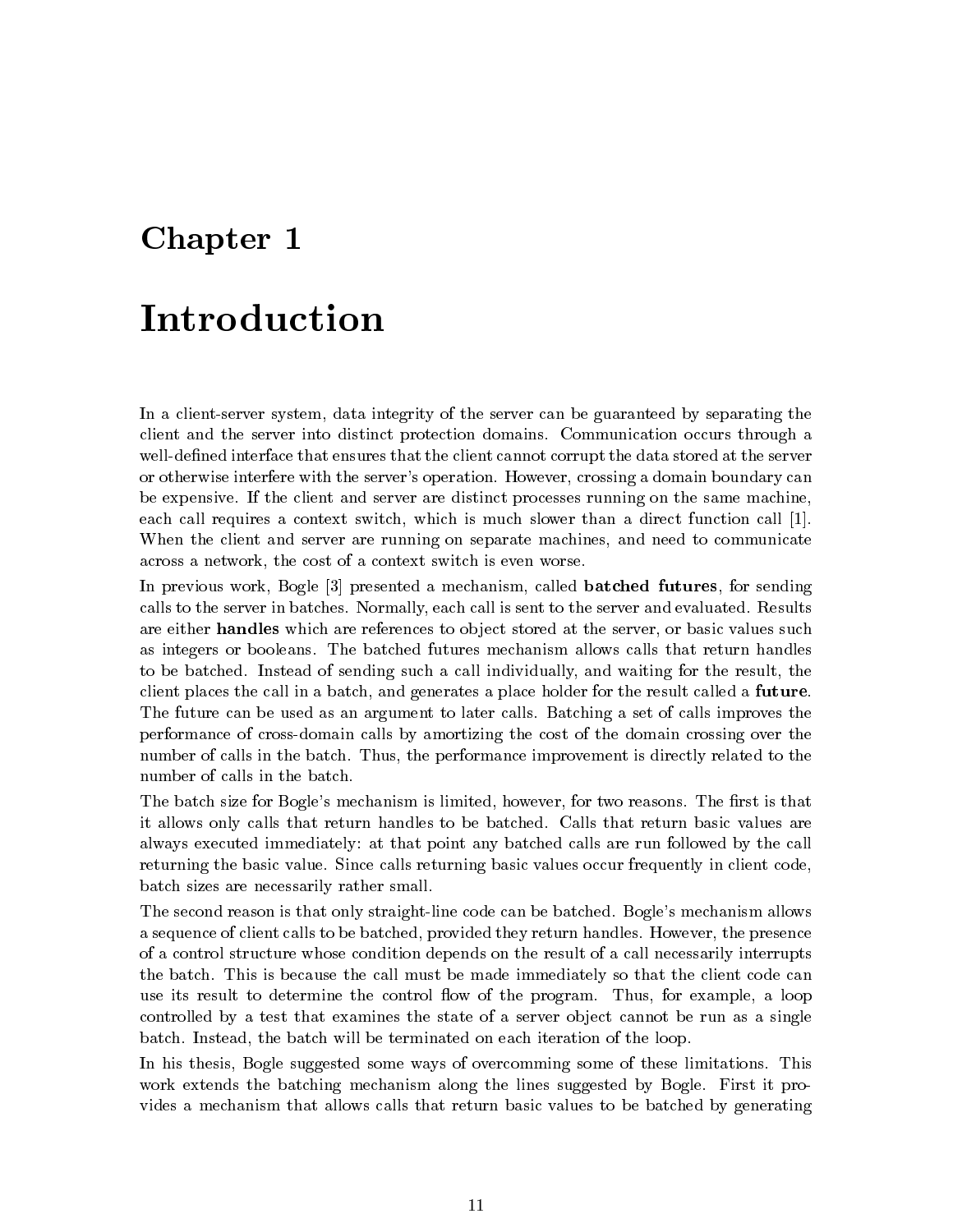a special kind of future for the result, called a **promise**. A **claim** operation is defined on promises, which allows the client to extract the actual value of the promise at some later time. Promises allow the client to batch calls that return basic values, but whose results are not of immediate interest, thus increasing the size of the batch and improving the overall performance.

Second, the thesis provides a way of batching control structures by means of a new mechanism, called Batched Control Structures. Batching a control structure does not interrupt the current batch, thus allowing calls preceding and following the control structure to be placed in the current batch as well.

When a batched control structure such as a while loop is processed by the server, it is parsed once and executed multiple times. While parsing the loop, the server generates a highly efficient representation for the loop, which is then evaluated. Evaluating this representation is more efficient than processing individual calls sent by the client. Thus, batched control structures improve performance in two ways: by increasing the batch size, and by preprocessing the batch before running it, thus reducing the cost of actually running the calls in the batch.

The batched control structure mechanism supports two kinds of looping structures: while loops, and foreach loops. The latter kind of loop makes use of a server iterator. An iterator is a special kind of routine that produces multiple results; it yields the results one-at-a-time and is used in a for loop that does an iteration for each yielded value [11]. Prior to the work in this thesis, there was no way for client code to make use of server iterators in our system; the foreach mechanism overcomes this limitation.

### 1.1 Roadmap

- Chapter 2: Describes Thor, an object oriented database system and the context for this work.
- Chapter 3: Describes batched futures, the background for most of this work.
- Chapter 4: Describes the design and implementation of Basic Value Promises in Thor.
- Chapter 5: Describes the main contribution of this thesis, Batched Control Structures.
- Chapter 6: Describes the implementation of Batched Control Structures.
- Chapter 7: Presents performance results for Batched Control Structures
- Chapter 8: Describes some possible extensions to the work presented in this thesis, and gives some conclusions.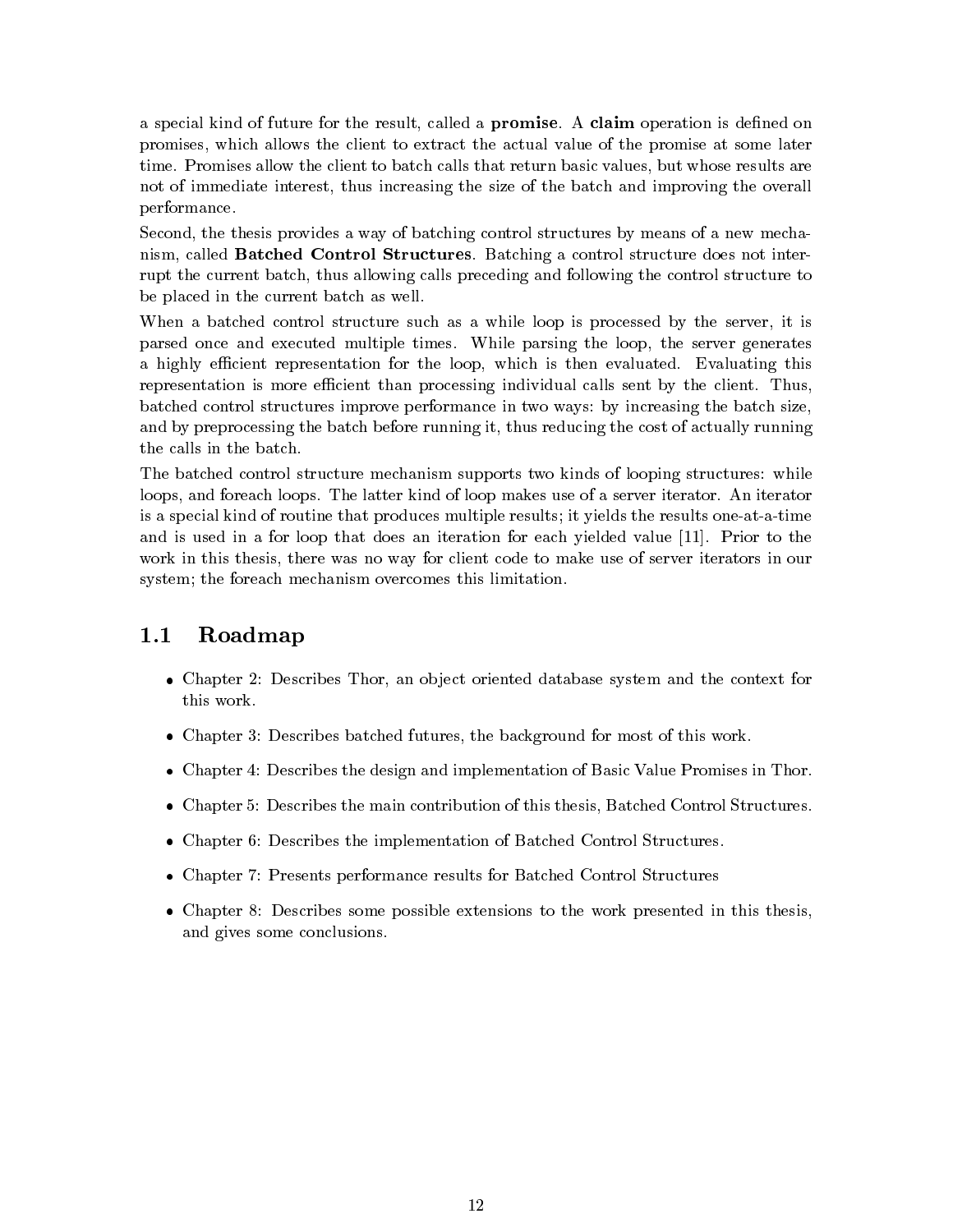# Chapter <sup>2</sup>

The context for this work is Thor  $[12]$ , a new object-oriented database system that provides persistent and highly available storage for its objects. The first half of this chapter describes some of the relevant features of Thor and the basic system architecture. The rest of the chapter describes the mechanism by which client programs interact with Thor.

#### $2.1$ Thor concepts

To the client, Thor provides a universe of ob jects. These ob jects are fully encapsulated, so that their internal representation is not accessible to the client. Clients can obtain references to Thor objects, which can be used to pass the objects as arguments to method calls or calls to routines. In addition, basic value arguments can also be sent. In Thor, basic values are integers, booleans, characters and real numbers.

Methods and Routines A method is a procedure that is defined as part of a type. A method has an implicit first argument which is an object of the type for which it is defined. A method is invoked on an object of its type. A routine is a stand-alone procedure, not associated with any type.

Iterators In addition to procedures, Thor supports iterators, introduced in the CLU programming language [11]. Rather than returning a single value, an iterator **yields** a new value each time it is called. Iterators are called from within a special for construct. Both routines and methods can be iterators.

**Object references** A reference to a Thor object is called a **handle**. Handles are returned to the client as a result of method calls performed by Thor on behalf of the client. These handles can be used as arguments to subsequent method calls. Handles are valid only for the duration of a particular session between the client and Thor.

Exceptions Thor routines and methods can return normal values, or signal an exception upon termination [11][9]. An exception indicates that the normal return values could not be computed.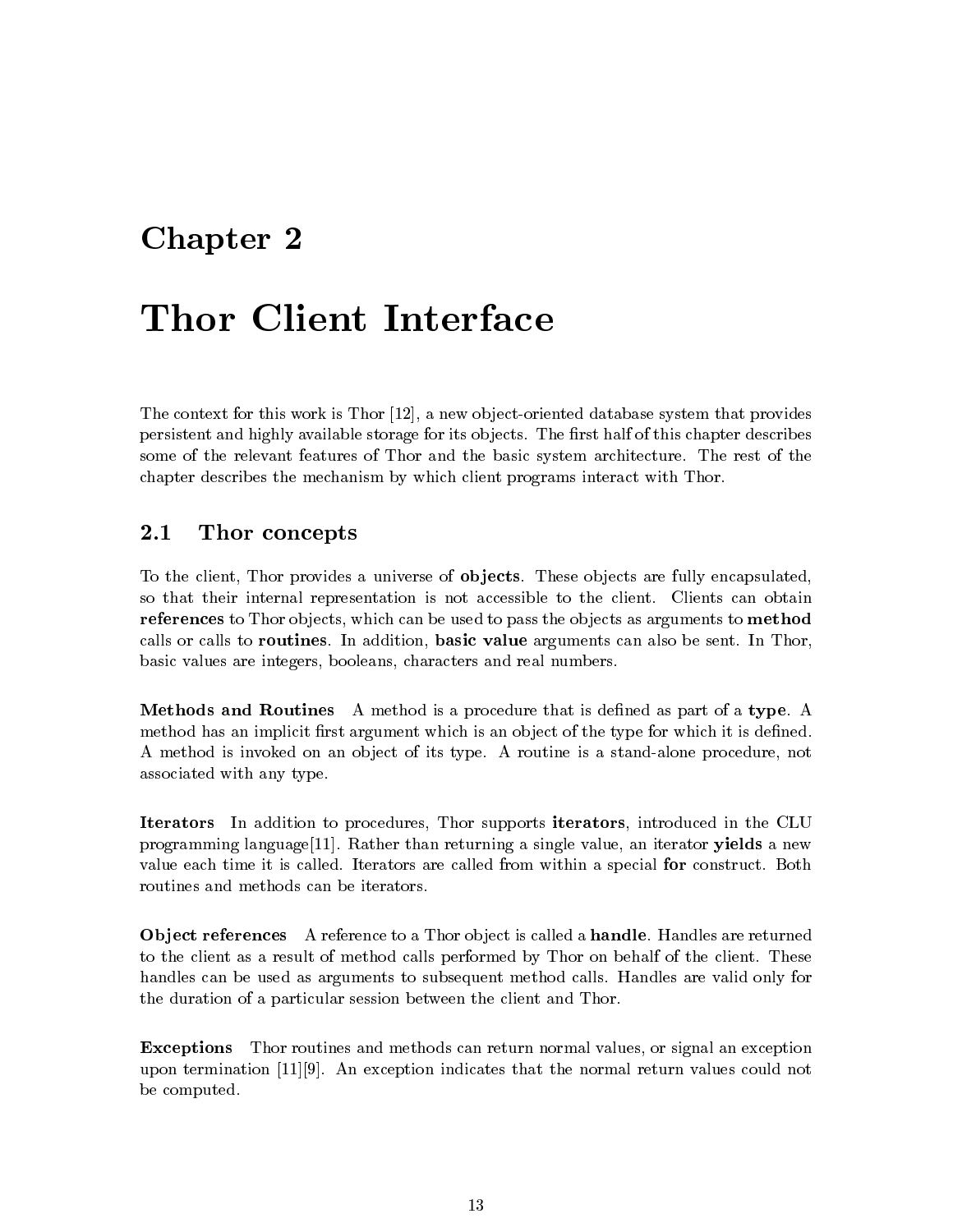Types The operations that can be performed on an object are determined by its type. Thor types are specified and implemented in **Theta**  $[8]$ , a new object-oriented programming language being developed specifically for Thor.

A type consists of a set of method signatures. For example, here is the definition of the DataBase type in Theta, which will be used in later examples:

 $Database = type$ 

fetch (user: string) returns (DataElem) signals (not found) % Find user in database, and return corresponding record. % Signal not found is user not in database.

new user (user: string) returns (DataElem) signals (not possible) % Create new record for user, and return the new record. % Signal not possible if record cannot be created.

users () yields (DataElem) % Yield the records for all users in database.

end DataBase

The keyword signals indicates the exceptions that can be signaled by the method. The keyword yields is used instead of returns in the case of an iterator.

Type hierarchy Theta allows subtyping. In Theta, a subtype S must have all the methods of its supertype T with compatible signatures [16, 2, 4], plus perhaps some additional methods. If S is a subtype of  $T$ , an object of type S can be supplied as an argument where an object of type T is expected.

#### $2.2$ Thor architecture

The Thor system is divided into the following components:

- $\bullet$  A set of distributed storage servers that persistently store Thor objects. These are called Ob ject Repositories (OR)
- A process called the Frontend that caches ob jects and executes calls to routines and methods on behalf of the client.

The client interface in Thor is defined by the interactions between the Frontend and the chent program. It the chent language is unsafe  $\gamma$ , the chent and the Frontend must be executed in separate protection domains. In practice, that means that the client and Frontend

<sup>&</sup>lt;sup>1</sup>A language is considered unsafe if it allows arbitrary pointer dereferencing as in C or C++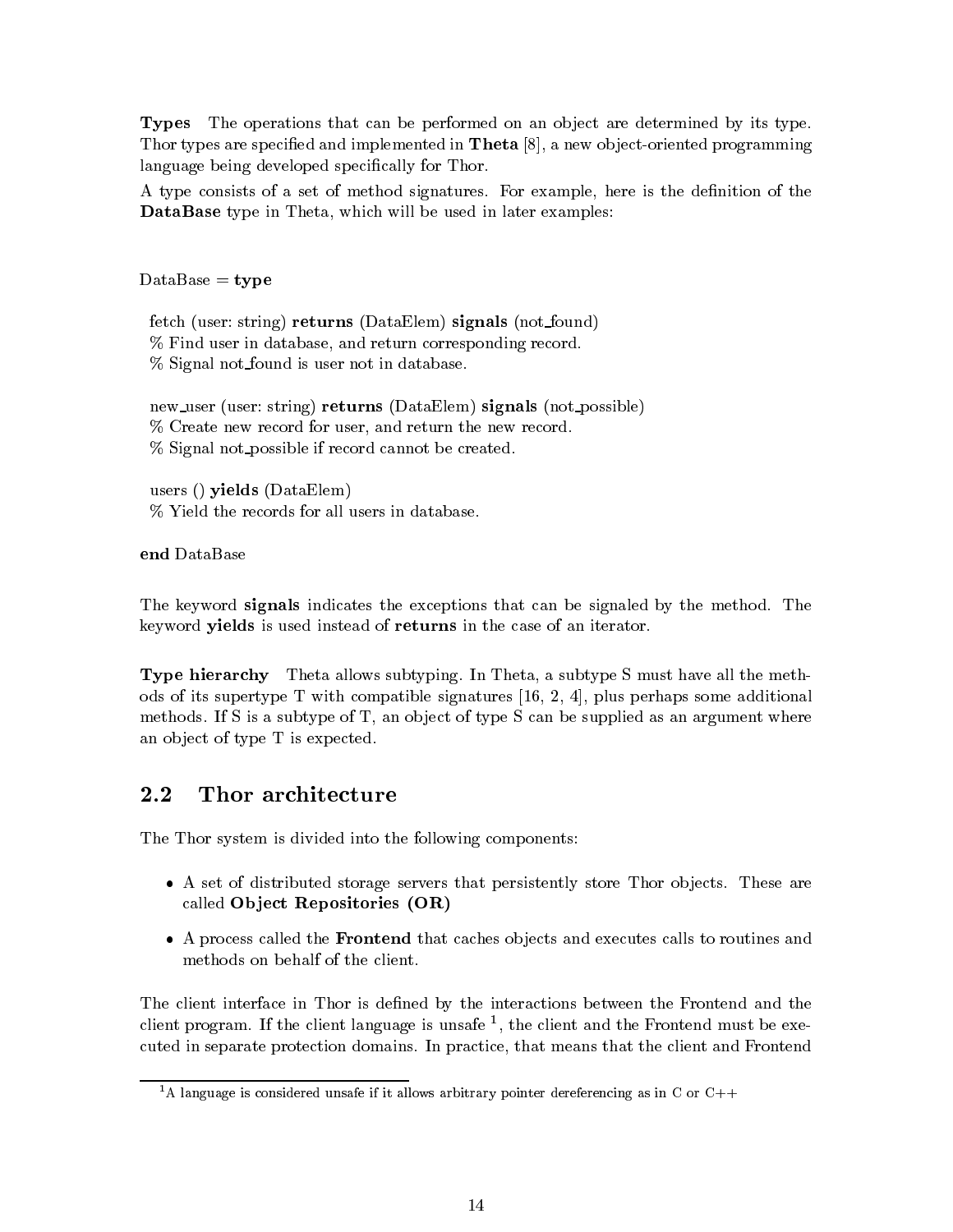

Figure 2-1: Thor architecture.

run as separate processes on the same machine, although it is also possible for the client and Frontend to run on separate machines.

Figure 2-1 illustrates the Thor architecture, with the client and Frontend running on the same machine. The client communicates with the Frontend using a language specific veneer. Veneers are described in section 2.4.

### 2.3 The Frontend

Each Frontend is dedicated to a single client application. Objects accessed by the client are fetched from the OR and cached at the Frontend [7].

The interface presented to the client by the Frontend includes the following commands:

- lookup\_wellknown This command takes a string as its only arguments. The Frontend searches for the string in a table of "well known objects" and returns a handle to the object corresponding to the string argument.
- $\bullet$  invoke This command is used to invoke a method or routine  $\overline{\ }$ . Arguments are the method name, and the arguments for the call, including the receiver.

The client makes calls to the Frontend by communicating either through a shared-memory buffer, or through a  $TCP/IP$  network connection. Generally, a client will begin its session by looking-up some "root" object in the database.

The Frontend continually waits for commands from the client. Probably the most frequently used command is the invoke command. The client sends the name of the method, and its

 $2$ The current implementation of Thor does not yet support routines, so we will not discuss them in the remainder of this thesis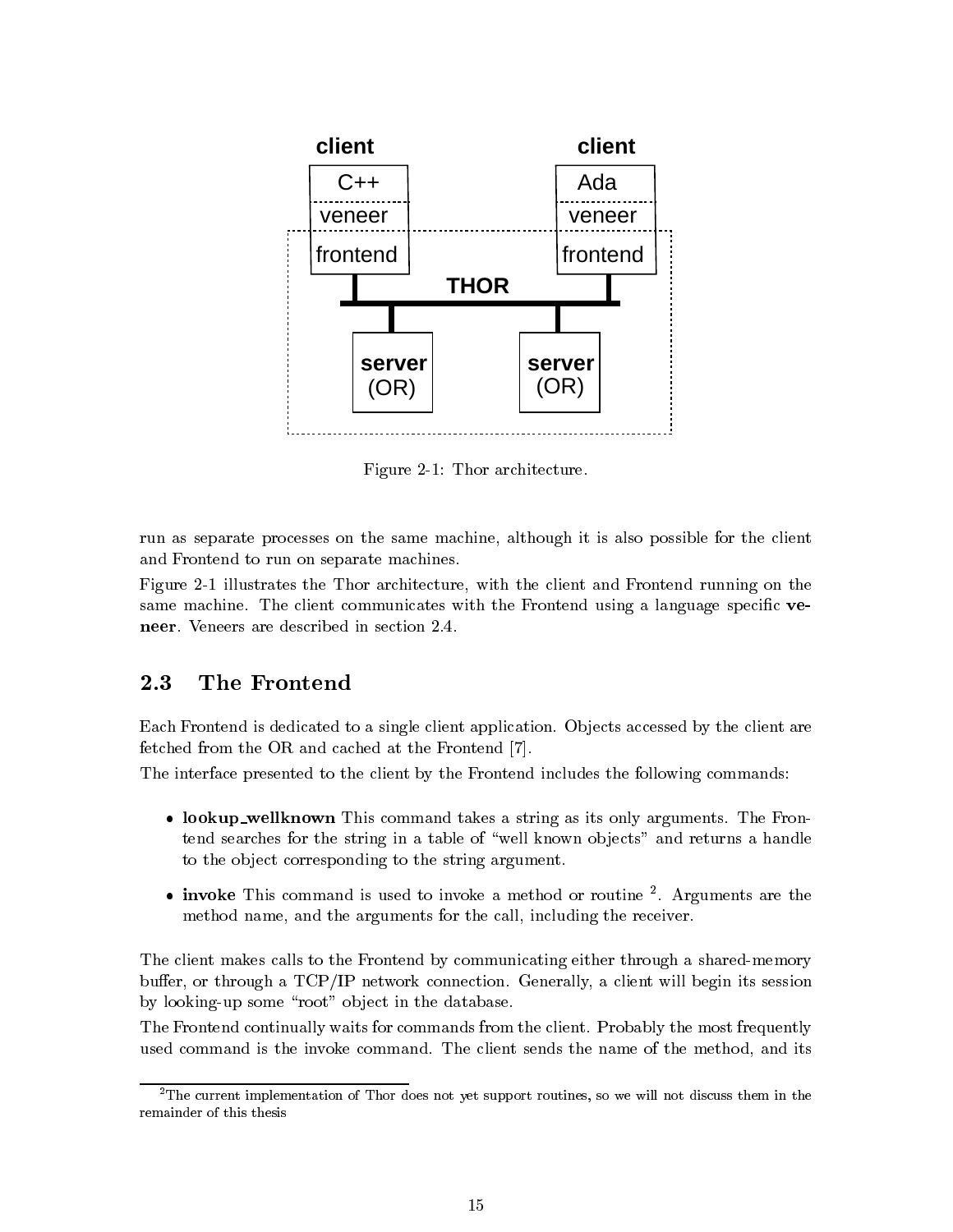arguments in the form of handles and/or basic values, to the Frontend. The handles are used to find the corresponding objects in the **handle table**, H, which is maintained by the Frontend. The name is used to find the method's signature, which is used to verify that the right number of arguments have been passed, and to type check those arguments. A call is type correct if the type of each argument is a subtype of the type listed for that argument position in the signature t. If the call type checks, the call is made, and the result object is mapped to a new handle in H, which is sent back to the client. Basic value results are not mapped to handles, but are sent back to the client directly. If the method resulted in an exception being signaled, the exception is send to the client. Handles are implemented as positive integers which index into the handle table H.

The logical interface at the Frontend is implemented by two different interfaces, a textual interface (ascii) and a binary interface. The ascii interface is suitable for direct user access (e.g. using the telnet protocol), or clients written in simple text processing languages. The binary interface provides higher performance and more direct encoding of values, and is used by C and  $C_{++}$  clients.

#### $2.4$ **Veneers**

One of the goals of Thor is to allow application programs written in different programming languages to share the same objects. This is accomplished by providing a **veneer** [3] for each programming language. The veneer extends the language with the necessary procedures to interact with Thor. Several veneers have been implemented for Thor, including  $C, C++,$ Emacs Lisp, Perl, TCL [3] and Modula3 [10]. In the remainder of this thesis we will limit our discussion to the  $C++$  veneer, but the concepts explained here are not limited to the  $C++$  veneer.

The veneer provides the client with an interface to Thor. The interface is implemented by a library of procedures. These procedures are generally stub procedures that call the corresponding remote procedures in the Frontend interface described in the previous section.

In addition, the  $C++$  veneer maintains a mapping between handles and stub objects, which are  $C_{++}$  objects that mimic corresponding Thor objects. In the remainder of this section we will describe the stub object mechanism in more detail. For a more general discussion of veneers, see [3].

#### $2.4.1$ Veneer stubs

The veneer manages the set of handles currently referred to by the client. In the  $C++$ veneer, these handles are encapsulated in **stub objects**, which mimic the Thor objects they represent. The veneer also provides a stub procedure for each Thor routine or method. In the  $C++$  veneer, stub procedures are implemented as member functions of stub objects. For each Theta type defined in Thor, a corresponding  $C_{++}$  class is generated automatically and included as part of the veneer. For example, here is the  $C++$  class definition for the DataBase type mentioned earlier:

 $3$ As an optimization, basic value arguments are not type checked. This speeds up execution, and does not really violate type safety because Thor treats a basic value as an opaque 32 bit number, regardless of its type. Thus, any method defined on integers will execute when passed a real, bool or char, though an exception may be signaled in some cases.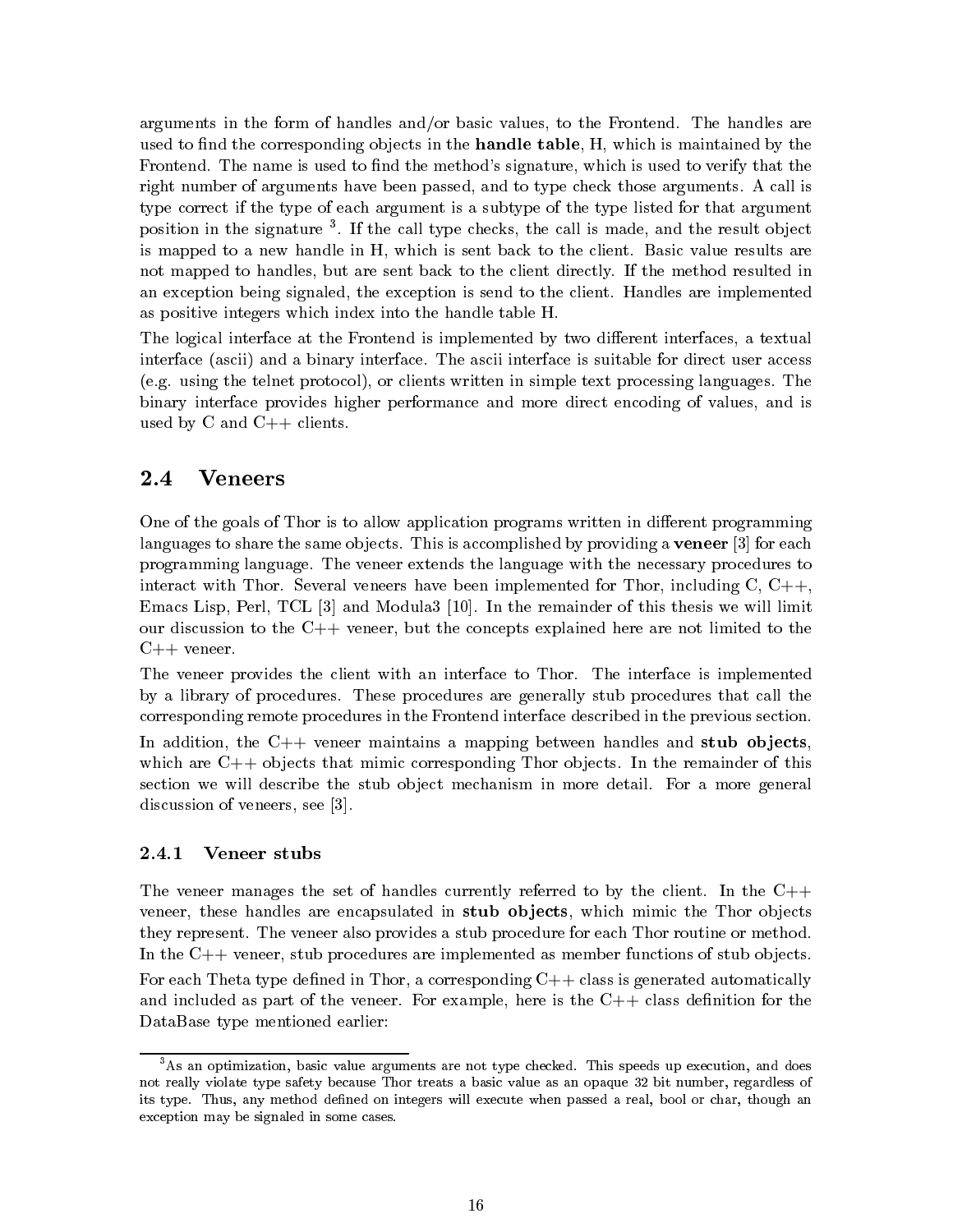```
class th DataBase : public th any
\{public:
  th DataBase() : th any() \{\}\th DataBase(int handle) : th any(handle) \{\}th DataElem * fetch(th string * user);
     /* signals(not_found) */th DataElem * new user(th string * user);
     /* signals(not_possible) */th DataElem \ast users();
g;
```
Each stub object contains a handle to a Thor object. To invoke a method on the Thor object, the client invokes the method stub on the stub object. Thus, Thor method invocation looks like regular C++ invocation to the client programmer. The stub procedure marshals the arguments and sends the actual call to the Frontend. The Frontend executes the call and sends back the result. Results are either handles or basic values. The stub procedure unmarshals the result and returns it to the client. Result handles are encapsulated in new stub objects before they are returned.

The following code fragment illustrates how to call the fetch method on an object of the DataBase type:

```
th DataBase *db = look up wellknown('root'');
th_string *usr = new th_string('qyz'');
```

```
thDataElem *el = db->fetch(usr);
```
The first statement calls a stub procedure that calls the corresponding look-up procedure at the Frontend. In this case the root ob ject is of the type DataBase. The resulting handle is wrapped in a stub object, and a pointer to that stub object is assigned to the variable db. The second statement creates a new Thor string with the value " $qyz$ ". A handle to the string object is returned by the Frontend, which is wrapped in a new stub object. The variable usr is assigned a pointer to this stub object. The last statement calls the stub function for the fetch method on the stub object db with argument usr, and assigns the resulting stub object to e1.

### 2.4.2 Exception handling

When a Thor call signals an exception, the exception is given back to the client. In the  $C++$  veneer, the client can provide a **handler**, which is a function that is called by the veneer when an exception occurs. If no handler is provided, the veneer terminates the client program with an error message.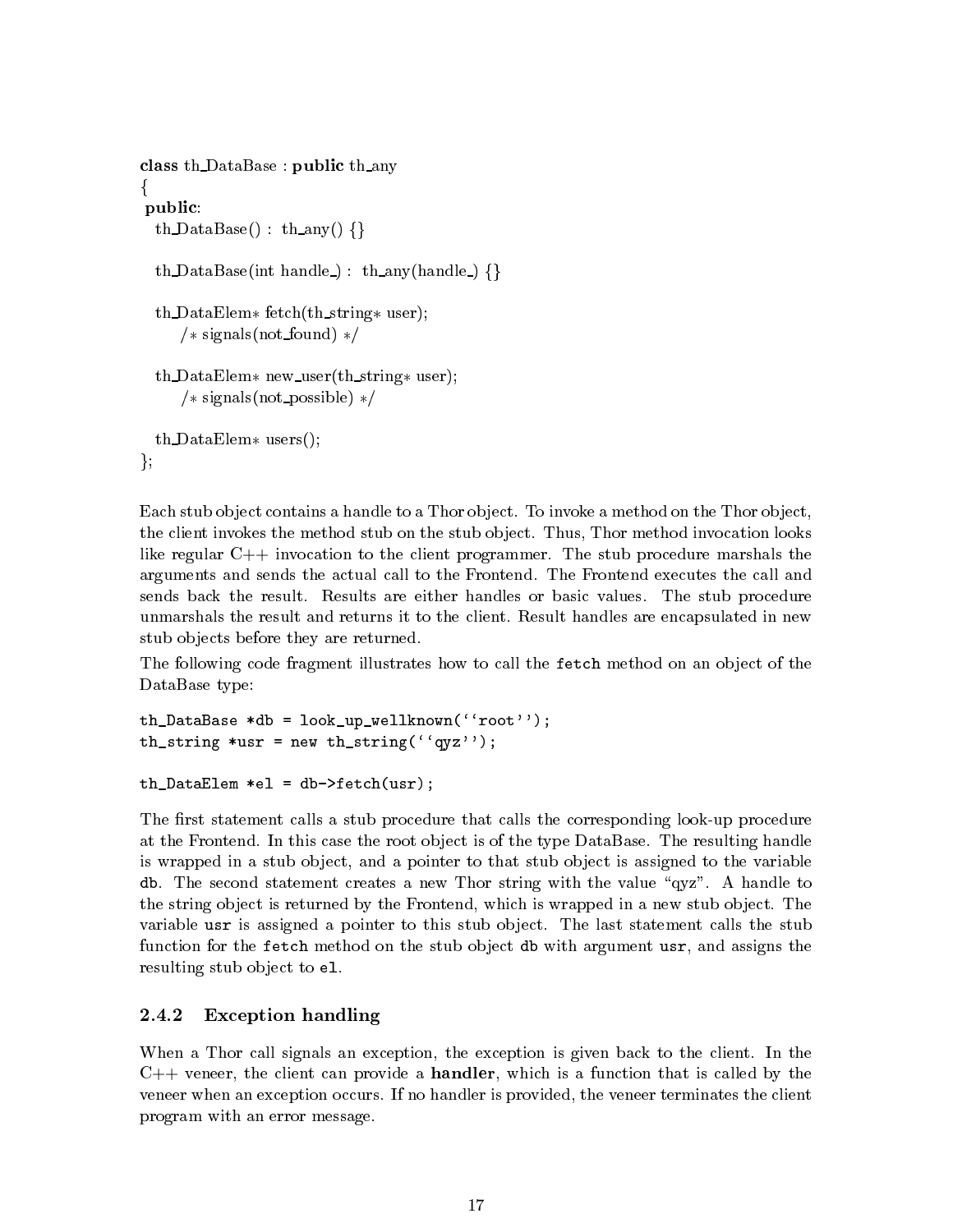#### 2.4.3 **Iterators**

In Theta, iterators are called inside a **for** loop. the body of the loop and the iterator run as coroutines. On each iteration, the iterator is executed and yields a value. Control is then returned to the caller, which executes the loop body. The cycle repeats until the iterator terminates, or the loop is terminated prematurely using a break or return statement. For example, here is an example of a call to a Theta iterator:

```
for int: i in 1.to(100) do
 \mathbf{r}
```
In this example, the iterator is to, which is defined on objects of the integer type, and yields all the integer values between the value of its receiver and the value of its first argument. Currently, veneers do not provide a way for clients to call an iterator. In chapter 5, we present a new mechanism for calling iterators.

#### $2.5$ **Discussion**

The invocation mechanism described in this chapter is inefficient. Each call made by the client requires a round-trip communication with the Frontend, which is expensive. The next chapter describes a mechanism, batched futures[3], which reduces the overhead by amortizing the cost of a domain crossing across several calls which are sent to the Frontend in a batch. The remainder of the thesis describes two mechanisms for increasing the average batch size, and thus improving the overall performance.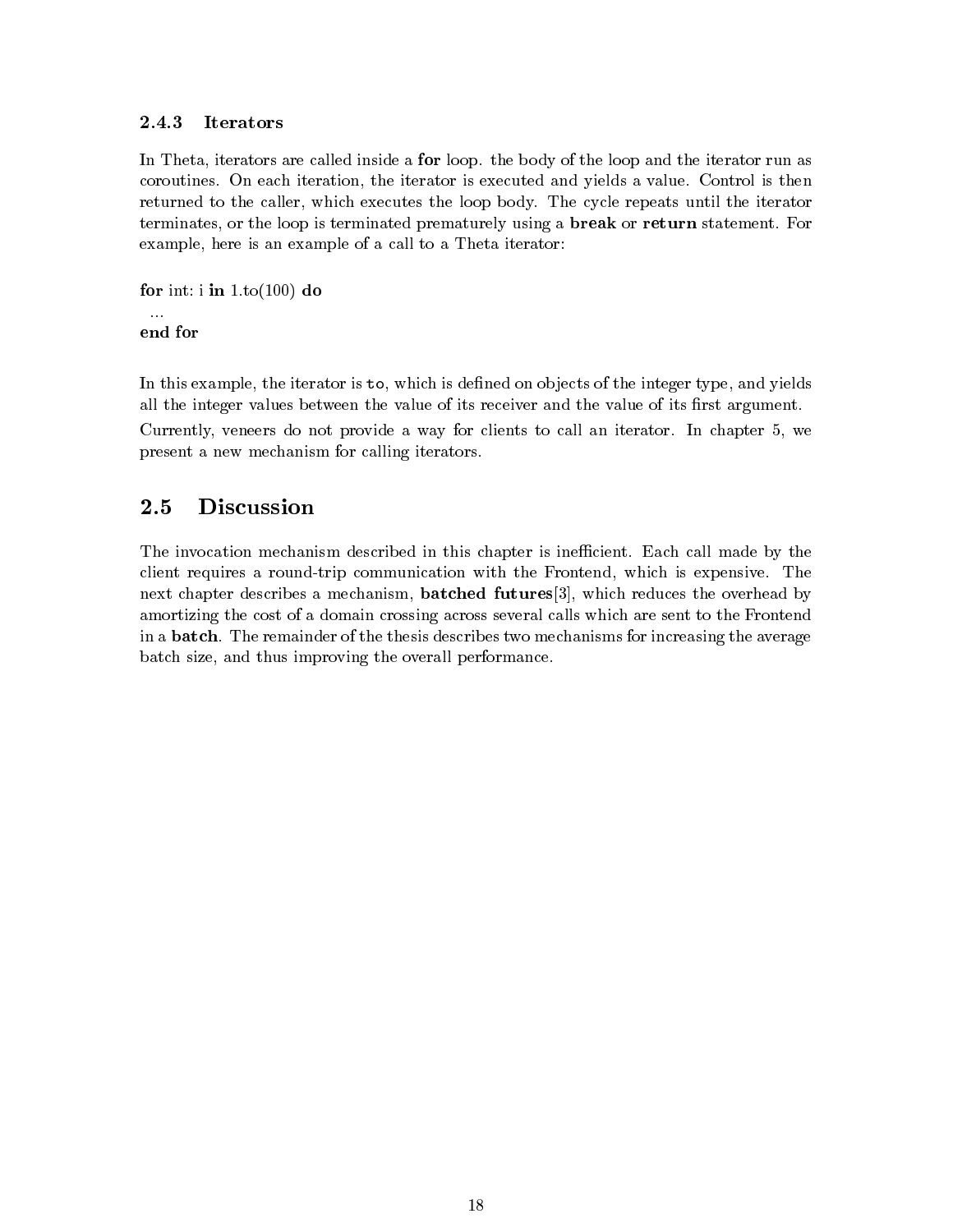# Chapter <sup>3</sup>

Batched futures [3] is a mechanism that allows cross domain calls to the server to be batched. Batching calls improves performance, because the cost of a domain crossing between the client and the server is amortized over the number of calls in a batch. The greater the number of calls in the batch, the larger the performance benefit will be.

#### $3.1$ **Batched Futures**

The result of a call to a Thor operation is either a handle or a basic value. Because a handle can only be used as an argument to subsequent calls, delaying its computation makes sense. Instead of sending the call and waiting for the result handles to be computed, the call can be batched, and a placeholder generated for the result. At some later time, the batch of calls is sent to the Frontend and evaluated.

To allow future calls to refer to the result of the batched call, the stub for that call generates a place holder for the result, called a future. In addition to the handles for the arguments and the name of the method that is called, a future for the result of the call is included with the batched call. This will allow the Frontend to associate the result of the call with that future when the call is executed.

New calls are added to the batch as the corresponding stubs are invoked by the client program. When the client invokes a method that returns a basic value, the entire batch is sent to the Frontend and executed there. The Frontend executes each call, and assigns the result to the corresponding future. Because of the sequential nature of this process, futures are never used before they have been assigned a value.

For example, consider the following  $C++$  code:

```
int nth(th_intlist *l, int n)
\mathbf{f}{\color{red} \bullet} . The contract of the contract of the contract of the contract of the contract of the contract of the contract of the contract of the contract of the contract of the contract of the contract of the contract of 
      for i = 1 to n do
             1 = 1 ->next();
      return l->first();
\mathbf{r}}
```
This function returns the *n*th element in a list of integers. It finds the *n*th node in the list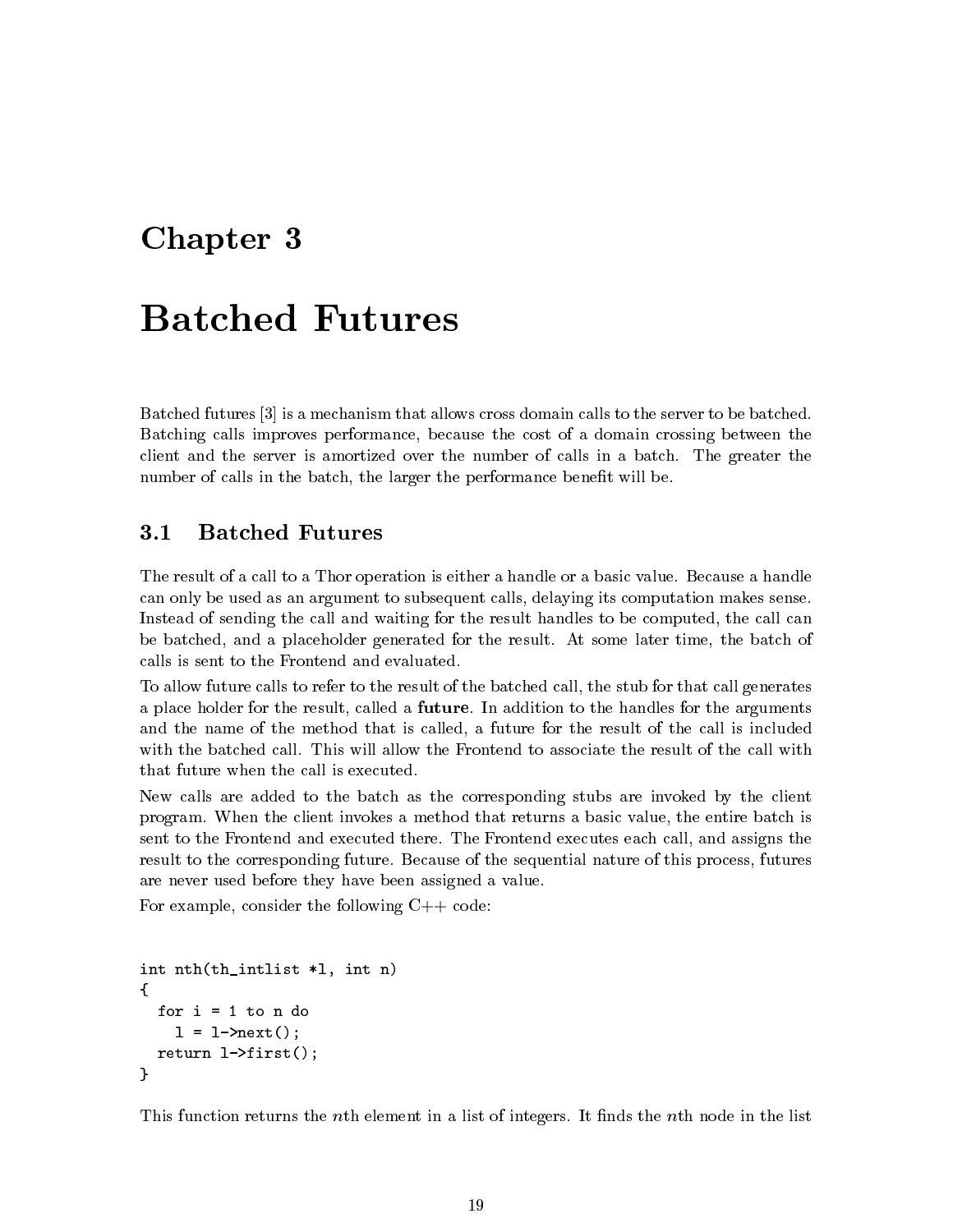by calling the next method  $n$  times, then returns the first element of the list.

Ordinarily, this function would require  $n + 1$  pairs of domain crossings: one pair for each invocation of the next function, plus one for the invocation of first. Using batched futures, however, this computation would require only a single pair of domain crossings. Each invocation of next returns a future for the result, which is used asthe argument to the next call. As the calls are placed in the batch, the loop is essentially unrolled. Because first returns a basic value result, in this case an integer, its execution causes the batch to be sent to the Frontend.

The batch generated by the code in the previous example would look something like this:

f0 =  $h1$ ->next()  $f1 = f0-\text{next}()$  $f2 = f1-\text{next}$ ) return fn->first()

Each statement in the batch records all the information necessary for the Frontend to execute the call. For example, the first statement indicates that the next method should be invoked on the object with handle  $h_1$ . There are no arguments for this call, and the result should be assigned to future  $f_0$ . Similarly for the subsequent calls to next. Note that at each point in the batch, the future that is the receiver of the call has already been computed. The final call indicates that the result of calling the first method on future  $f_n$ 

#### $3.2$ **Implementation**

This section contains a brief description of the batched futures implementation. A complete description of the implementation can be found in [3].

The batched futures implementation consists of the following parts:

- Modified veneer method-stubs that batch a message describing the call, and return a future for the result.
- <sup>A</sup> batch data structure that accumulates <sup>a</sup> sequence of calls, and issent to the Frontend when a call is made that returns a basic value.
- <sup>A</sup> future table, F, at the Frontend, which maintains a mapping between futures and ob jects.
- <sup>A</sup> veneer future table, VF, which maintains <sup>a</sup> mapping between futures and stub ob jects.
- A counter, called the future index, which is used to generate new futures.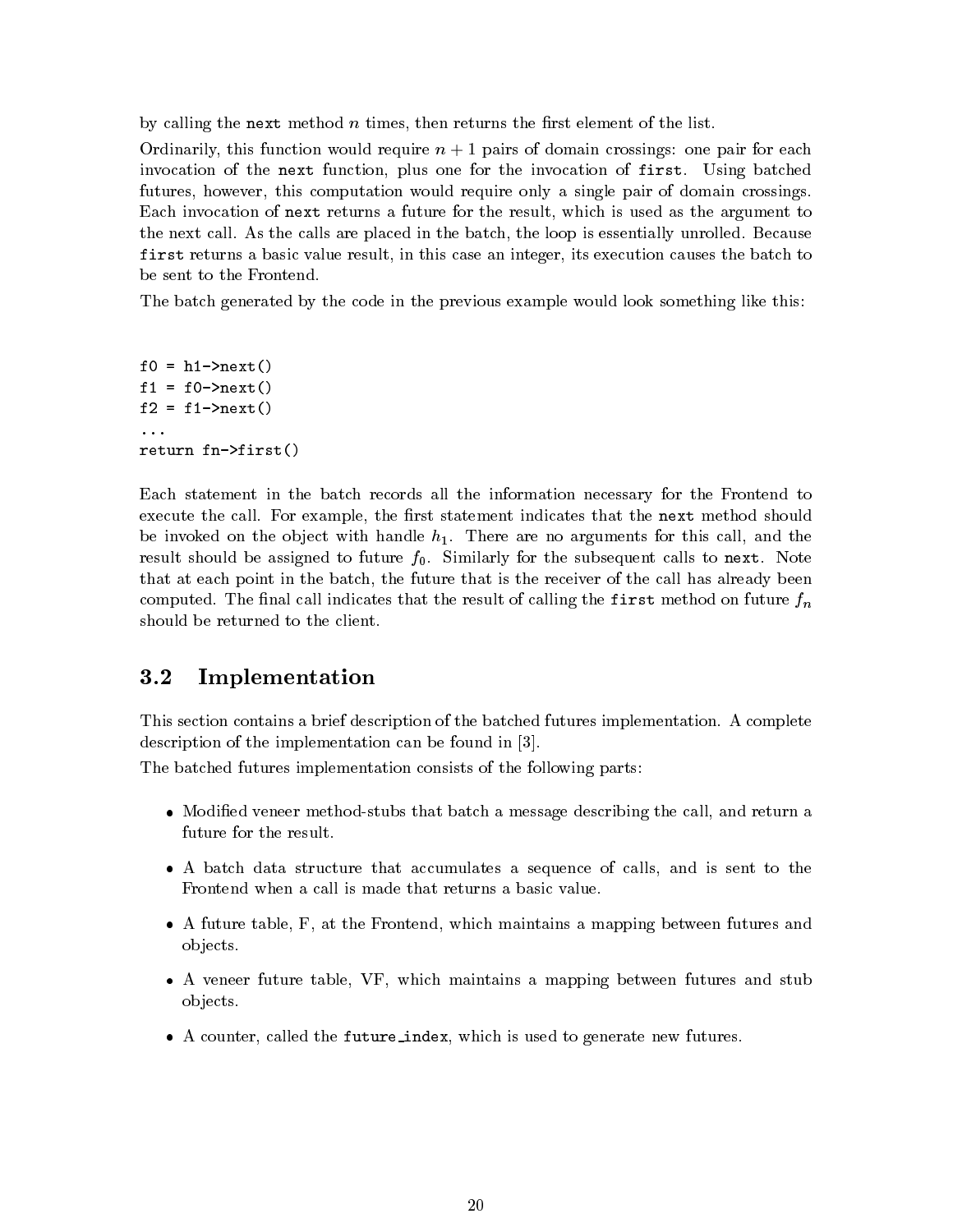#### 3.2.1 **Futures**

Futures, like handles, are implemented as integer indices into a table of objects. To distinguish them from handles, futures are always negative. For the result of each batched call, a new future is generated by incrementing the future index. This counter is periodically reset by the veneer as explained in the next section.

Each call placed in the batch contains the future assigned to its result. At the Frontend, the call is executed and the result is mapped to the specied future in the future table F. If a subsequent call presents this future as an argument, the corresponding object is fetched from F and passed as an argument to the actual call.

### 3.2.2 Future remapping

Future remapping is a mechanism used by the batched futures implementation to limit the size of the future table F. Because the veneer generates a fresh future for the result of each call, F could grow without bound. To prevent this, futures are periodically remapped to handles. During remapping, a new handle is created for each object in F by the Frontend. When all the futures have been assigned a handle, the Frontend sends these  $\langle$  future, handle  $\rangle$ pairs back to the veneer. Using the veneer future table, VF, the veneer finds the stub object corresponding to each future, and stores the new handle in it. The future index is reset to zero, and all the space in both VF and F can be reclaimed.

Futures are remapped only when the future index reaches a threshold value because it is a little more efficient to remap a large number of futures at once.

### 3.3 Discussion

Bogle's result showed that on a real benchmark, such as OO7[5], the average batch size (batching factor) is about 2.33, which is rather low. Consequently, the speedup achieved by using batched futures was only about 1.7. The remainder of this thesis describes two new mechanisms, promise and batched controls structures, which will enable a larger batching factor to be achieved.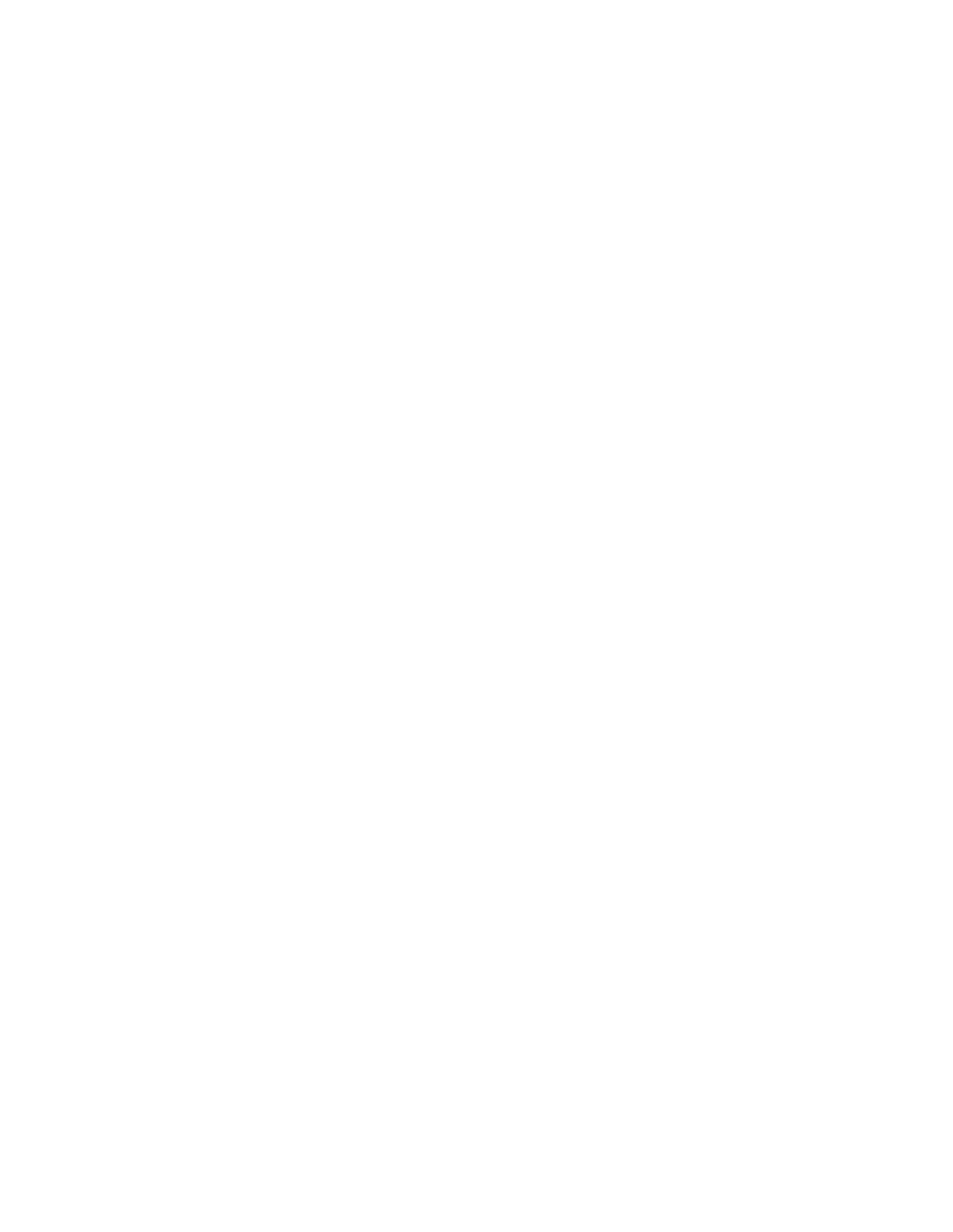# Chapter <sup>4</sup>

# Promises

}

This section describes one of the two contributions of this thesis, **promises**. A promise is a reference for a basic value in Thor. Like regular references, it can be a future for the result of a call. In addition, a promise can be initialized to refer to a particular value. To get the actual value the promise refers to, the promise is claimed.

Promises were first described in Mercury call streams [13]. However, a Mercury promise must be claimed before it can be used as an argument to a subsequent call. A Thor promise does not have to be claimed before it is used as an argument. It only needs to be claimed if the actual value of the promise is needed.

Promises can be used to increase the batching factor. If a basic value result is not of immediate interest to the client, the client can request that the call return a promise rather than an actual value. This allows the call to be batched, using the batching mechanism described in section 3.1

Although promises can be used to improve the batching factor in certain cases, in practice we expect their benet to be relatively small. However, they are necessary for Batched Control Structures (chapter 5), which we expect to have a much larger impact on the batching factor.

### 4.1 Improving the Batching Factor using Promises

Sometimes, basic value results are used in the same ways as are handles, i.e. they are passed as arguments to later calls, but their value is never used directly. In those cases, it would make sense to delay the computation of the actual value. For example, if the client program exchanges two integer fields in an object, there is no need to examine the actual value of the fields. Without promises, the code might look something like this (in  $C_{++}$ ):

```
swap(th_point *p) {
 int t1 = p-\lambda x (); \frac{1}{\lambda} Get val of x field
 int t2 = p - \gamma(); // Get val of y field
 p \rightarrow set_x(t2); // Set x field to old y
 p \rightarrow set_y(t1); // Set y field to old x
```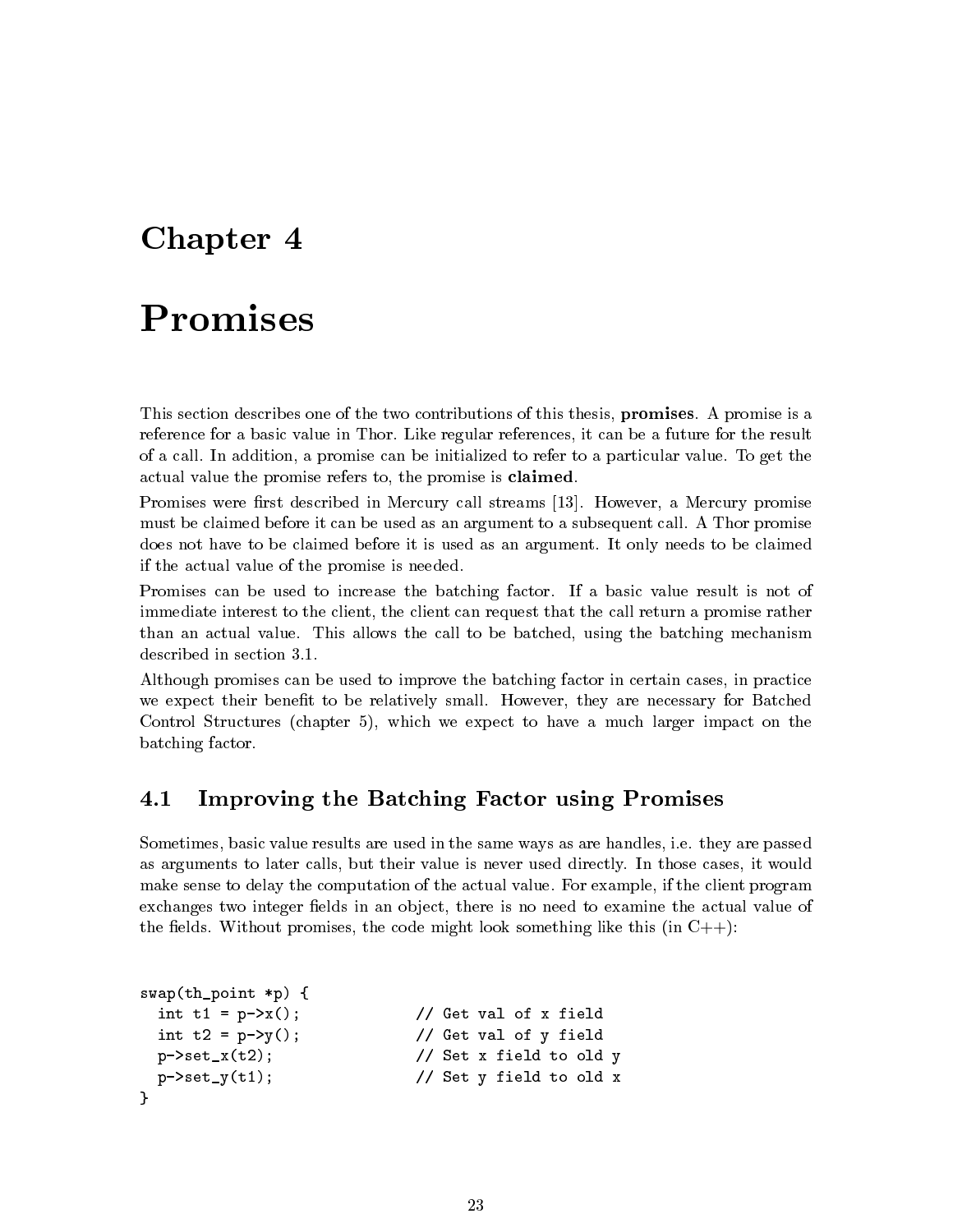In this example, p is a stub object pointer of the type th-point, which corresponds to the point type in Thor. Point is a mutable type, with methods x and y to get the corresponding values, and  $\texttt{set\_x}$  and  $\texttt{set\_y}$  to assign new value to them.

The method calls  $p\rightarrow x()$  and  $p\rightarrow y()$  cannot be batched (because they both return integers). Thus this section of code incurs the expense of three pairs of domain crossings: one each for the calls to x and y, and one for the batch containing the calls to  $\texttt{set\_x}$  and  $\texttt{set\_y}$ . With promises, the same code requires only a single pair of domain crossings. Rather than calling  $p\rightarrow x$  () and  $p\rightarrow y$  (), which return integers, special stub functions are called that return integer promises instead. In the following example these functions have the first letter of their name capitalized:

```
swap(th_point *p) {
 th_int *t1 = p->X(); // Assign x field to a promise
 th_int *t2 = p-Y(); // Assign y field to a promise
 p-\text{Set}_x(t2); // Set x field to old y
 p-\text{Set}_y(t1); // Set y field to old x
}
```
Note that X and Y return not integers, but stub objects of type the int. Similarly,  $Set_x$ and Set\_y take th\_int's as arguments instead of  $C++$  integers. Th\_int corresponds to the Thor integer type, except that it supports an additional **claim** method. In this example, the promises are never claimed. However, as another example, a promise could be used to keep a running sum, in which case it would be claimed when the sum had been computed.

#### 4.2 Implementation at the  $C++$  Veneer

At the veneer, a promise is implemented as a tagged union of a future and a value. The value can be set explicitly when a promise is created, or it can be set by the veneer when the actual value of the promise becomes available.

Promises are encapsulated in stub objects like all other Thor references. The stub object types for promises have a special claim method that is used to obtain the actual value of the promise. Unlike other stub objects, a promise can only contain a future, never a handle. This is because a call that returns a promises is always batched, which means that the stub ob ject returned by such a call contains a future. The future is replaced with a value, rather than a handle, during future remapping.

 $C_{++}$  is a strongly typed language. Since a promise and its corresponding basic value are different types in  $C_{++}$ , the veneer cannot use a single stub function that accepts either a basic value or a promise for a particular argument. Similarly, the same stub function cannot be used to return either a basic value or a promise for the result. Thus, the veneer provides two different versions for each Thor routine or method that has basic value arguments/return values, one that takes or returns promises, and one that takes or returns basic values. This will at most double the number of stub functions that must be provided. Since many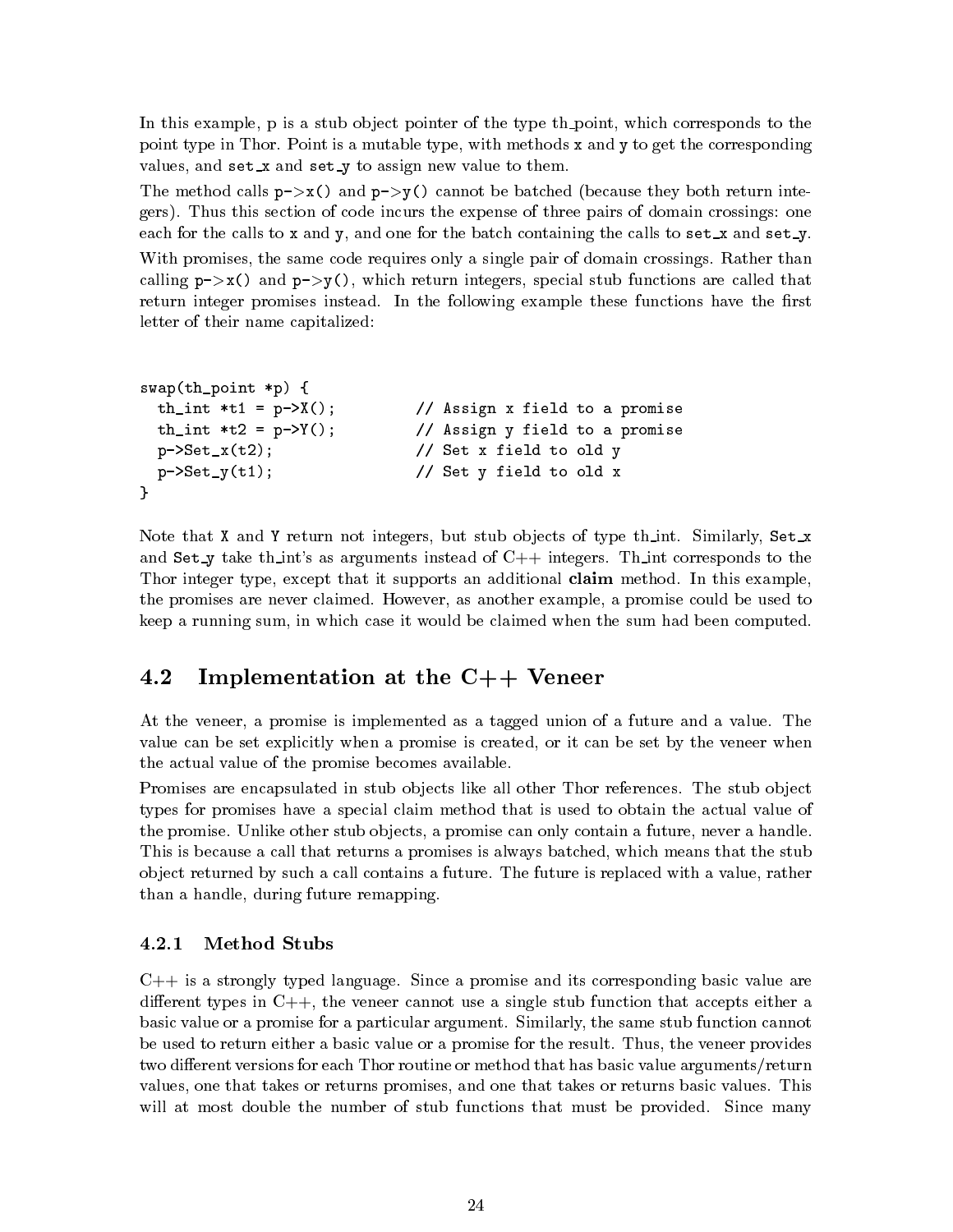methods do not take or return basic values, the actual expansion factor is usually much less. In the current implementation, it's roughly 1.5.

As an example, here is the new definition for the th-point class used in the previous example, with support for promises:

```
class th point: public th any \{
```

```
public:
 int x(); // return value of x field
 int y(); // return value of y field
 void set x(int x); // set value of x field
 void set_y(int x); // set value of y field
 th int *X(); // return promise for value of x field
 th int *Y(); // return promise for value of y field
 void Set x(th int *x); // set value of x field with a promise
 void Set_y(th_int *y); // set value of y field with a promise
\}
```
The new definition contains 4 additional methods to support promises:  $X$  and  $Y$ , which return integer promises, and  $Set_x$  and  $Set_y$ , which take integer promises as arguments.

In some cases, the client programmer may want to call a Thor method with a mixture of promises and basic value arguments/return values. There are three alternatives for providing this functionality:

- 1. Provide a different stub for each permutation of promises and basic value arguments and return values.
- 2. Provide a mechanism for converting basic values into promises so that the promises version can be used.
- 3. Require that all promise arguments be claimed first, so that the basic value version can be used.

The first option, providing a different stub function for each permutation of promises and basic value arguments and return values, would lead to an exponential increase in the amount of code provided. So, instead, we chose a combination of the second and third options. Actually the third option exists by default, but does not provide the full functionality desired, because it does not allow the client to call a stub that returns a promise when a mixture of promise/value arguments is to be used. It may also defeat the purpose of providing promises in the first place by forcing a promise to be claimed unnecessarily.

To convert a basic value into a promise, the veneer provides a constructor that can be used to create a new promise with a given value. In the  $C++$  veneer, the constructor is defined as part of the stub object's class. Thus, to create an integer promise with value 5, the code would be:

```
th\_int* foo = new th\_int(5);
```
The constructor simply sets the value field of the promise, and sets the tag accordingly.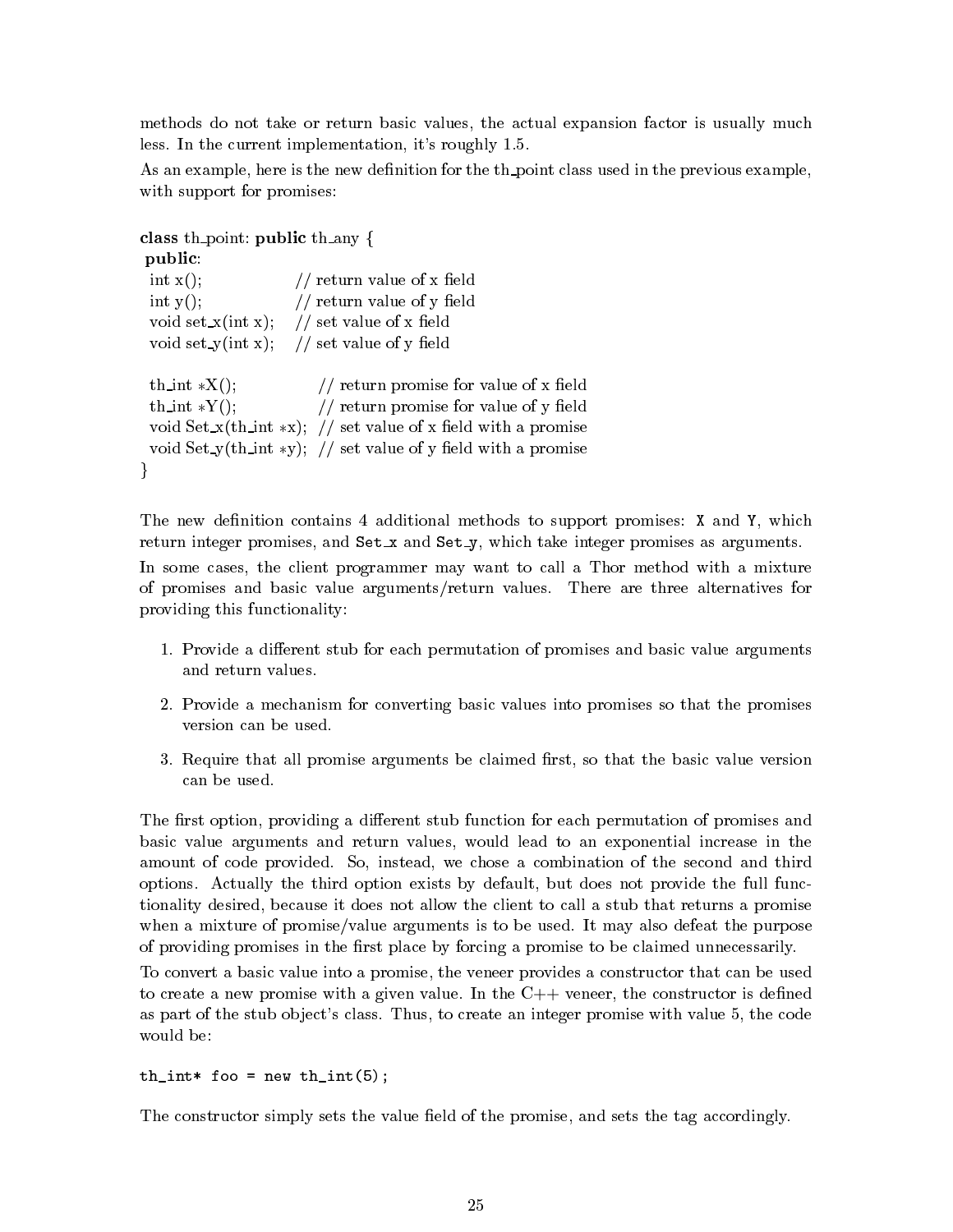The complete specification for a th-int is as follows. The definitions for th-bool, th-real, and th char, which correspond to Theta boolean, real number and character values are similar:

```
class th int: public th any // future is stored in th any's handle field.
f
```
public:

```
// Stubs for regular Theta integer methods
```

```
int add(int y);
int sub(int y);
int mul(int y);
int div(int y);
    /* signals(zero) */int mod(int y);
    /* signals(zero) */bool equal(int y);
```

| bool $lt(int y)$ ;                | // Less than                |
|-----------------------------------|-----------------------------|
| bool $gt(int y)$ ;                | // Greater than             |
| bool $le(int y)$ ;                | // Less than or equal to    |
| bool $\text{ge}(\text{int } y)$ ; | // Greater than or equal to |
|                                   |                             |

```
int to(int y); // Iterator (eg. for i in 1.to(5) do)
```
// Method stubs that support promises

th\_int(int val\_)  $//$  Sets the value field and tag.

```
th_int \star Add(th_int \star y);
th\_int* Sub(th\_int* y);th \text{int} * \text{Mul}(\text{th} \text{int} * y);th \text{int} * \text{Div}(\text{th}\_{} \text{int} * y);/* signals(zero) */th int* Mod(th int* y);
    /* signals(zero) */th\_bool* Equal(th\_int* y);
th\_bool* Lt(th-int* y);
th\_bool* Gt(th_int * y);
th\_bool* Le(th\_int* y);
th_bool* Ge(th\_int* y);
```

```
th \text{int} * \text{To}(\text{th}\_ \text{int} * y);
```
int claim();  $//$  Extract actual value.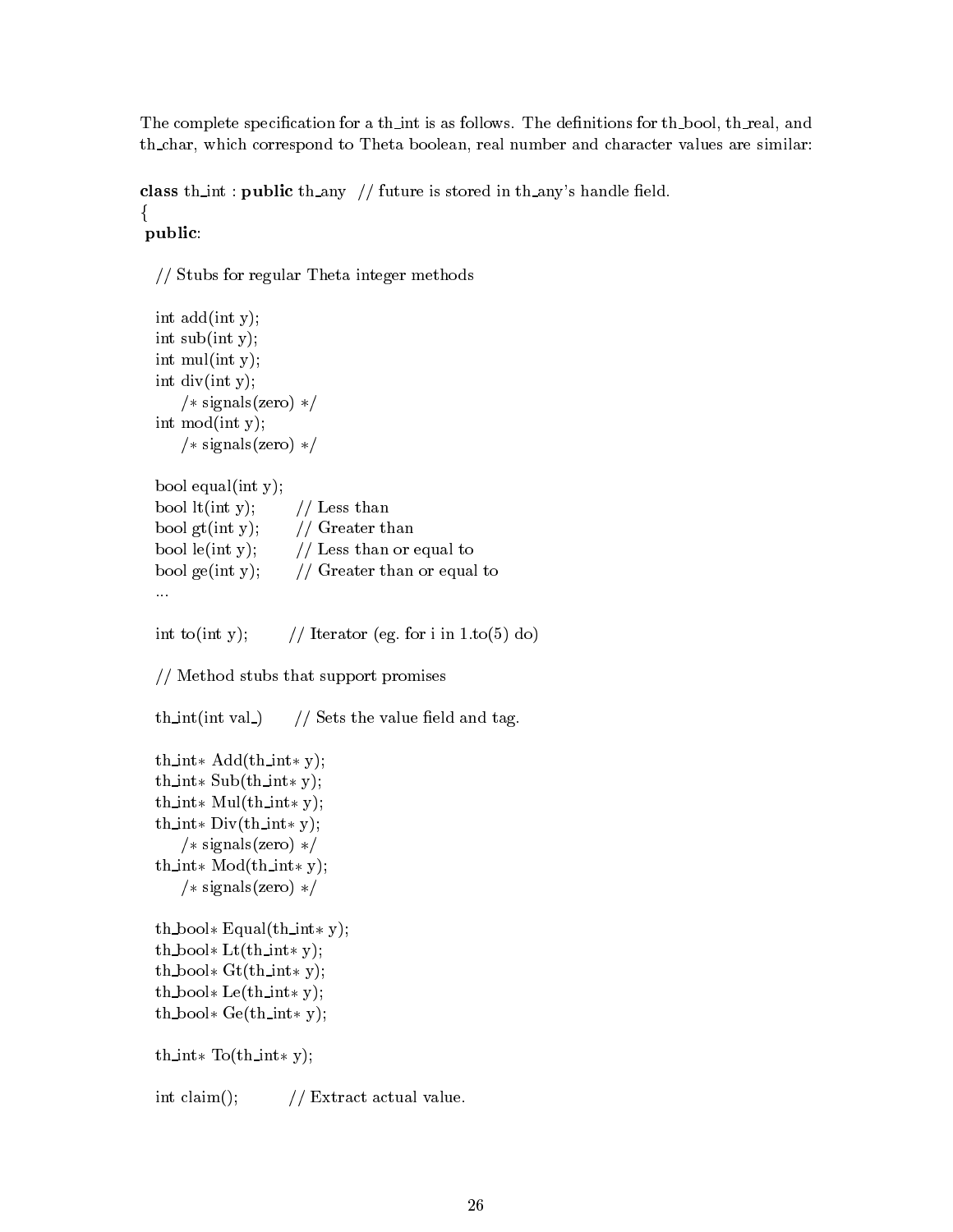private: int val;  $//$  Value field of promise  $\}$ ;

### 4.2.2 Batching a call with promises

As with regular futures, a stub function that returns a promise generates a future for the result, and creates a new stub object containing that future. The future is included with the call so that the Frontend can assign the result of the call to that future. The stub then returns a pointer to the newly created stub object. A promise argument is sent to the Frontend either as a future or as a value, with a tag to distinguish the two.

#### 4.2.3 Future Remapping and Claim

To limit the size of the future tables, the veneer periodically remaps futures to handles (section 3.2.2). Originally, remapping was done after the future index value had exceeded some threshold. This allowed the remappings to be processed in larger chunks, as opposed to remapping only the futures used in a particular batch, which tended to be small. However, this policy was changed when promises were implemented, so that remapping is done after the execution of every batch. This was done for two reasons:

- 1. We expect the average batch size to be larger with the use of promises and Batched Control Structures.
- 2. The claim operation can be implemented very efficiently.

During remapping, a future for a basic value is remapped to the actual value rather than to a handle. This value is stored in the value field of the promise, and the tag is changed accordingly. When a promise is claimed, and its tag indicates that it contains a future, the current batch is sent to the Frontend. All futures are remapped after the batch has finished executing. Thus all the promise stub objects contain the actual value of the promise after a batch has finished executing.

#### 4.3 Implementation at the Frontend

The Frontend receives a promise as either a value or a future. If the promise is a value, the Frontend treats it as it would treat a normal basic value argument. If it is a future, the corresponding value is looked up in the future table F, and used as the argument to the actual call.

#### 4.4 Experimental Results

In [3], Bogle uses his performance model to describe the expected impact of promises on the performance of the 2b traversal of the OO7 benchmark[5]. After implementing promises, I confirmed his predicted result.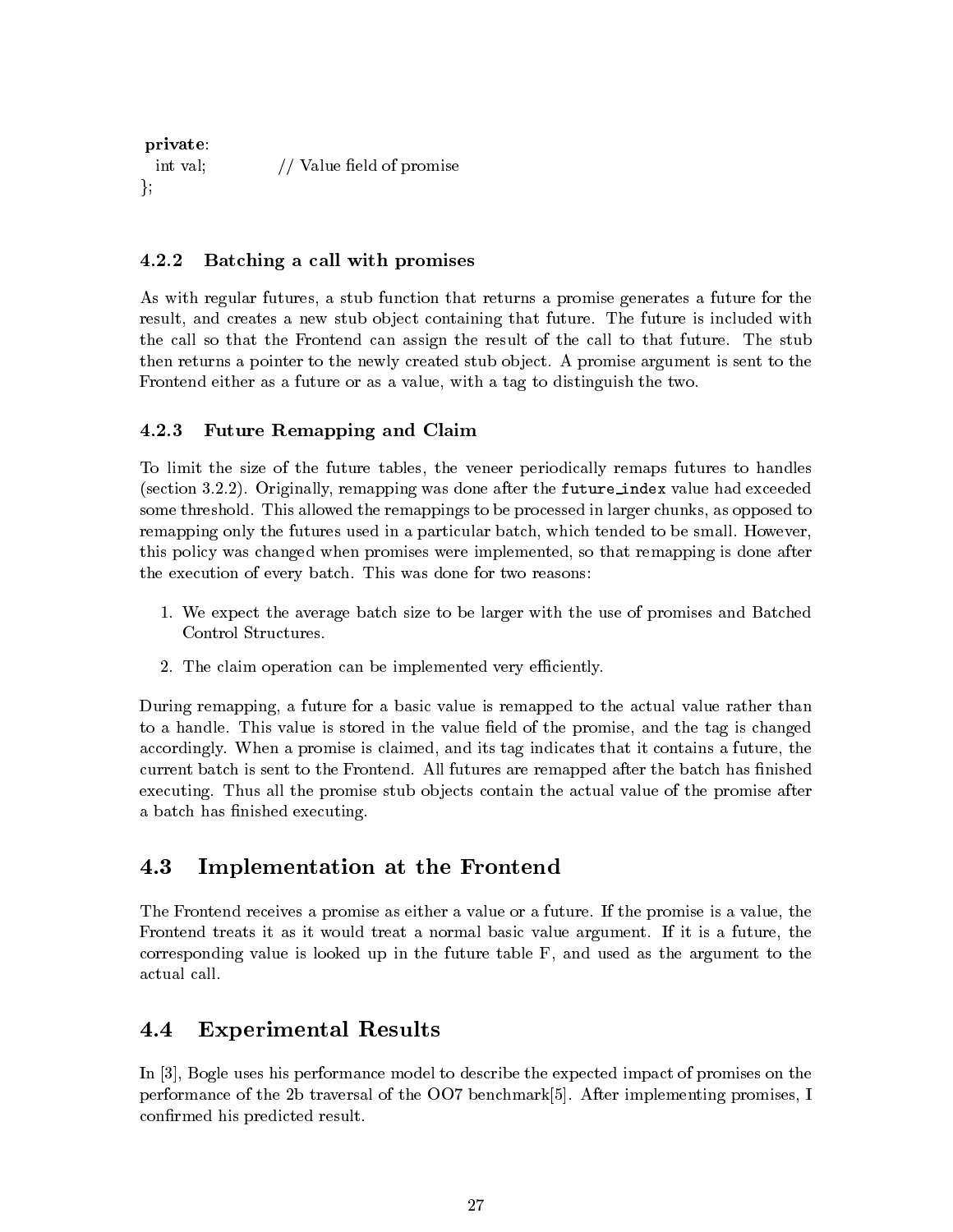#### 4.4.1 Performance Model

Bogle's model states that the average cost of a call is

 $t_c + t_d/B$ 

where  $t_c$  is the average cost of running a call,  $t_d$  is the cost of a pair of domain crossings, and  $B$  is the "batching factor" i.e. the total number of calls divided by the number of pairs of domain crossings.

#### **OO7 Benchmark revisited** 4.4.2

Bogle predicted that using promises in the 2b traversal would increase the batching factor from 2.33 to 3.47. This prediction was based on replacing the use of integers with promises in a part of the traversal code similar to the examples discussed earlier, where two integer fields are swapped without their value being examined. Rewriting the code as suggested by Bogle yielded exactly the predicted batching factor of 3.47. However, since Bogle's measurements, the Thor invocation mechanism has been optimized, yielding about a factor of 2 improvement in performance[6]. The domain crossing overhead,  $t_d$  has been substantially decreased, thus reducing the total benefit achieved from increased batching.



Figure 4-1: Promises in OO7 2b traversal.

Figure 4-1 is a comparison of the running time of the OO7 2b traversal using batched futures versus the running time of the same traversal modified to use promises as well. The running time for the batched futures version was 13.95 seconds. The running time for the promises version was 12.37 seconds. Thus the speedup achieved was about 11%.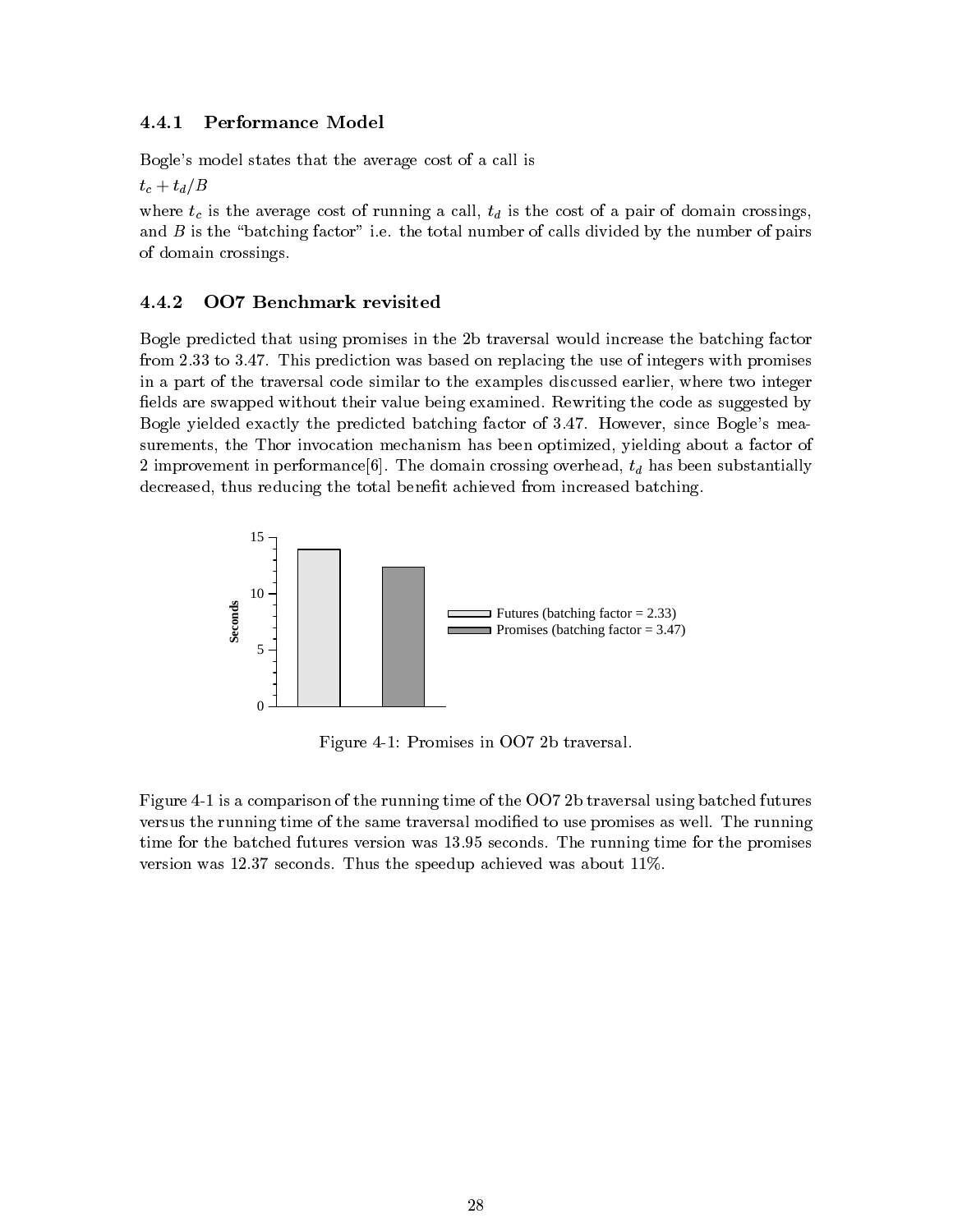# Chapter <sup>5</sup>

This chapter describes the main contribution of this thesis, Batched Control Structures (BCS). BCS is a mechanism that allows a client program to send small \programs" to the server to be executed there. BCS allows the client programmer to express simple control flow such as if statements and loops in a batch. This has several advantages:

- Using BCS can increase the number of calls that can be placed in a batch.
- Using BCS amortizes type checking and other call overhead at the Frontend across multiple iterations of the same code.
- BCS provides a mechanism to call iterators.

### 5.1 Increasing the Batching Factor using BCS and Promises

In some applications, the batching factor is low due to the structure of the client program. For example, a client loop with a condition that depends on a Thor call will cause a new batch to be sent and evaluated on each iteration of the loop because the call has to be evaluated on each iteration so that the control flow of the loop can be determined. BCS can solve this problem by allowing the client to batch the entire loop, thus reducing the number of domain crossings from 1 per iteration to at most 1 for the entire loop.

Specifically, let's consider a while loop that traverses a Thor list, where the condition is a single call to the Frontend that returns a boolean value:

```
th_list *l;
while (l->notEmpty()) { // Single call returns a boolean
  \ddots... // n calls here
<sup>}</sup>
}
```
If the loop body contains n calls, and the loop executes  $k$  iterations, the client, using batched futures, will send k batches of size  $n + 1$  to the Frontend, each requiring a roundtrip communication. The extra call in the batch accounts for the call that computes the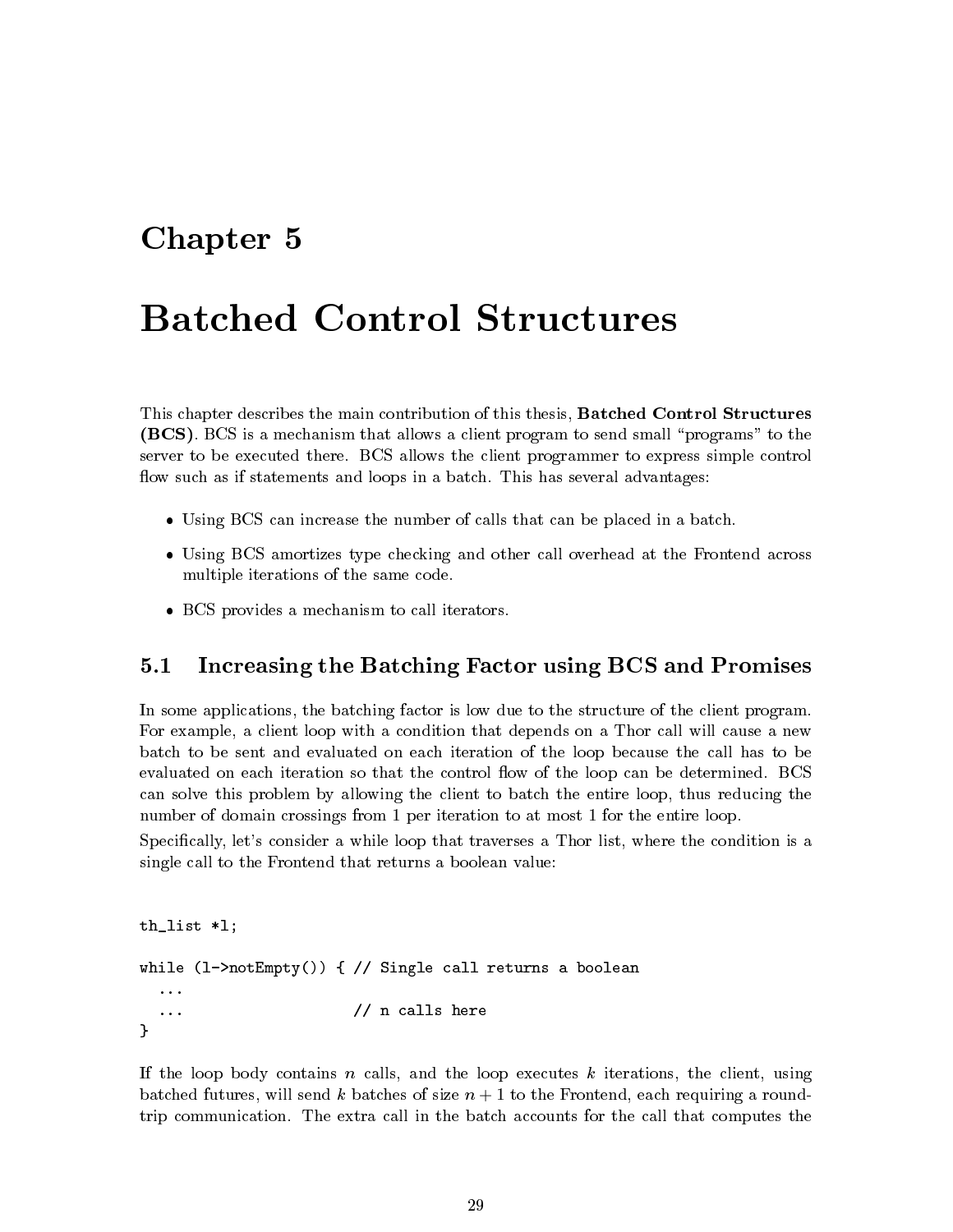loop condition, a->notEmpty(). This call causes the batch to be sent to the Frontend on each iteration because it is a call that returns a basic value, in this case a boolean.

If the entire loop could somehow be sent to the Frontend, and executed there, the effective batch size for this piece of code would be the number of iterations the loop executes at the Frontend times the number of calls in the loop, i.e.  $k(n+1)$ . Thus, the entire loop over all its iterations incurs the expense of only a single round-trip communication.

Assuming that batching the entire control structure does not signicantly increase the overhead of evaluating the batch, this increase in the batch size should result in an overall increase in performance. In Chapter 7 we will show that after only a few iterations, the cost of processing a batched control structure is successfully amortized over the number of times it is evaluated.

Sending an entire loop across to the Frontend requires that:

- Calls that return basic values can be batched.
- The client can express control flow statements such as while and if in the batch sent to the Frontend.
- The Frontend can reconstruct the control structure from the information in the batch and execute it.

To satisfy the first requirement, promises can be used. The second and third requirements are addressed by the BCS mechanism itself, which is described in more detail in the remainder of this chapter.

In theory, the client would be able to send arbitrarily complex code to the Frontend for evaluation. However, the more complex the code, the more difficult it is to parse and evaluate it efficiently. In addition, we do not want the client programmer to have to learn a complex new language. Instead, the goal of BCS is to provide the programmer with a small number of useful constructs that can be used to improve the performance of an application. Specifically, this work will be concerned only with the following control structures:

- if statements
- while loops
- for loops

We don't expect batched if statements used in isolation to provide an improvement in performance, because the statements inside the if control structure are executed at most once. Thus the cost of parsing a batched if control structure cannot be amortized across multiple iterations. However, when an if control structure is nested inside a batched while or for control structure, parsing of the if control structure does get amortized across the number of iterations of the enclosing loop. This is the intended use of batched if control structures.

#### 5.2 BCS syntax and semantics  $5.2$

The BCS mechanism is a direct extension of the batched futures mechanism described in Chapter 3. Batched futures allows the batching of a sequence of calls to Thor methods and routines.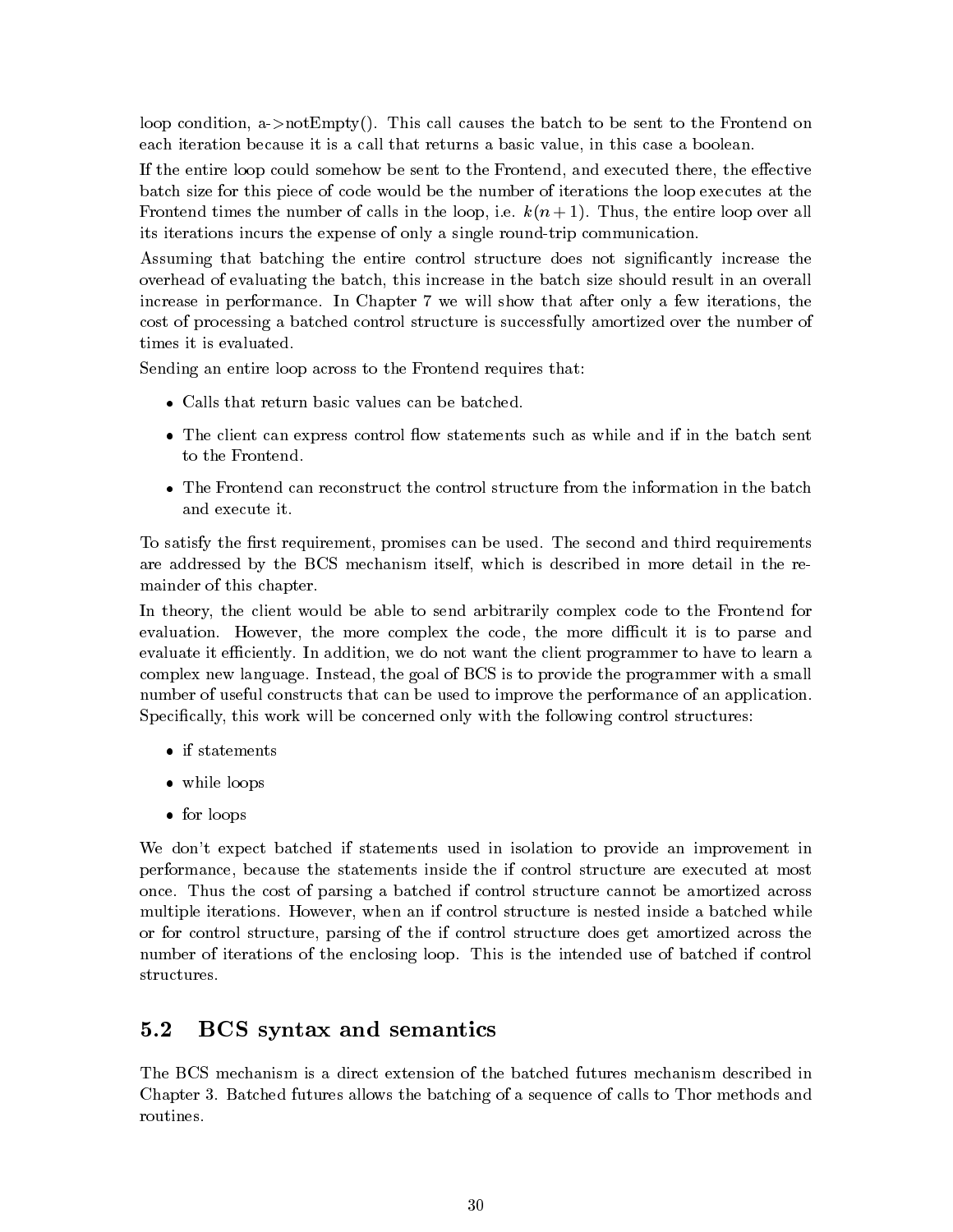The BCS mechanism extends the veneer with a set of control flow statements that can be used explicitly by the client program to batch a control structure. Execution of these statements annotates the batch with begin and end markers to delimit the control structure. The body of the control structure must be made up entirely of calls to Thor routines or methods, which are batched using batched futures and promises.

As the batch is parsed by the Frontend, the markers are used to reconstruct the control structure, which is then evaluated. The evaluation process is described in detail in Chapter 6.

The remainder of this section describes the syntax and semantics of BCS. In this section we use a description language based on the  $C++$  implementation of BCS. However, BCS is a general mechanism that does not rely on any specific  $C_{++}$  language features. The syntax and semantics for BCS would be similar in other languages. This issue is discussed in more detail in Chapter 6.

### 5.2.1 BCS grammar

The reference grammar for the BCS language is as follows:

 $BCS \rightarrow WHILE(exp)$  body ENDWHILE

IF(expr) body ELSE body ENDIF j

FOREACH(stub pointer, batched method call) body ENDFOREACH

 $\text{expr} \rightarrow \text{batched\_method\_call}$  | stub pointer

batched method call  $\rightarrow$  expr  $\rightarrow$  method name (expr [, expr]  $\ast$ )

 $body \rightarrow$  [ method\_call | BCS ]  $*$ 

In this grammar, stub-pointer is a client identifier that refers to a stub-object, and batched\_method\_call is a method call that can be batched, i.e., it does not return any basic value results.

### 5.2.2 Batched While loop

The argument to the WHILE call is a boolean expression that is evaluated at the Frontend on each iteration of the loop. The body of the loop executes as long as the expression evaluates to TRUE. For example, the list traversing loop presented earlier would be rewritten as follows:

```
th_list *l;
WHILE (l->NotEmpty()) // Single call returns boolean promise
     ...
                                                     // n calls
     . As a contract of the contract of the contract of the contract of the contract of the contract of the contract of the contract of the contract of the contract of the contract of the contract of the contract of the contra
END_WHILE
```
### $5.2.3$

The semantics of IF are very straightforward. The condition must result in a boolean promise. At the Frontend, the condition is evaluated. If the resulting value corresponds to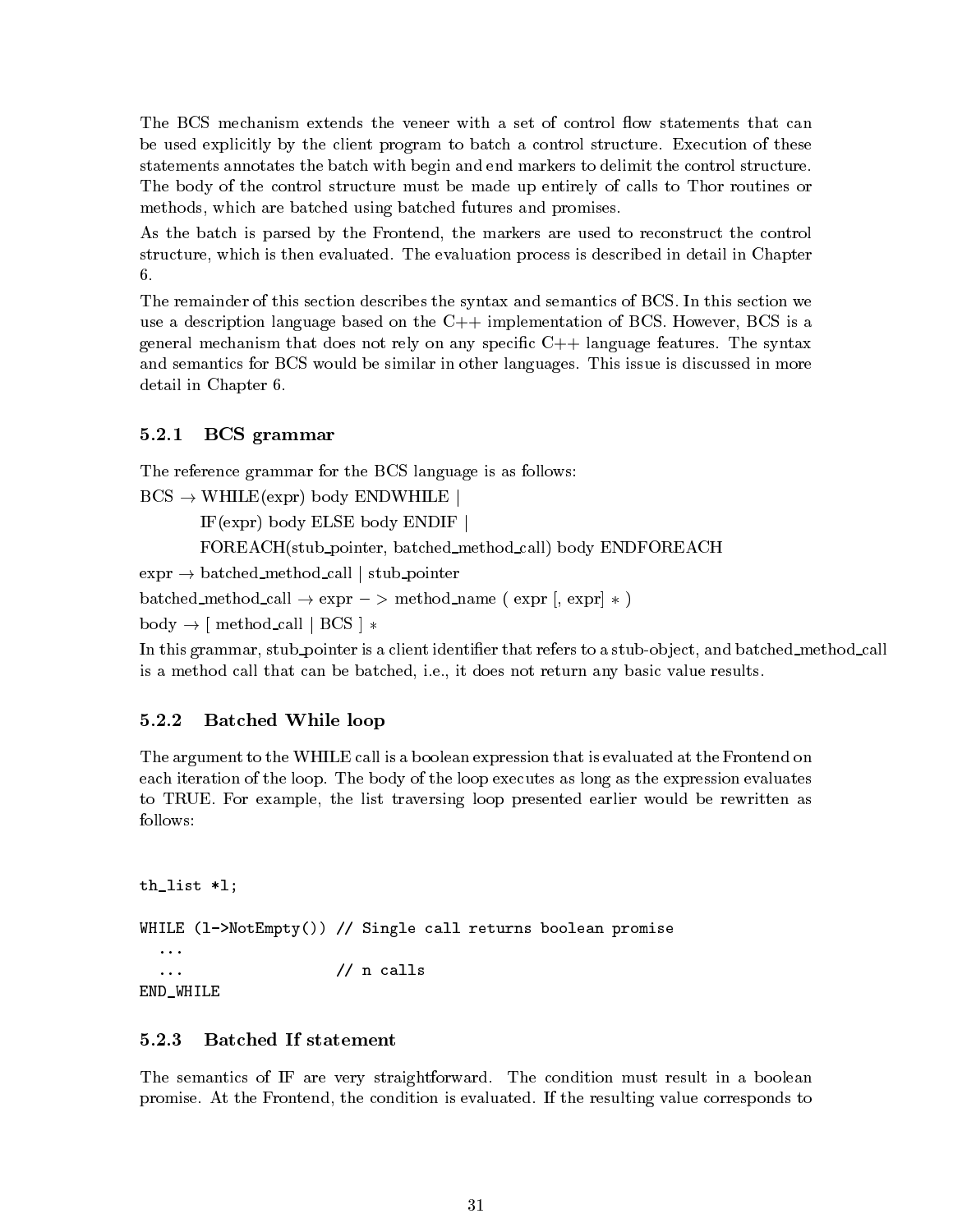TRUE, the if-body is evaluated; otherwise, the else-body is evaluated. ELSE is optional of course.

#### 5.2.4 5.2.4 Batched For loop

A batched for loop provides a very efficient mechanism for calling an iterator. In the FOREACH statement, the batched method call must be a single call to an iterator. In the scope of the body, stub pointer refers to the value yielded by the iterator. In general, iterators can yield multiple values on each iteration. However the FOREACH construct deals only with the common case of an iterator yielding a single value. To support yielding of multiple values, the FOREACH construct can easily be extended by taking a sequence of stub pointers instead of a single stub pointer in the first argument. Here's an example of a for loop that iterates over the integers 1 through 100:

```
th_int *one = new th_int(1);
th\_int *one\_hundred = new th\_int(100);th_int *i;
FOREACH(i, one->To(one_hundred))
  a \rightarrow foo(i);ENDFOR
```
In the scope of the body of the FOREACH statement, the variable i refers to the value returned by the iterator To. The values 1 and 100 have to be converted into promises because they will be used as arguments to a call that returns a promise (To), as explained in section 4.2.1.

When evaluated by the server, the body and the iterator execute as co-routines. The iterator executes once and the result is assigned to i. Then the body is executed once. This continues until the iterator signals that there are no more values to be yielded. The current implementation does not provide a means for terminating an iterator before all the values have been yielded. This is important, because some iterators may be non-terminating (e.g. an iterator that yields prime numbers). Chapter 8 describes a mechanism for terminating a batched while or for loop using an analog of the break statement in C.

#### 5.2.5 Assignment

Both the syntax and semantics of BCS are designed to mimic the corresponding language constructs in Theta[8]. However, unlike Theta, the BCS language is not a compiled language in its own right, but instead is implemented as a bunch of procedures that can be called by the client to annotate the batch (Chapter 6). This places certain limitations on how the BCS mechanism can be used.

First, because the BEGIN and END statements are procedure calls that place markers into the current batch, they do not interrupt the sequential flow of control in the client program. Thus, all the statements following the BEGIN and preceding the END are executed as they would have been in the absence of the BCS commands. Only statements that cause things to be placed into the batch will contribute to the body of the batched control structure as seen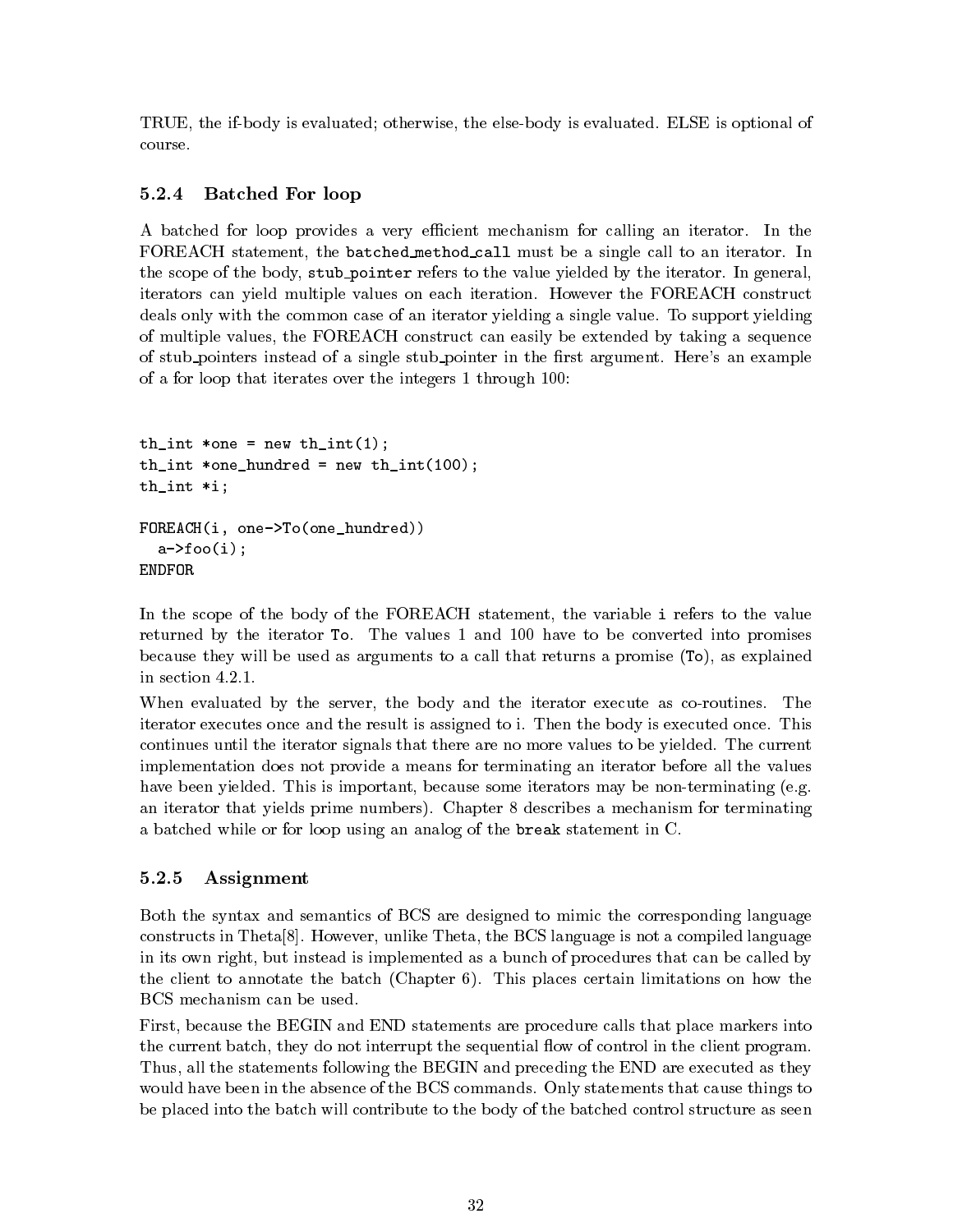by the Frontend. These include calls to Thor method stubs, and nested BCS statements. Thus, any calls to client procedures, or assignments to client variables, will not be expressed in the batch sent to the Frontend. Note that this means that such calls or assignments will be executed exactly once at the client, even though at the Frontend the containing control structure may be evaluated zero or more times.

Second, the batched futures mechanism was designed to batch a linear sequence of calls. As each call is batched a future is generated for the result. When the call is executed by the Frontend, the future for the result is mapped to the actual result in the future table F. When a later call uses the future as an argument, the object is looked up in F and passed to the actual call. The client uses stub objects to refer to futures. Typically, the stub ob ject returned by a method stub is assigned to a client identier, which now refers to the future for the result of the batched call. Wherever that identifier is used as an argument, the corresponding future is used in the batched call. Thus there is always a one-to-one relationship between the identifier and the future.

However, when an assignment is made to an identifier in the body of a batched control structure, this one-to-one relationship may be violated. For example, consider the following code fragment:

```
th<sub>list</sub> *l = find<sub>list</sub>();
WHILE(l->NotEmpty())
x = 1 - \text{first}();
\mathbf{1}l = l->next();
END_WHILE
```
In the first statement, 1 is assigned the result of a call to a client procedure that returns a pointer to a list stub object. Thus 1 refers to some future,  $f_i$ , and in both the condition of the WHILE statement, and in the call to first,  $f_i$  is used in the batched call as the receiver of the call. Also, in the last statement in the body,  $f_i$  is used at the receiver of the call (to next). The result of this call corresponds to a different future,  $f_i$ , which is assigned to l. However, there is no way to propagate this information back to the top of the WHILE loop. All the calls involving 1 have already been batched, using  $f_i$  as the future. When the loop is evaluated by the Frontend, this same future is used on each iteration, and the loop never terminates, because the value of l never changes.

The problem here is that there is no longer a one-to-one correspondence between l and the result of a particular call. Instead, 1 refers to  $f_i$  after the first assignment, and to  $f_j$  after the second assignment. We expect 1 to refer to the result of the first assignment on the first iteration of the loop, and to the second assignment on the second iteration, etc. However, this is not what happens.

Assignment to an identifier inside a batched control structure will work as expected provided the assignment does not occur in a statement inside the body that textually follows a use of that identier in the body or condition of the control structure. Thus, in our previous example, the assignment and subsequent use of x will have the expected behavior because x is not used in the control structure prior to the assignment to x. However, this is not true for l, because l is used in the condition, and then assigned to in the body. It is clear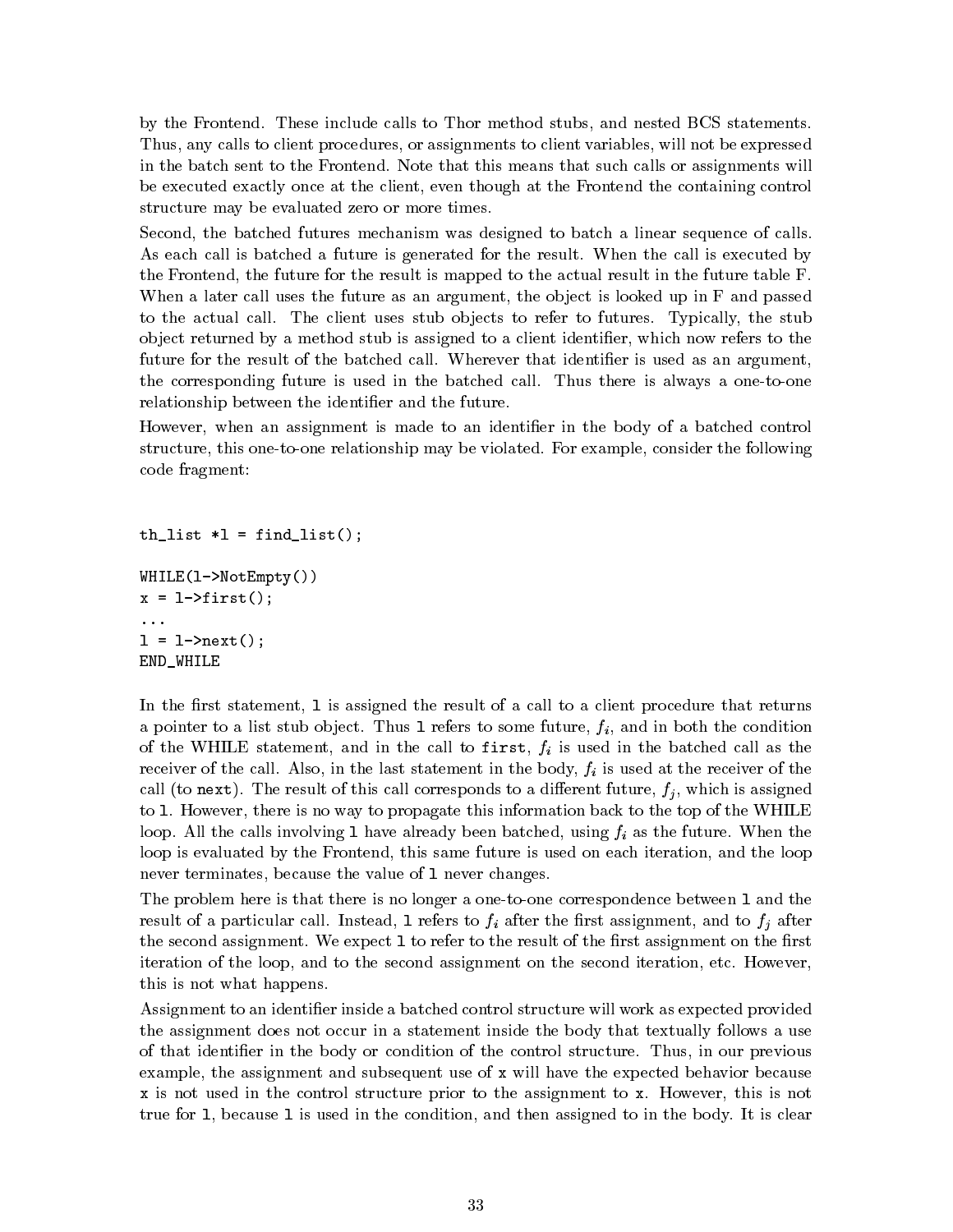from the example, however, that there are common situations in which it is necessary to use an identifier before it is assigned to inside the body of a batched loop. A mechanism that provides this functionality is described below.

Another question raised by assignment to an identifier inside a batched control structure (e.g.  $\bar{x}$  in the previous example) is: what Thor object does such an identifier refer to after the control structure has been evaluated? A reasonable semantics might be that the identifier refers to the result of the last time that call was evaluated. However, it is possible that the call is never evaluated at all, since the body of a batched while loop, or the branch of a batched if statement is conditionally evaluated. So, an identier assigned to inside a batched control structure does not necessarily have a well-defined meaning after the control structure has been evaluated. In fact, in the current implementation, such an identifier never refers to a valid Thor object after the control structure has been evaluated.

The solution we settled on for both of these issues was to extend Thor slightly by inventing a new type called a cell. An object of type cell stores a single value of some type. Assignment to an identifier for a stub object inside a control structure can be rewritten as performing storage operations on an object of type cell. The next section gives a more detailed explanation of cells and how they are used.

Note that the BCS mechanism cannot detect an inappropriate assignment inside the body of a batched control structure, or an inappropriate use of an identier after the batched control structure. It is up to the programmer to use cells in the appropriate situations. Of course, it is always safe to replace assignment with the use of a cell. However, it is not always necessary, and may slightly increase the overhead of the batched control structure.

### 5.2.6 Cells

The idea behind cells is to replace assignment to a client variable with a method call on a Thor object. One advantage of this approach is that the semantics of method calls inside a batched control structure is well understood, thus making it easier to reason about the resulting program. Also, unlike other potential solutions, cells do not increase the complexity of the veneer or the BCS mechanism.

The Theta specification of a cell is as follows:

 $cell = type[T]$ 

 $put(v : T)$ % Store a new value in the cell.

 $get()$  returns $(T)$ , signals(not\_possible)

% Return value stored by previous put call.

% Signal if no value has been stored in this cell.

The Cell type is parameretized so that information about the type of the value stored in the cell is preserved. This greatly simplifies the use of a cell.

Prior to the control structure, the client creates a new cell by calling a special veneer function called th\_cell\_new. In  $C++$  this function is defined as a constructor for the th\_cell class. A call to th cell new batches a special command to the Frontend that creates a new cell,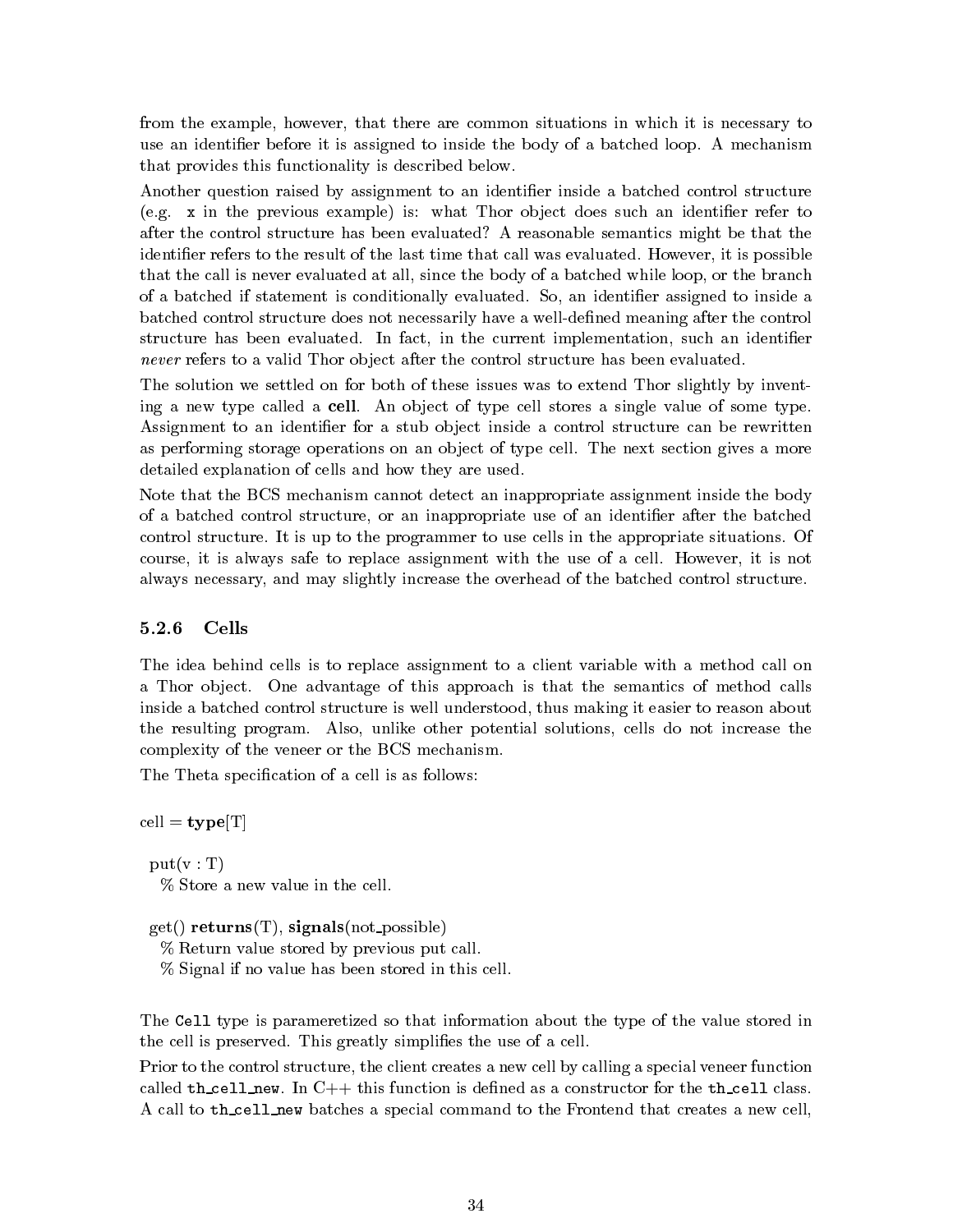and then returns a future for the cell. Assignment is replaced by a call to the put method on the cell, which mutates the cell by storing the new value. To retrieve the value that was assigned to the cell, get is called. For example, the list traversal code presented in the previous example would be rewritten as follows:

```
th_list *l = ...;th_cell<th_list> *cl = new th_cell<th_list>; // create new cell
cl->put(l);
WHILE(cl->get()->NotEmpty())
  x = c1 - \sqrt{c} = \frac{c1 - \sqrt{c}}{c} = \frac{c1 - \sqrt{c}}{c}cl->put(cl->get()->next());
END_WHILE
```
In this example, a new cell is created with the call to new th-cell. The cell is initialized with a call to put, with the list  $1$  as the argument. Inside the loop body, any access to  $1$  is replaced with a call to get. Finally, the last statement stores the new value of the list in the cell.

Note that in this example, cl can be used to obtain the result of the last call to next after the batched control structure has been evaluated.

#### 5.2.7 When to use BCS

Chapter 7 will show that it is possible to get a substantial improvement in performance by replacing a client loop with a batched control structure, even for a small number of iterations. Such replacement may place somewhat of a burden on the client programmer however. In order to batch the condition of a while loop or if statement, the condition must be rewritten entirely in terms of calls to Thor methods or routines. If the body of the loop contains calls to client procedures, it may not make sense to use the BCS mechanism, since that would require somehow eliminating those calls or rewriting them in terms of Thor calls. Generally, BCS should be used whenever it is relatively simple to convert client code to BCS.

The following is an example of how a client loop is converted to a batched loop, specifically how to change the condition. Rewriting the condition may slightly increase its complexity, because client language operators on basic values have to be replaced with equivalent Thor calls, and basic values have to be replaced with basic value promises. The first is necessary so that the condition can be computed by the Frontend, and the second is necessary so that the calls in the condition can be batched. For example, consider the following while loop in  $C_{++}$ :

```
th_list *l;
while (l-\lambda \text{length}(t) < 100) { // Single Thor call: l-\lambdalength()
ł
}
```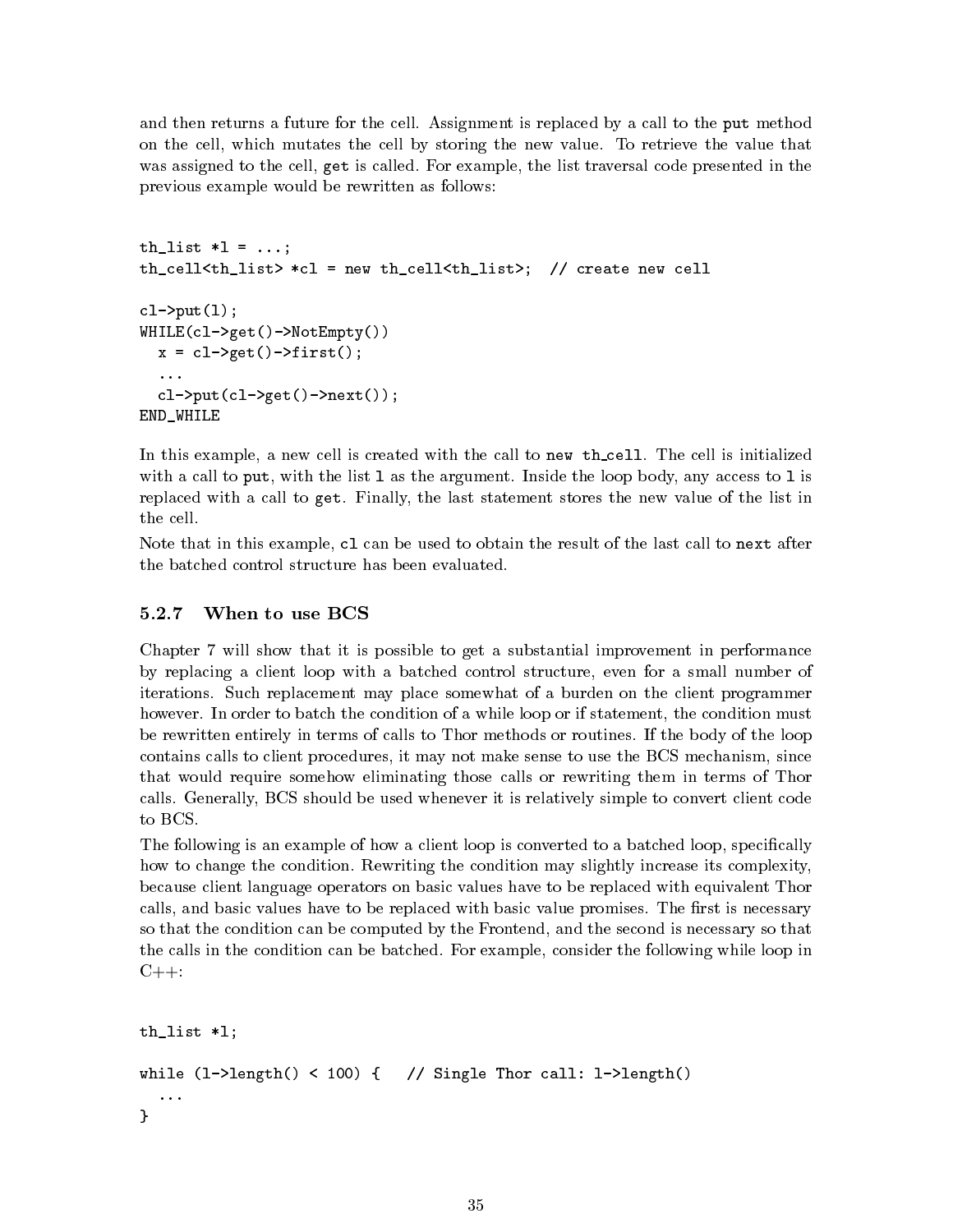Rewriting the condition requires converting the  $\lt$  operation to the Lt method defined on integer promises, and replacing the integer value 100 with an integer promise initialized to 100. Specically, the code would look like this:

```
th_list *l;
th_int *limit = new th_int(100); // Initialize integer promise
WHILE (l->Length()->Lt(limit)) // Condition with only Thor calls.
  ...
END_WHILE
```
Lt returns a boolean promise, whereas lt would return a boolean.

### 5.2.8 Exception handling

Giving the client program access to an exception that occurs during the evaluation of a batched control structure is difficult, because there is no simple way to associate the exception with the actual call that generated it. Thus, in the current implementation, an exception generated during the evaluation of a control structure causes the client program to terminate with an error message. It is intended that BCS be used to improve the performance of well-tested code that is not likely to signal any exceptions. Exceptions signaled by the BCS mechanism itself (as explained in the next chapter), are analogous to the syntax errors generated by a compiler.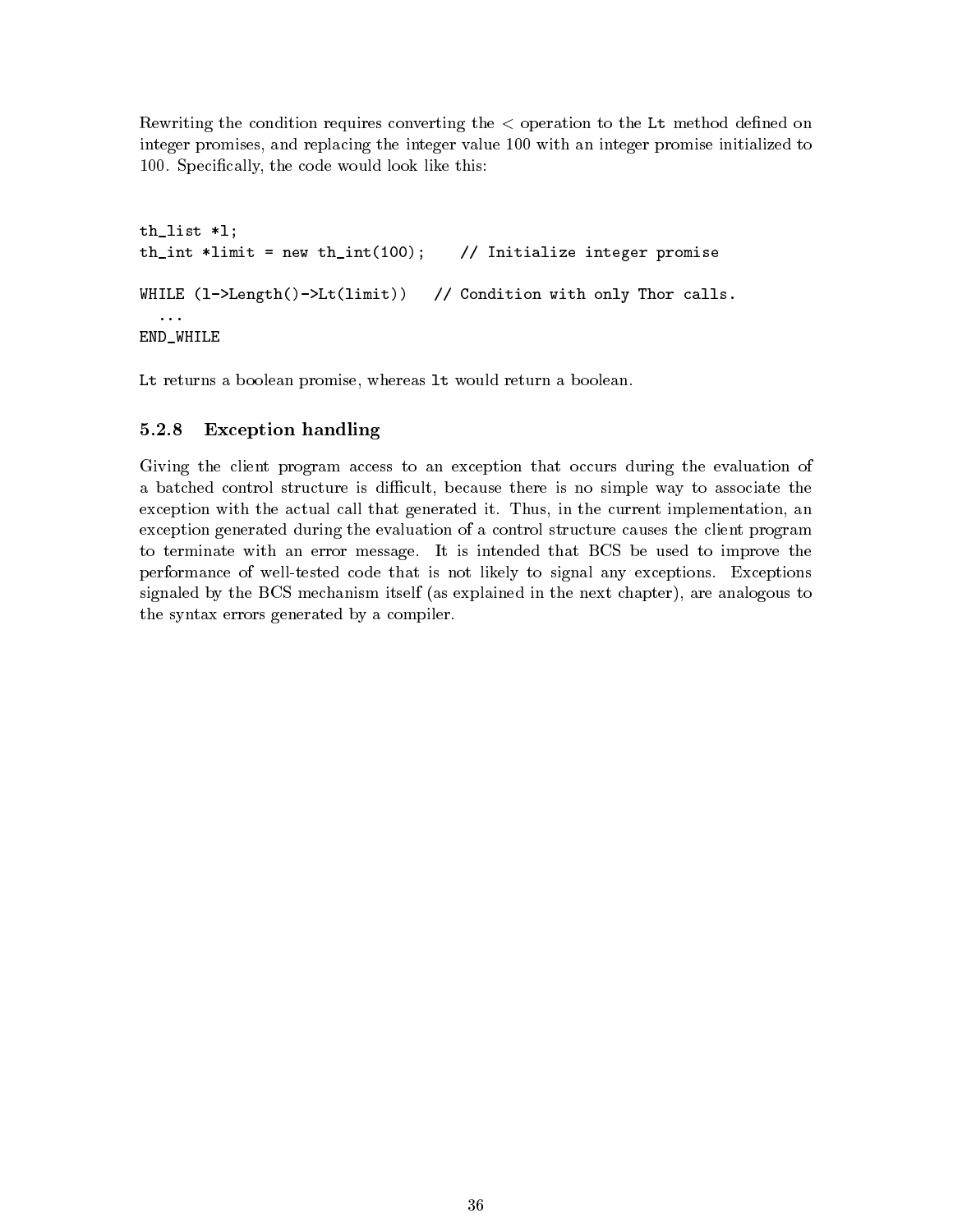# Chapter <sup>6</sup>

# BCS Implementation

This chapter describes the implementation of Batched Control Structures. The implementation consists of three parts: First, the language used by the veneer and the Frontend to communicate control flow information in the batch; second, the implementation of the BCS syntax described in the previous chapter; third, the mechanisms at the Frontend that interpret and evaluate the batched control structures.

#### $6.1$ **Annotated Batch**

Batched control structures are communicated to the Frontend by annotating the batch with control flow information. For example, this while loop:

```
th_int *limit = new th-int(100);WHILE (cl->get()->Length()->Lt(limit))
  \ldotscl->put(cl->get()->next());
END_WHILE
```
would produce the following annotated batch:

```
BEGIN_WHILE_COND // Beginning of condition expression
f1 := f0-\text{2}gt()f2 := f1-\text{Length}()f3 := f2-\text{L}(100) // limit is a promise with value 100
BEGIN_WHILE_BODY f3 // End of expression; begin body
...
f4 := f0-\text{2}gt()f5 := f4-\text{next}()f0->put(f5)END_WHILE_BODY // End of body.
```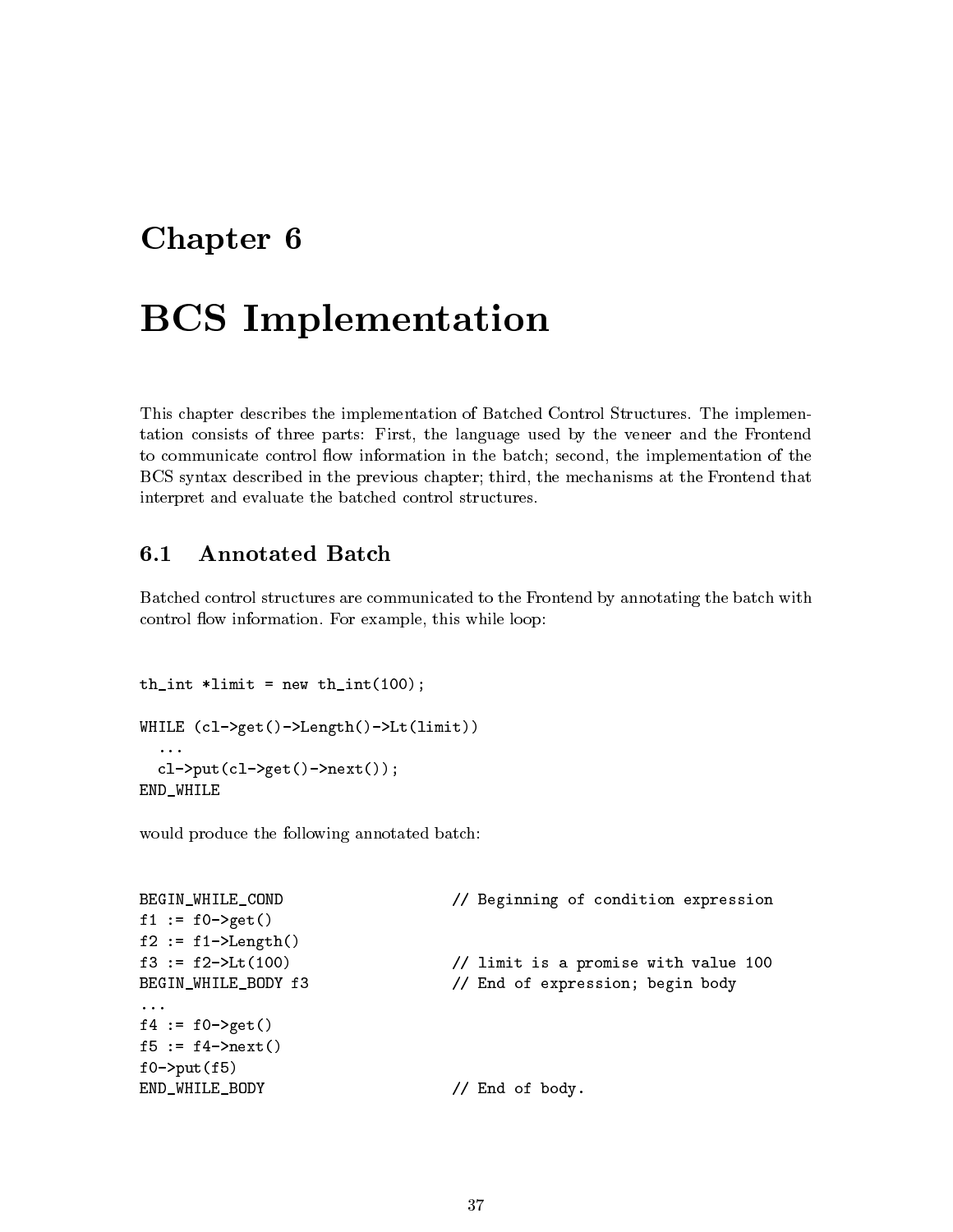The BEGIN\_WHILE\_COND marker indicates the beginning of the expression for the condition of the loop. The calls in the expression are batched as before. The BEGIN\_WHILE\_BODY marker indicates the end of the condition, and the beginning of the body. The future f3 is sent along with this marker. This future refers to the boolean value to be checked as the condition. The calls in the body are batched as before, and any nested control structures are batched in the same way as this one. Finally, the END\_WHILE\_BODY marker indicates the end of the batched loop. Similar markers are provided for the IF and FOREACH control structures.

#### $6.2$ BCS language implementation in  $C++$

In the C++ veneer, the BCS commands (e.g WHILE, ENDWHILE, FOREACH, END-FOREACH, IF, ELSE and ENDIF), are implemented as macros. Each macro expands to a sequence of procedure calls that place the appropriate markers in the batch. The IF and WHILE macros take the condition expression as their single argument, and place markers around it in the batch. The FOREACH macro takes two arguments, the stub object that holds the value yielded by the iterator, and the expression for the iterator.

For example, the WHILE(cond) macro expands to the following pseudocode:

| put_begin_while();          | // Place BEGIN_WHILE_COND marker in batch |  |
|-----------------------------|-------------------------------------------|--|
| th bool $e = \text{cond}$ ; | // Batch condition expression             |  |
| put_begin_while_body(e);    | // Place BEGIN_WHILE_BODY marker in batch |  |

The assignment of the condition to the boolean promise e causes the calls in the condition to be placed in the batch when this code is executed. The promise is then given as an argument to the put begin while body function. This function places the future referred to by e in the batch following the BEGIN BODY marker. Note also that because the condition is assigned to a boolean promise, the compiler will type check the call to ensure that the expression does indeed evaluate to a boolean promise. The IF macro is exactly the same as the WHILE macro, except that it calls put begin if, etc.

In the case of the FOREACH(var, iter) command, the variable is assigned the result of calling the iterator. Thus, the statement  $\texttt{FOREACH}(i, \texttt{one} \texttt{>to}(\texttt{hundred}))$  expands to:

| put_begin_foreach();          |  | // Place BEGIN_FOREACH marker in batch |  |  |
|-------------------------------|--|----------------------------------------|--|--|
| $i = one - \gt to (hundred);$ |  | // Batch a call to the iterator        |  |  |

Again, the assignment of the iterator to the variable is type checked by the compiler. The assignment generates a future for the value yielded by the iterator, which is stored in the stub object referred to by the variable i. Anywhere inside the body where i is used as an argument or receiver of a call, that future will be used in the batch. When the loop is evaluated by the Frontend, this future refers to the current value yielded by the iterator on each iteration. No marker is needed to indicate the beginning of the body of a FOREACH control structure because the iter argument must expand to a single call. Thus the body begins with the second call after the BEGIN FOREACH marker.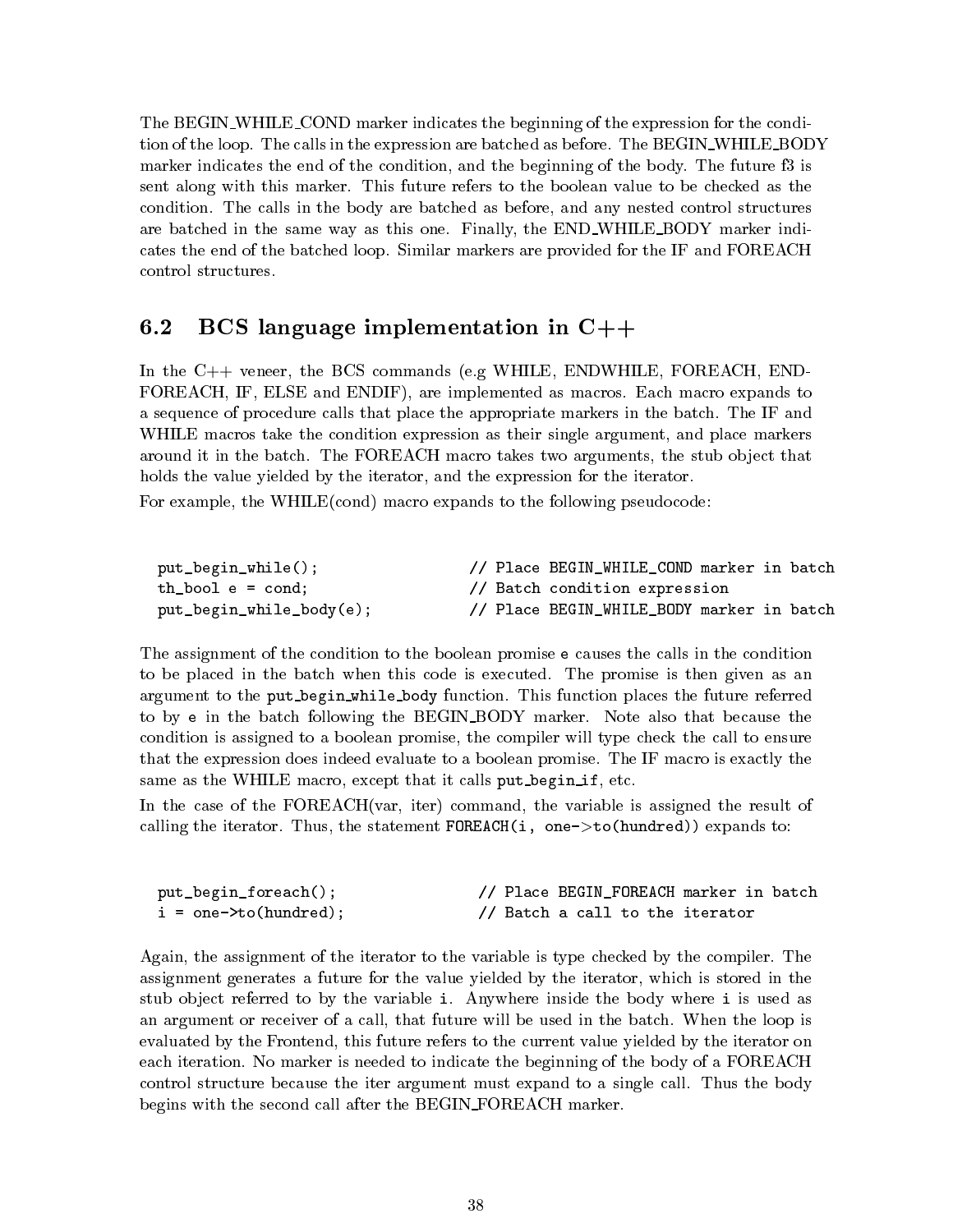The ELSE and ENDIF, ENDWHILE and ENDFOREACH all expand to a single call that places the appropriate marker in the batch.

Note that the expression for the condition in the case of WHILE and IF, is surrounded by two markers. One advantage of using macros (as opposed to regular procedure calls) is that the syntax hides this level of detail from the programmer. When the macro is expanded, the cond expression is not evaluated. Thus the macro can sandwich the expression between the calls that place the markers, so that when the code is executed, the calls in the expression will be batched after the BEGIN\_EXPR marker, and before the BEGIN\_BODY marker. In a language that does not support macro processing, the client programmer would have to do this marker placement explicitly, by essentially hand-coding the macros presented above.

One shortcoming of the current implementation is that the following two syntax errors are not checked at compile time. First, the compiler cannot check whether the BEGIN and END markers match. So, for example, a WHILE statement can be ended by an ENDIF, or ENDFOREACH. The BCS parser at the Frontend does check for this error, at runtime. Second, the compiler can verify whether the WHILE, IF or FOREACH statement is terminated atall, because the actual macro introduces a new scope, which is terminated by any END statement. However, this does not ensure that the appropriate END marker has been placed in the batch, as the scope can be accidentally terminated by other means, without using the END macro. The macros could be modified so that they encorporate the entire control structure, in which case the compiler would be able to check for both of these errors. Thus, for example, the WHILE(cond) macro could be changed to WHILE(condition, body). The ENDWHILE macro would no longer be necessary, as its functionality would be encorporated in the WHILE macro. The disadvantage of this approach is that the syntax would be slightly less natural in  $C++$ . Also, the fact that a control structure is not terminated cannot be detected by the Frontend (as explained in the next section), so this problem would remain for languages that cannot use macros to implement BCS.

Since the veneer uses the batched futures mechanism to batch Thor operations inside a batched control structure, no further extensions are needed to the veneer to support BCS. All the work of evaluating the control structure is done by the Frontend.

#### $6.3$ **BCS** Implementation at the Frontend

When the Frontend parses the batch, stand alone method calls are parsed and executed as before. When a BCS begin marker is reached, calls are processed differently. Each call is type checked and added to a parse tree node representing the batched control structure. Control structures can be nested. When the end marker for the outer most control structure is reached, the Frontend evaluates the entire parse tree. This process continues as long as there are statements in the batch.

### 6.3.1 Syntax checking

While parsing a batch, the Frontend can detect a begin-end marker mismatch, e.g. if it finds an END<sub>-IF</sub> marker when the current control structure is a while loop, it signals an exception. However, the Frontend cannot detect that the batch does not contain an END marker at all for the current control structure. This is because the batch is implemented as a continuous stream that does not have a fixed end. This approach allows the client and the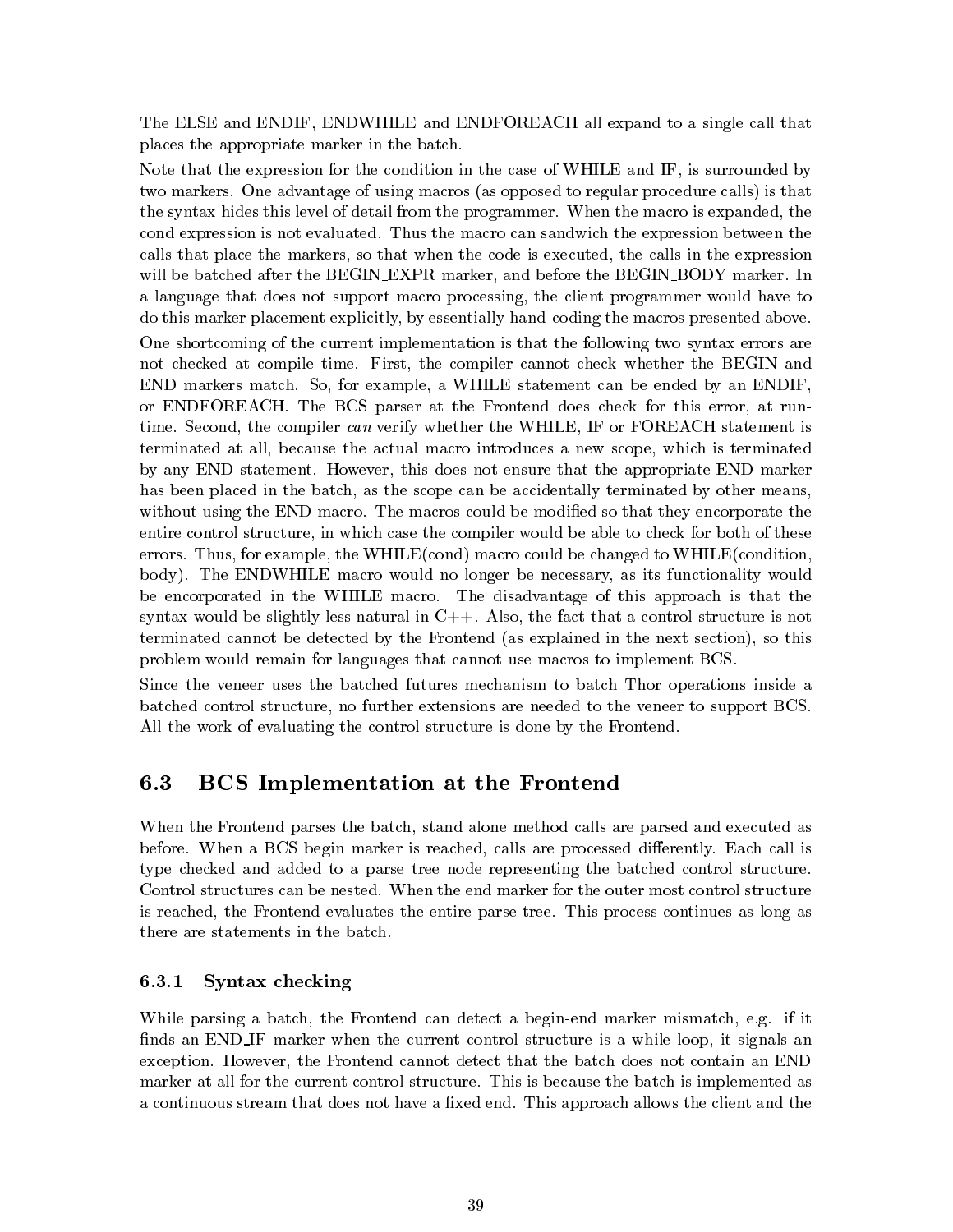Frontend to place things in and take things out of the batch asynchronously whenever they are scheduled to execute by the operating system. Thus, if the client fails to provide an END marker for a control structure, the Frontend will continue processing subsequent batched calls and control structures as if they were nested inside the current control structure. But, if the client makes a call that cannot be batched, before terminating a batched control structure, the Frontend does signal an exception. Since the client will almost certainly make such a call in order to get some basic value results, the error will eventually be detected.

### 6.3.2 Type checking

The goal of type checking a call is to ensure that, at run-time, an object passed as an argument to the call will be a subtype of the type listed in the method's signature for that particular argument.

In the current system, this guarantee is checked for each method call as it is submitted by the client. However, to improve the performance of BCS, the method calls in a batched control structures are type checked before the control structure is evaluated. This amortizes the overhead of type checking over the number of times the control structure is evaluated. In this discussion, the following notation will be used:

- Apparent type  $(A)$ : The type of an object as inferred by the type checking system. For argument, x,  $A(x)$  denotes the apparent type of x.
- Actual type  $(C)$ : The real type of the object; this information is contained in the object. For argument, x,  $C(x)$  denotes the actual type of x.
- **Expected type**  $(E)$ : The type listed in the signature of a method for one of its arguments. For argument, x,  $E(x)$  denotes the expected type of x.
- $S < T$ : S is a subtype of T.
- constant future: During the evaluation of <sup>a</sup> batched control structure, <sup>a</sup> constant future refers to the same object on each iteration (i.e. the future refers to the result of a call made prior to the beginning of the control structure).
- variable future: During the evaluation of a batched control structure, a variable future can refer to a different object on each iteration (i.e. the future refers to the result of a call made inside the control structure).

### Type checking algorithm

A batched method call inside a control structure consists of the following items: a reference or value for the receiver of the call, the name of the method, references or values for the arguments, and a future for the result.

To ensure that a call is type correct, the type checking algorithm has to verify that for each argument (including the receiver), a,  $C(a) < E(a)$ .  $E(a)$  is determined by looking at the method signature. The check whether  $C(a) < E(a)$  has to be done differently, depending on whether  $a$  is referred to by a constant reference (handle or constant future), or a variable future. Recall that basic value arguments do not need to be type checked.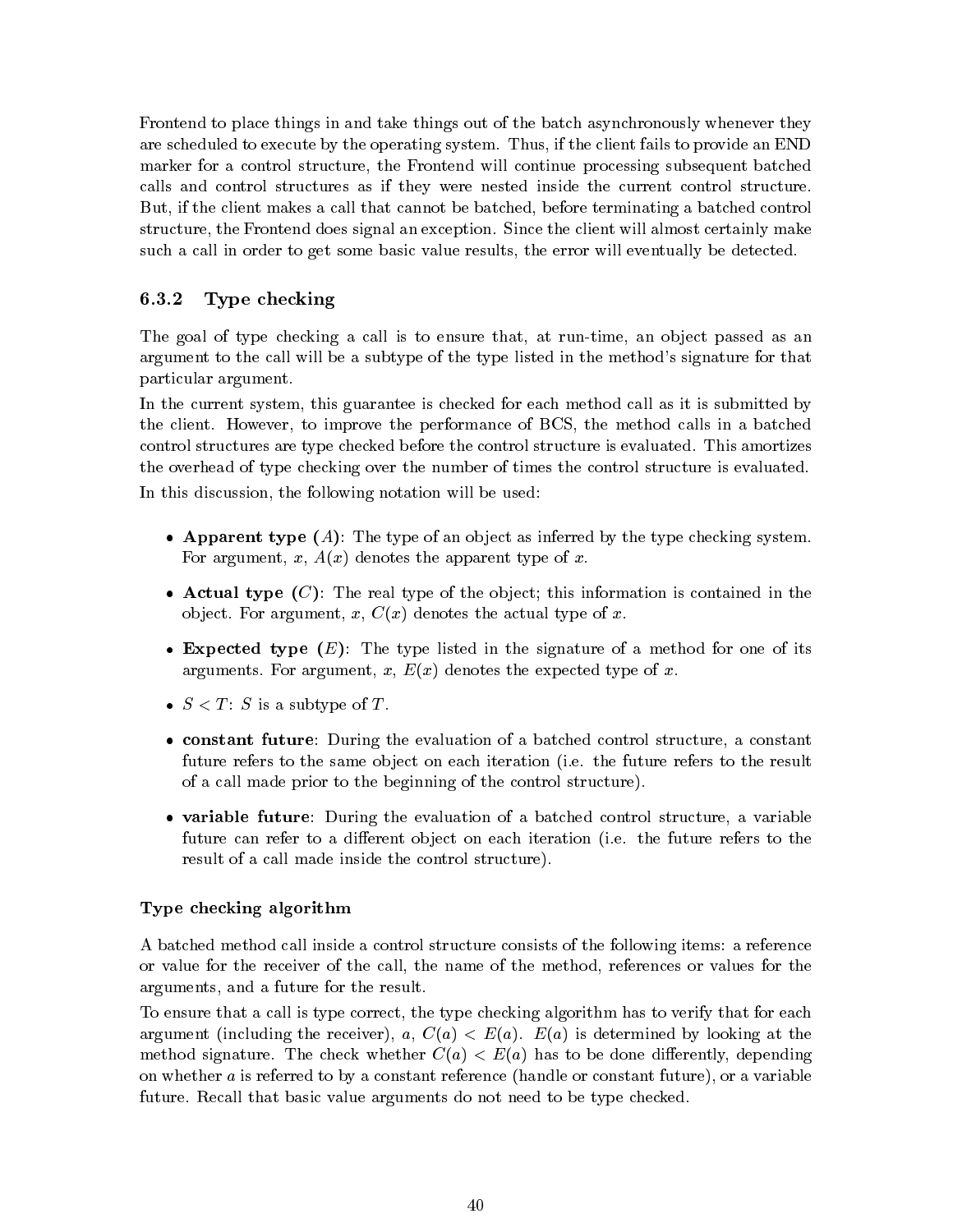If a is referred to by a handle or a constant future,  $C(a)$  can be determined directly from the object, because the object will be in the handle or future table. Thus the algorithm can verify that  $C(a) < E(a)$ .

BEGIN\_WHILE\_BODY  $f_i = f_j - \text{2get}$  // get() returns a list.  $f_i$  ->first()  $// A(f_i) = list, E(f_i) = list$ END\_WHILE\_BODY

If a is referred to by a variable future (e.g.  $f_i$  in the above example),  $C(a)$  cannot be determined because the object is not available at parse time. However,  $f_i$  refers to the result of an earlier call to a method,  $m_i$ .  $A(a)$  is defined as the return type listed in the signature of  $m_i$ . Theta methods are type safe, which guarantees that the type of the object returned by the method will be a subtype of the type listed in the method signature for the return value. Thus,  $C(a) < A(a)$ . Because the subtype relation is transitive, the algorithm need only check that  $A(a) < E(a)$  to ensure that  $C(a)$  will always be a subtype of  $E(a)$ .

To determine the apparent type of an object referred to by a variable future,  $f_v$ , a mapping is created between  $f_v$  and the return type of the method,  $m_i$ , whose result  $f_v$  refers to. Thus, in the previous example, when the call to get is parsed, a mapping is created between  $f_i$ and the type list. These mappings are kept in a table, called T for type table. When  $f_v$ is later presented as an argument to a call, the apparent type of the corresponding object is determined by looking it up in T. Thus, in the previous example, when the call to first is type checked, the apparent type of  $f_i$  is found by looking up  $f_i$  in T.

### 6.3.3 Offset computation

At run-time, before an argument object is passed to a method call, its representation has to be changed so that it will appear to the method as an object of the type expected by the method. This is done by computing an integer **offset** that depends on the relationship in the type hierarchy between the object's actual type and the type expected by the method. A complete description of offsets and their use can be found in [14].

For each call sent by the client, the offset has to be computed for all the arguments before the method is called. In the common case the actual type and the expected type are identical, and computing the offset is trivial. However, when the two are not identical, computing the offset requires traversing the type hierarchy starting with the actual type and examining all supertypes recursively until the expected type has been reached. During the type checking stage of BCS evaluation, part of the cost of computing the offset can be amortized across the number of times the same method will be called inside a control structure.

The actual type of an object cannot be known until the object has been computed. Thus the complete offset between the actual type and the expected type cannot be computed during type checking for a variable future. For a constant future, or handle, it can be computed, and this information is stored in the parse tree. What *can* be computed for a variable future during type checking, however, is the offset between the apparent type and the expected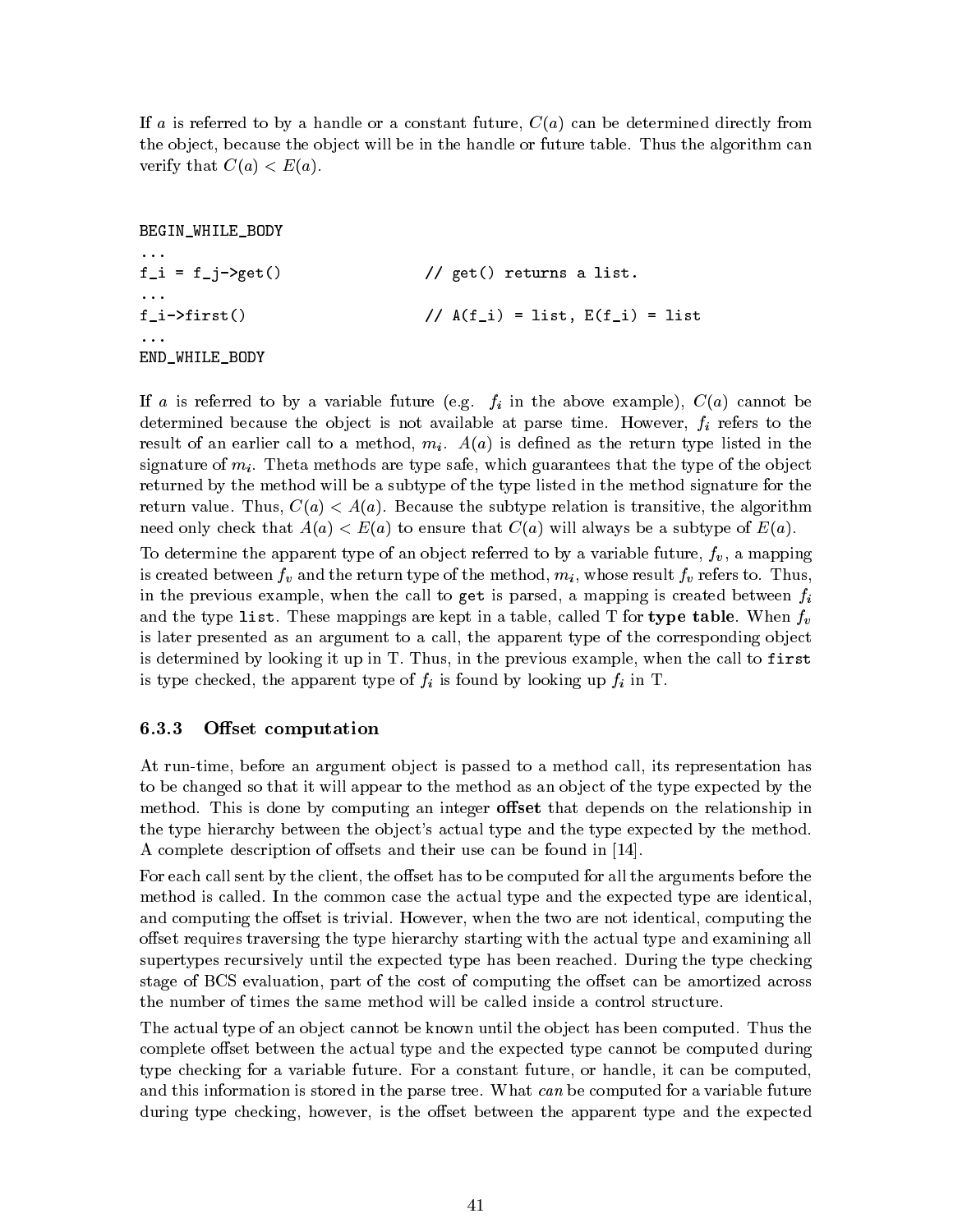type. This information is also stored in the parse tree. Prior to executing the method call, the offset between the actual type and the apparent type is computed and added to the previously computed offset. This sum constitutes the total offset between the actual type and the expected type.

#### Parse Tree construction and evaluation  $6.4$

As the Frontend parses the batch, it processes normal calls and executes them as described in Chapter 2. When a begin marker for a batched control structure is reached, the Frontend changes its mode. A parse tree is created to represent the control structure. Subsequent calls and batched control structures are added to the parse tree. When the end marker for the outermost control structure is reached, the parse tree is evaluated. Processing of the batch then continues as before. This section describes the structure of the parse tree and

### 6.4.1 Parse Tree Nodes

A BCS parse tree is constructed from Nodes of the following types: IF, WHILE, FORE-ACH, Method and Arg. IF, WHILE and FOREACH Nodes may contain nested BCS parse trees. A Method Node represents a particular method call, and includes the method, the receiver and arguments, and where to place the results. The IF, WHILE, and FOREACH nodes represent the corresponding control constructs. An Arg Node is used to represent an argument to a method call.

After the parse tree has been constructed, it is evaluated. Evaluation starts by calling the eval method of the top-level parse tree Node. This function recursively calls the eval methods on any parse trees this Node contains. If the parse tree is a list of Nodes, the eval method is called on each member of the list. Evaluation halts when there are no more Nodes to be evaluated. In the current implementation, if an exception is signaled during BCS parsing or evaluation, the connection between Frontend and client is terminated.

### 6.4.2 Arg Nodes

An Arg Node is used to store information about a particular argument to a call. Arg Nodes can be divided into three different types:

- 1. If the argument to a call is referred to by a handle, or a constant future, the corresponding Arg Node contains a pointer to the object; this pointer is obtained from the handle or future table at parse time. This type of Arg Node is referred to as a Const Arg Node.
- 2. If the argument is a basic value, the value is stored directly in the Arg Node. This is called a Basic Arg Node.
- 3. In the case of a variable future, a special kind of Arg Node is used, called a Var Arg Node.

Each of these Arg Node types is described in more detail in the remainder of this section.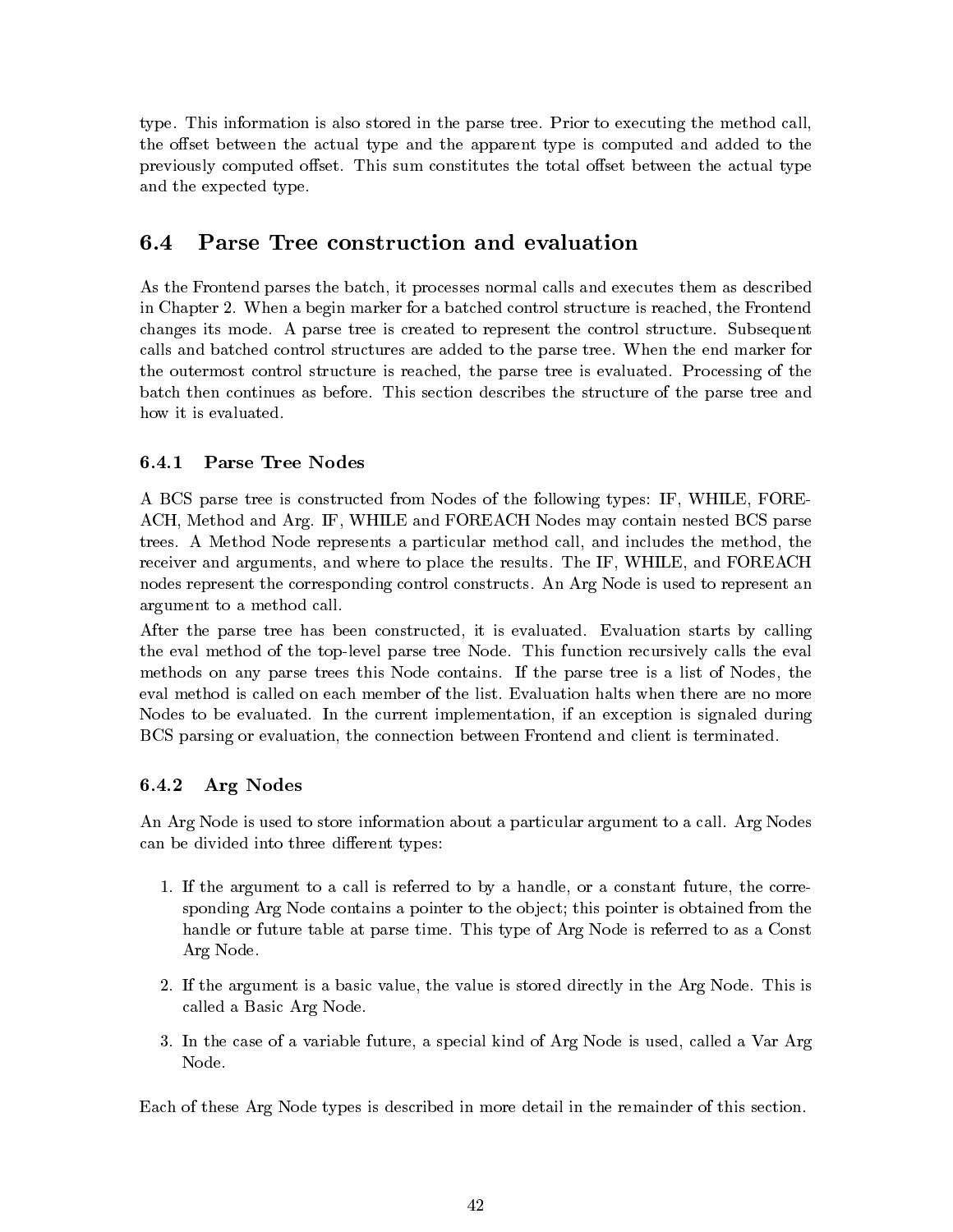### Const and Basic Arg Nodes

A Const Arg Nodes contains a pointer to the object. This pointer has already been offset properly. A Basic Arg Node contains the basic value itself. In both cases, when evaluated, the Arg Node simply returns its value. Both of these Arg Nodes are very simple. As explained in section 6.4.3, they are often eliminated during Method Node construction and optimization.

### Var Arg Nodes

A future,  $f_c$ , refers to the result of a particular call. When a later call contains  $f_c$  in its argument list, the Frontend looks up  $f_c$  in the future table to find the corresponding object, which is then passed to the actual call.

The same approach could be used for calls inside a batched control structure. However, in a batched control structure, the same sequence of calls is executed many times, which means that the same futures would be looked-up in F many times. Instead, it makes more sense to use a mechanism that does a little more work at parse time, but incurs less overhead at evaluation time.

Instead of using the future table to pass results of earlier calls to later ones, the BCS evaluation mechanism uses shared pointers to pass the results. For each variable future,  $f_v$ , a pointer object,  $p_r$ , is used that at any given time contains a pointer to the object referred to by  $f_v$ .  $f_v$  refers to the result of some method call. When this call is evaluated,  $p_r$  is mutated so that it points to this result. Whenever a call uses  $f_v$  as an argument, it dereferences  $p_r$  to get the corresponding object.

All the Arg Nodes that correspond to  $f_v$  contain a pointer to  $p_r$ . Each Arg Node also contains the partial offset (section  $6.3.3$ ), and the apparent type of the object so that the full offset can be computed during evaluation. The partial offset depends on the expected type of the argument, and thus may be different for different method calls that take the object referred to by  $f_v$  as an argument.

When the Arg Node is evaluated, it verifies that  $p_r$  contains a valid object pointer  $(p_r)$  may contain an invalid pointer if it refers to the result of a call that was never executed, e.g. a call made in a branch of an IF statement that was not taken.) Next, the offset is computed between the apparent type and the actual type, which can now be determined from the object. This offset is added to the partial offset, and the sum is added to the pointer before it is returned.

The mechanism for sharing the pointers to objects is as follows: When a call is parsed, the future for its result,  $f_v$ , is mapped to the type of the result in T. In addition, a new pointer object,  $p_r$ , is initialized that will point to the actual result. A mapping between  $f_v$  and  $p_r$ is also stored in T. When a later call is parsed that uses  $f_v$  as an argument,  $p_r$  is found by looking in T. A new Arg Node containing  $p_r$  is created for the Method Node representing that call. The Arg Node also contains the apparant type of the object so that the complete offset can be computed.

Because no mapping between variable futures and ob jects is stored in F, variable futures should be used only as arguments to other calls inside the control structure. A variable future will not refer to a valid object if it is used outside a batched control structure (as discussed in section 5.2.5). Any results that will be used as arguments to calls made after the end of the control structure should be stored in a cell object instead.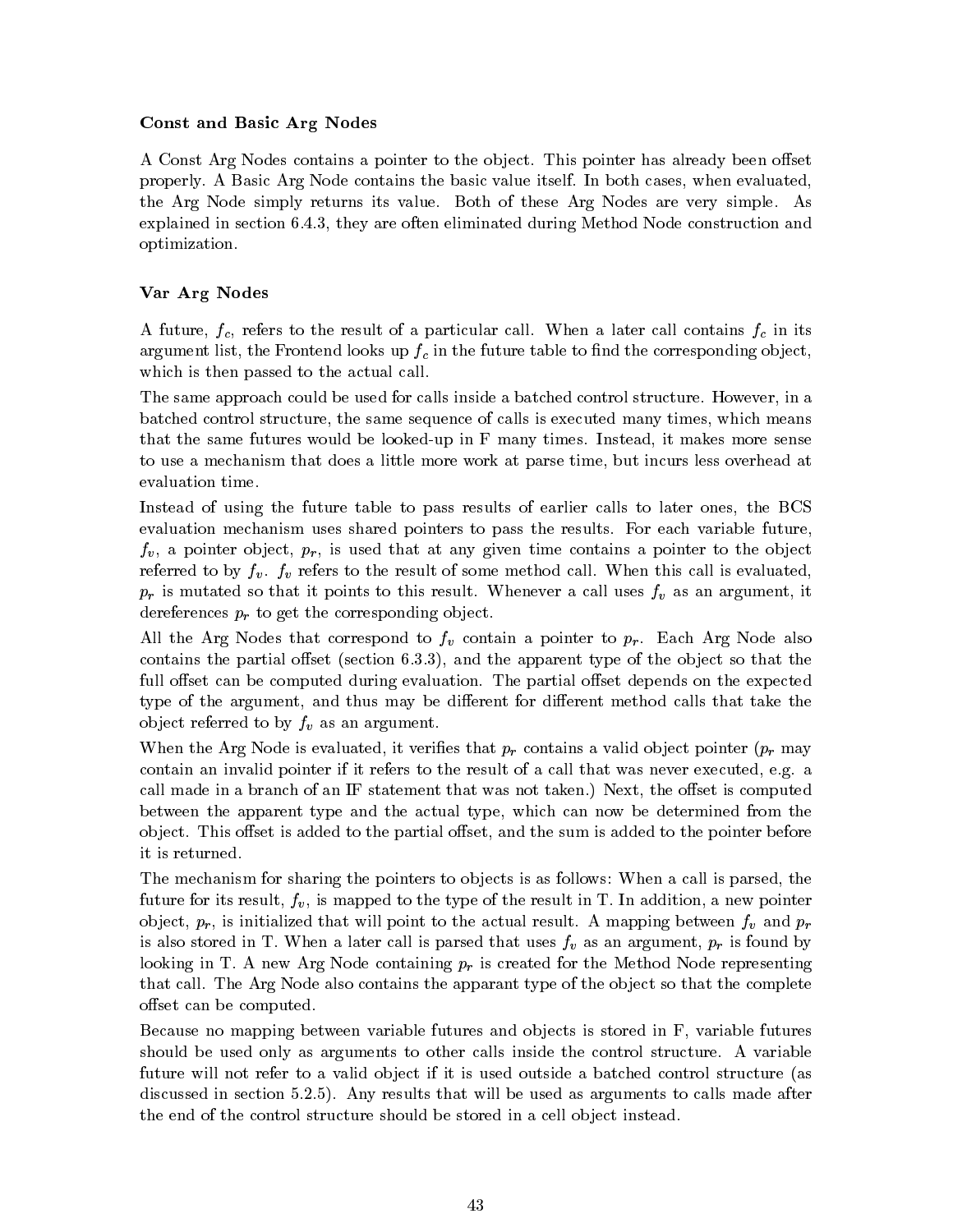Figure 6-1 gives a schematic diagram of a Var Arg Node.

#### **Method Nodes** 6.4.3

A Method Node represents a single method call. The Method node contains: an Arg Node for the receiver of the call, an array of Arg Nodes for the arguments (if any), an Arg Node for the result (if any), and a pointer to the actual function to be called. Figure 6-2 presents a schematic diagram of a typical Method Node.

### Evaluation

When a Method Node is evaluated, it executes the method function and updates the result pointer. To evaluate a MethodNode the following steps must be performed:

- The Arg Nodes for the arguments are evaluated, generating an array of objects for the arguments.
- The Arg Node for the receiver is evaluated, and the actual function to use for the method call is determined by dispatching.
- The function is executed, and the result pointer is updated to point to the result.
- If the method signals an exception, the evaluation process is halted.

### Method Node specializations

To improve the performance of Method Node evaluation, certain common cases were identied, and special Method Nodes are used in those cases.

First, if the receiver is constant (i.e. a handle, a basic value or a constant future), the method dispatch can be done at parse time. When this Method Node is evaluated, it does not need to recompute the function before calling it.

A second specialization is made if the method does not have a return value. In this case the evaluation need only check for an exception after the function has been called.

Finally, special Method Nodes are used if the method call has one argument, or if it has no arguments. If the single argument is constant, there is no need to use the Arg Node abstraction. Instead, the Method Node just contains a pointer to the object, which has already been offset properly.

For each of the specializations described above, there is a corresponding Method Node that does not contain that particular optimization, which I shall call its complement. A different method Node has been implemented for all the permutations of the specializations and their complements described above. Thus there is a special Method Node for a method call with a constant receiver that has one variable argument and no return values, etc.

#### 6.4.4 **While Nodes**

A While Node represents a batched while loop. The Node contains: a list of Method Nodes for the condition expression, a pointer to the eventual result of the condition expression,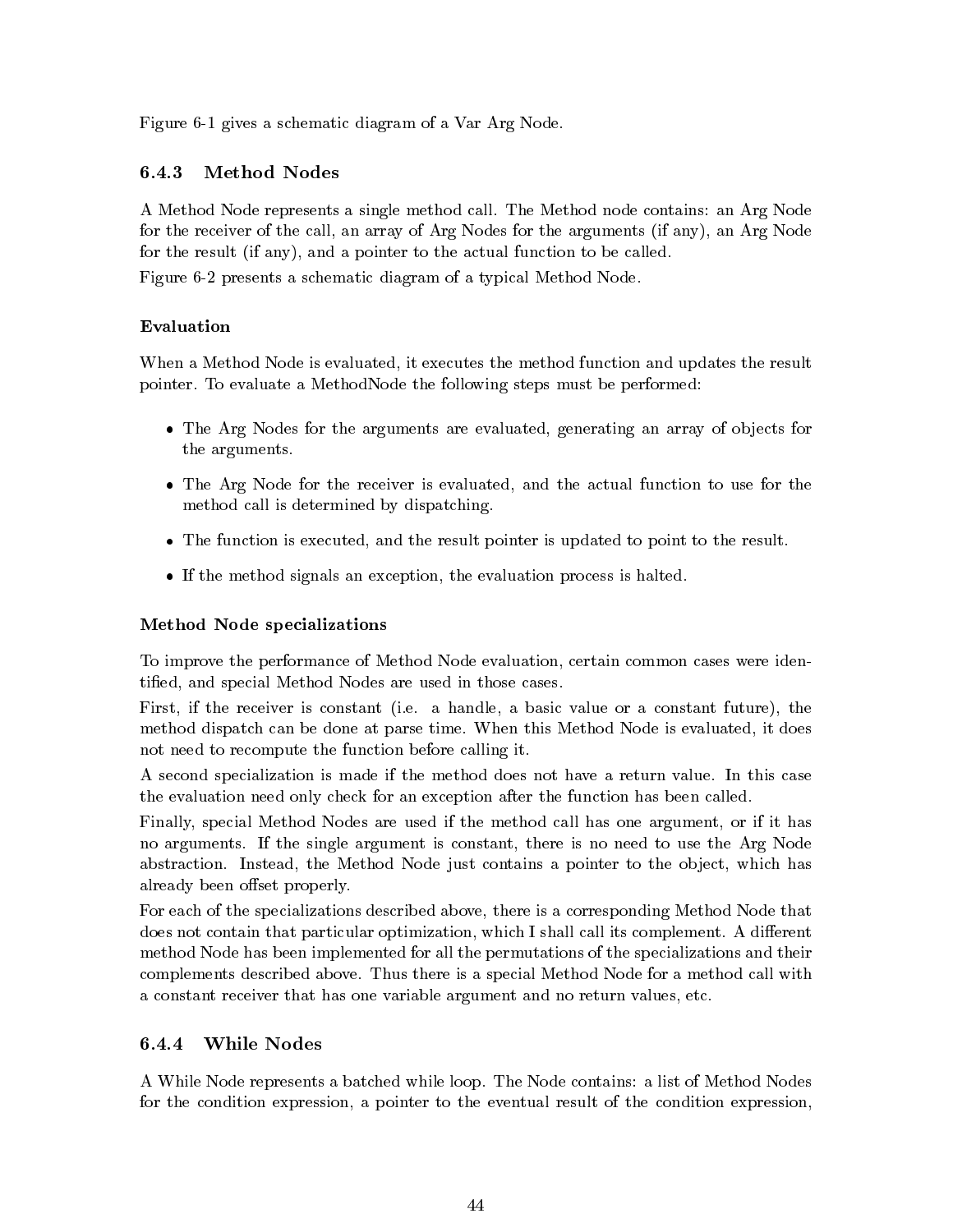

Figure 6-1: Var Arg Node



Figure 6-2: Method Node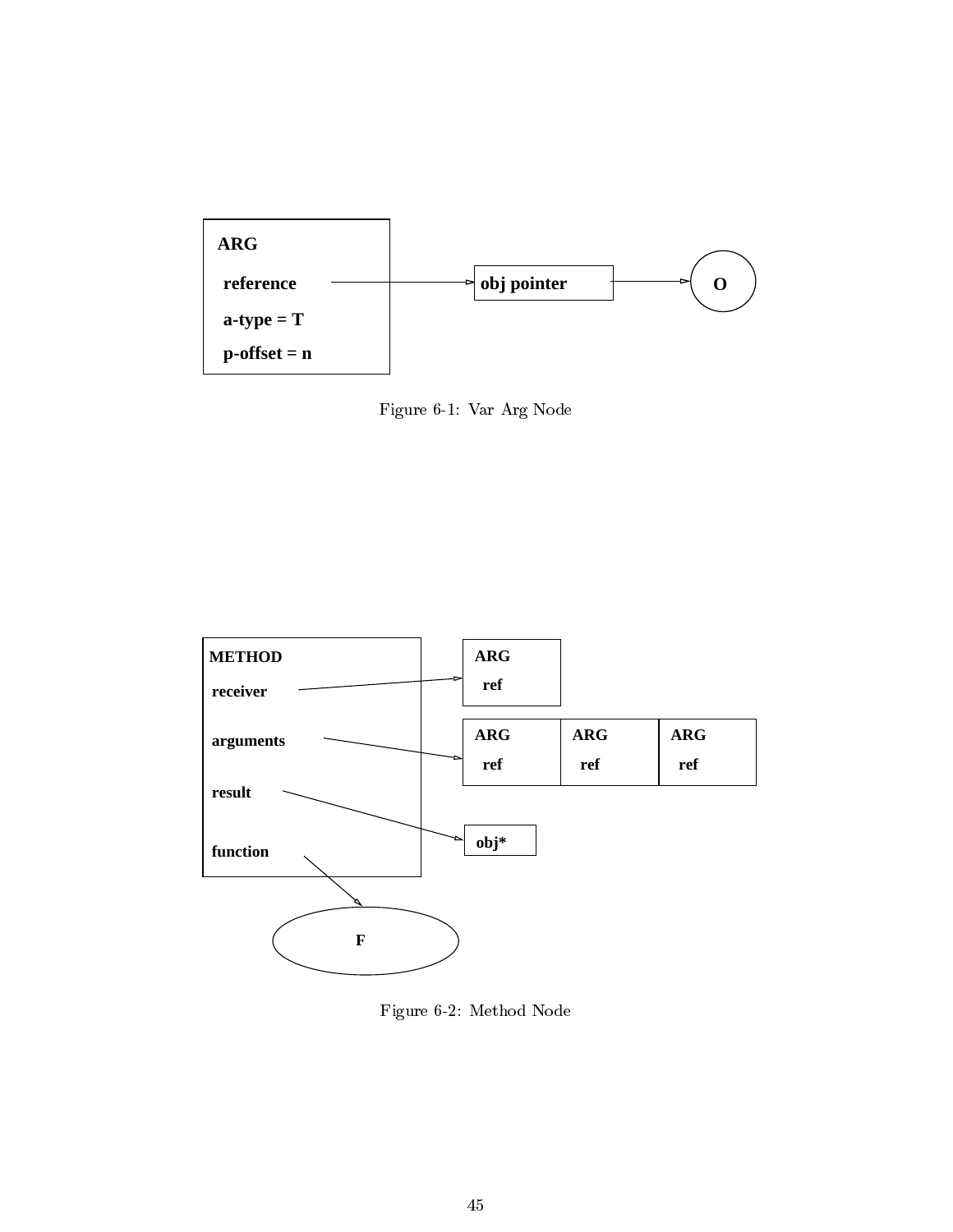and a list of Method Nodes for the body. The result of the last method call in the expression is the boolean condition of the loop.

Figure 6-3 presents a schematic diagram for a While Node.

### Evaluation

A While Node is evaluated as follows: first, the expression is evaluated. If the condition is TRUE, the body is evaluated. This process is repeated until the condition is FALSE.

### 6.4.5 If Nodes

An If Node represents a batched if control structure. An If Node contains: a list of Method Nodes for the condition expression, a pointer to the eventual result of the condition expression, and lists of Method Nodes for the then-body, and the else-body.

Figure 6-4 presents a schematic diagram for an If Node. Note that the expression and condition are related in the exact same way as in the While Node.

### Evaluation

First, the expression is evaluated. If the condition is TRUE, the then body is evaluated; otherwise, the else body is evaluated.

#### **Foreach Nodes** 6.4.6

A Foreach Node represents a batched for loop. A Foreach Node contains: a pointer to the iterator result, a single Method Node for the iterator, and a list of Method Nodes for the body of the loop.

### Implementation of Iterators in Thor

In order to understand how a Foreach Node is evaluated, we must first understand the way iterators are implemented in Thor. This section presents a brief explanation of how an iterator is implemented in Thor.

A Thor iterator is implemented as a procedure that takes one extra argument (not listed in the signature of the iterator). This argument is a closure for the body of the for loop that is calling the iterator. The closure contains a function and an environment, which contains values for all the function's free variables, except one. The remaining free variable is the one through which the iterator will pass the value it yields on each iteration. After generating the value, the iterator calls the function in the closure with the value it has generated. When there are no more values to be yielded, the iterator returns.

For example, consider the following for loop in Theta:

```
int sum = 0for i : \text{int in } 1 \cdot \text{to} (10) do
 sum = sum + i
```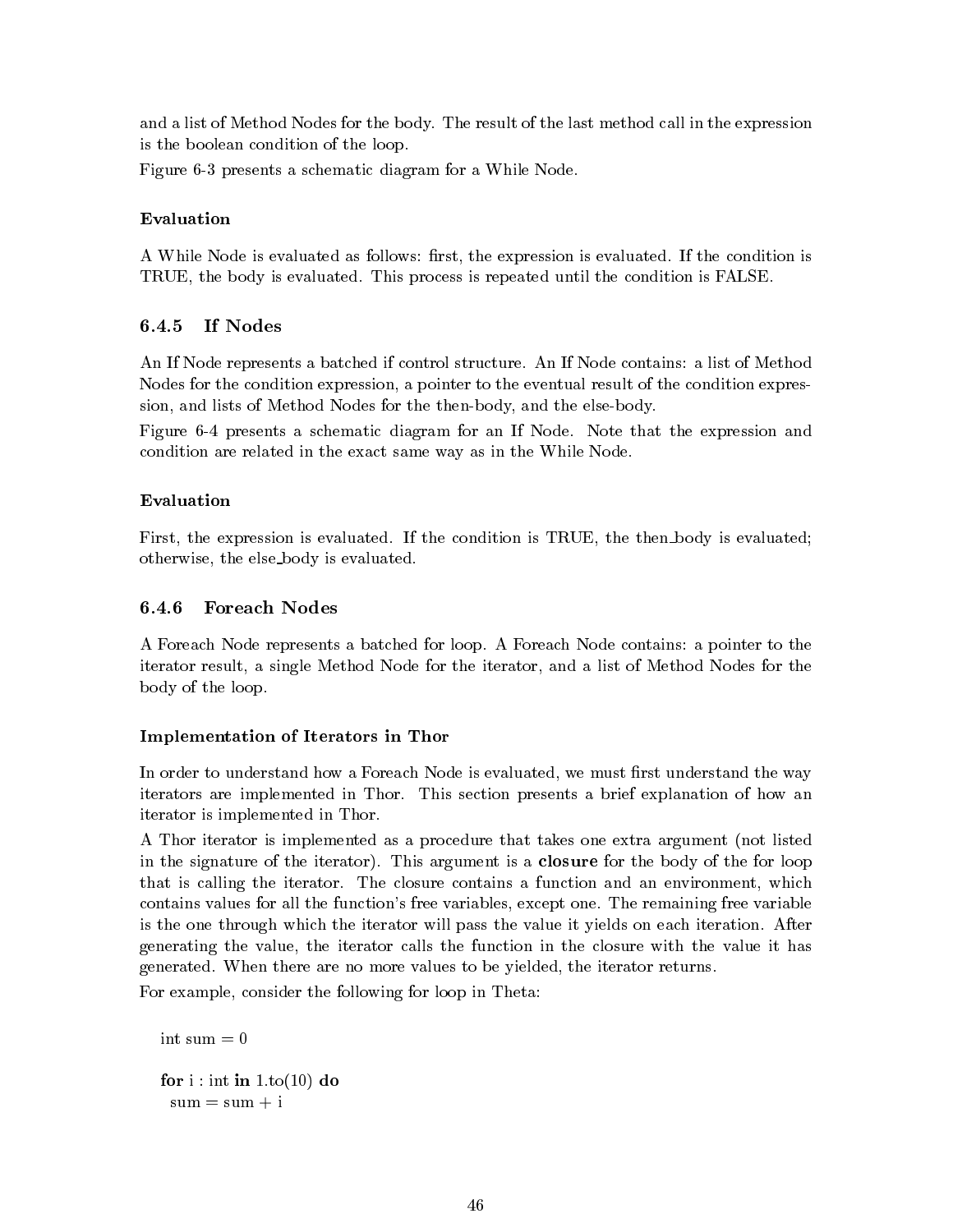

Figure 6-3: While Node



Figure 6-4: If Node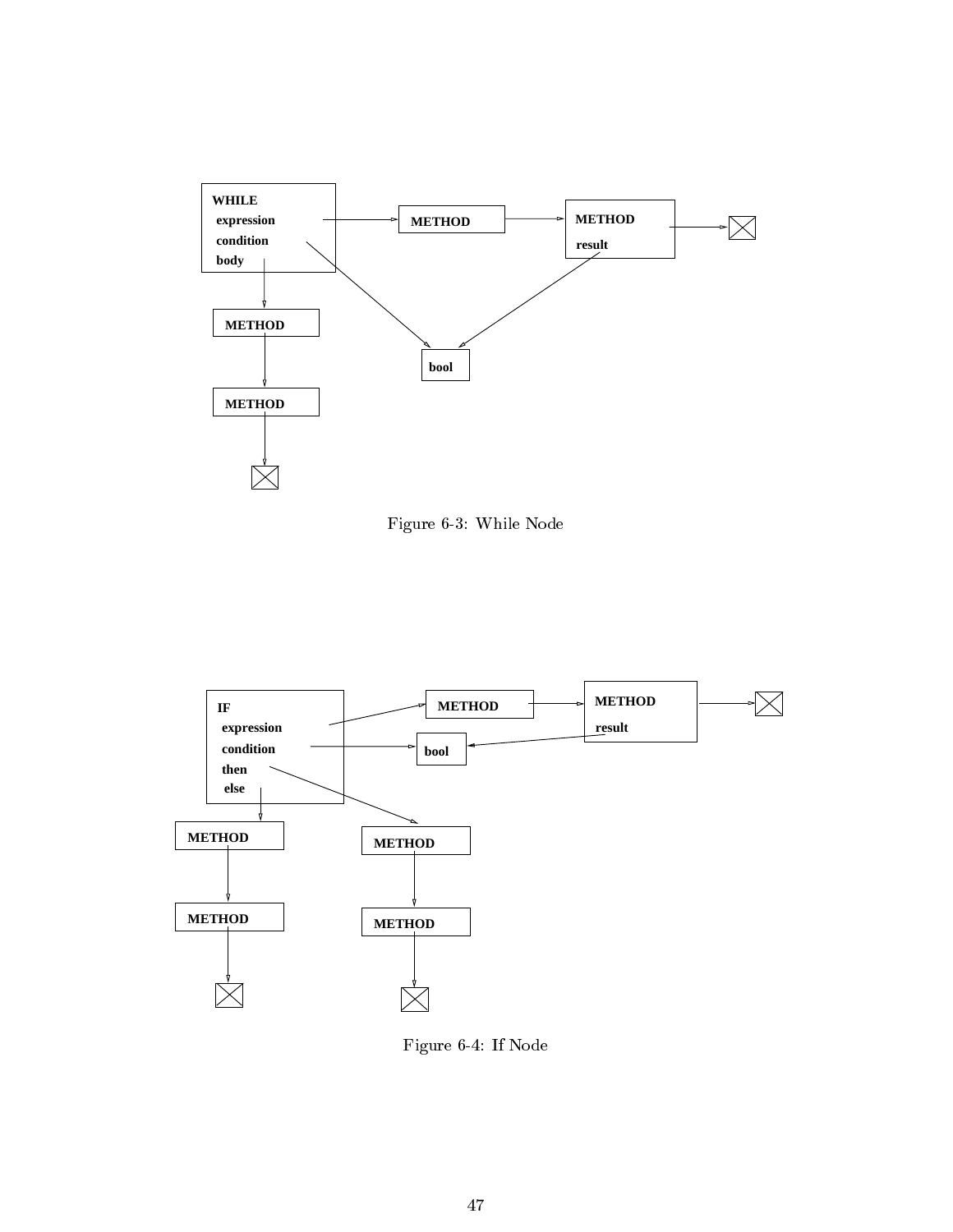### end

Figure 6-5 shows the iterator and closure in C corresponding to the example for loop above. Note that sum is passed by reference, so that a change in its value can be propagated to the next call to  $F$ . This code is generated by the Theta compiler.

### Foreach evaluation

To use the mechanism described above for a Foreach Node, a closure must be constructed for the body of the Foreach Node, which can be passed to the iterator function. This is done as soon as the Foreach Node has been constructed. A closure, C, is created that will be used to evaluate the body of the Foreach. The function in  $C, F_c$ , takes 3 arguments: The first argument is the pointer  $(p_r)$  to the value yielded by the iterator. The second argument is the list of Method Nodes comprising the body of the loop. The last argument is the actual value (v) that is yielded by the iterator. When  $F_c$  is called, it sets  $p_r$  to point to v (or contain v if v is a basic value). This enables Method calls in the body (using Arg Nodes) to access v through  $p_r$ .

Figure 6-6 presents a schematic diagram of a Foreach Node.

A Foreach Node is evaluated by evaluating the Method Node for the Iterator 1. The function for the iterator is then called, with the closure for the body of the Foreach loop as its first argument. This function repeatedly generates a value, and calls the closure function  $F_c$ . When the iterator is done yielding values, it returns.

<sup>1</sup> In fact, as an optimization, the Foreach Node can be replaced with the Method Node for the iterator in the parse tree, eliminating an unnecessary level of indirection during evaluation.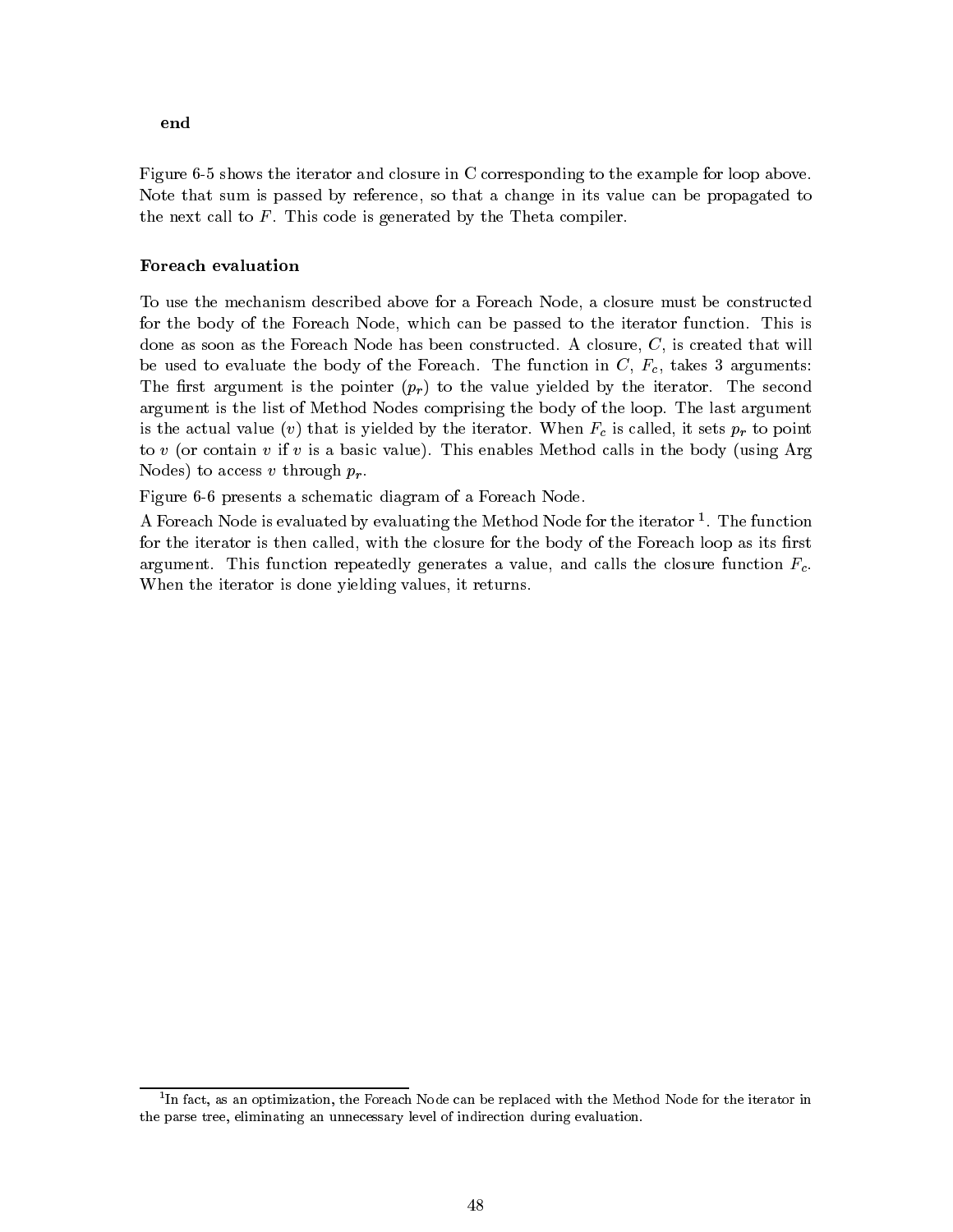

Figure 6-5: Iterator and closure



Figure 6-6: Foreach Node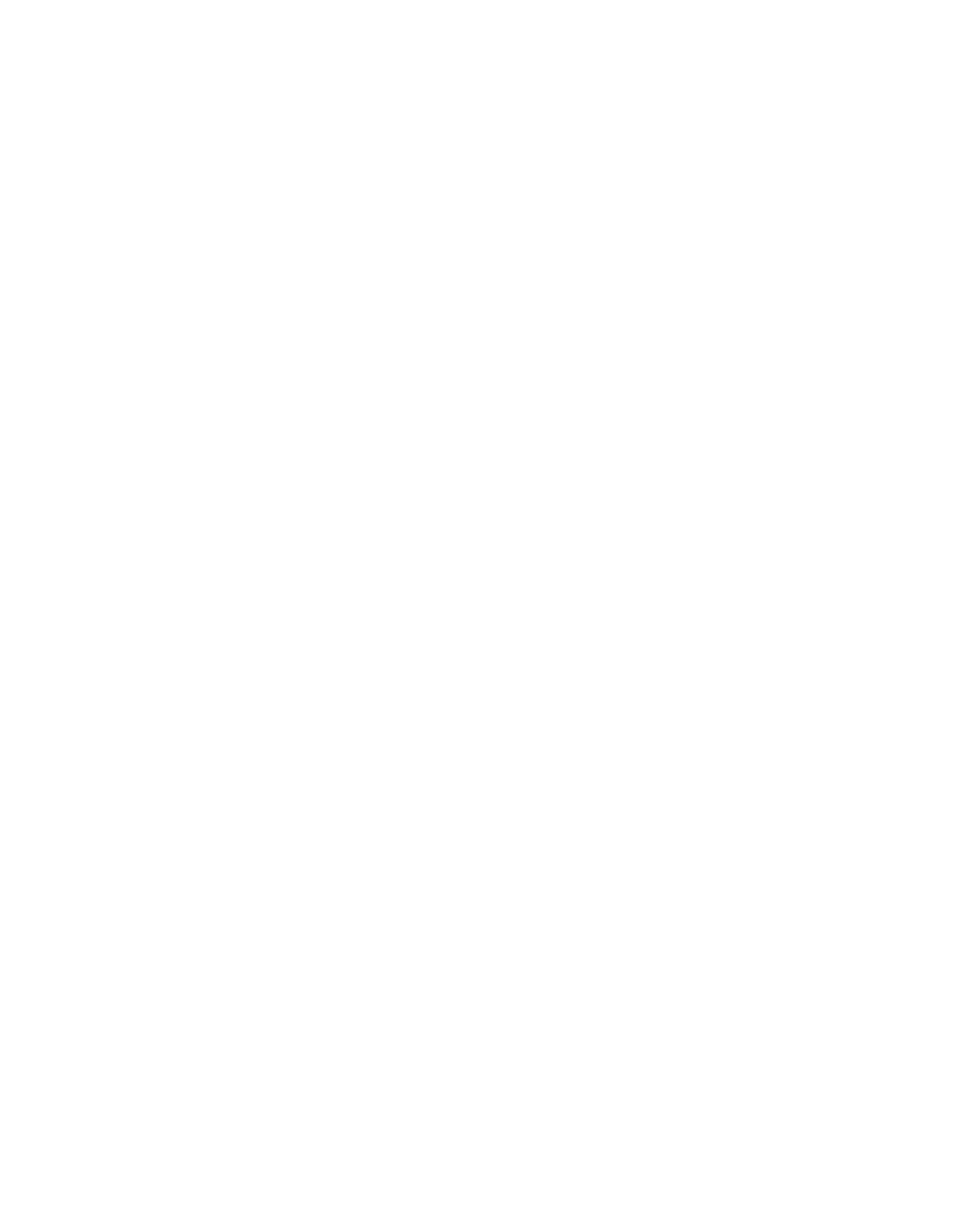# Chapter <sup>7</sup>

This chapter presents the results of measurements that demonstrate the efficiency of the BCS mechanism. The first set of experiments compares BCS to regular batched futures. The second set of experiments demonstrates the benefits of the Method Node optimizations described in Chapter 6.

#### $7.1$ Five ways to batch a loop

The first experiment shows the relative performance of BCS compared to batched futures and running the entire application inside Thor. Five different version of the same loop were evaluated:

- 1. A client side for loop
- 2. A client side for loop with perfect batching
- 3. A batched while loop
- 4. A batched for loop
- 5. A Theta version of the loop

For each loop, we measured the total time spent between the beginning and end of the loop. This was measured entirely on the client side, and thus includes some overhead of batching the calls on the client side. However, we expect this to be very small compared to the total time taken. All measurements were taken on a lightly loaded DEC Alpha AXP workstation. The optimizations described in chapter 6 were turned on for these measurements, and garbage collection at the Frontend was done only at start-up time .

Figures 7-1 and 7-2 show the total running time for each loop compared to the number of iterations executed for the loop. The actual measurements were taken at 1, 2, 4, 8, 16, etc. iterations. The error bars show a 95% condence interval for each measurement.

Figure 7-1 shows the long term behavior of the loops. Figure 7-2 shows the behavior of the loops after only a few iterations. Note that the while and for loop curves are almost parallel to the inside-Thor curve. This means that the per iteration overhead is not much larger than than the optimum in both cases (Table 7.1). Also, note that both the while and for loop outperform the client loops after a very small number of iterations.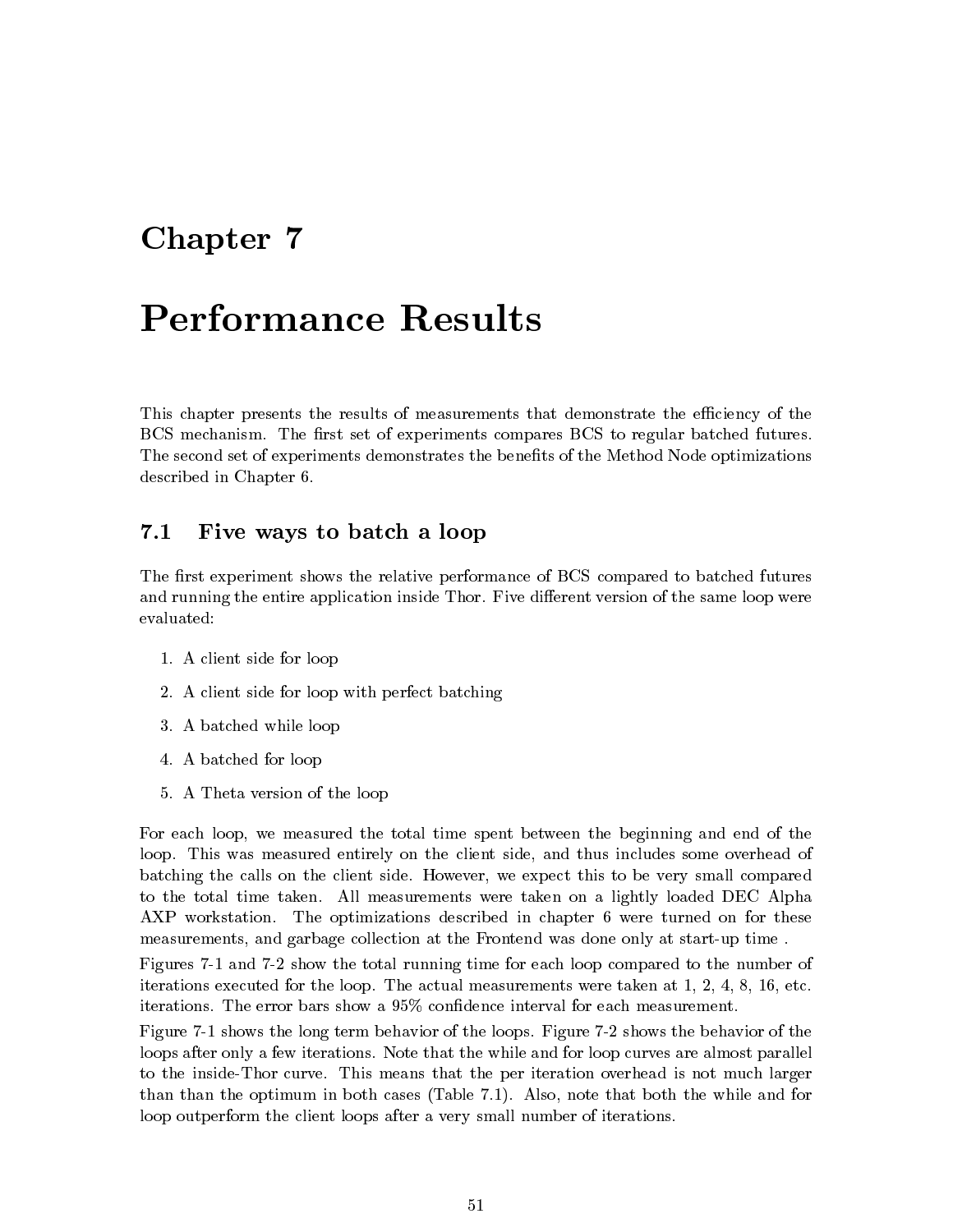

Figure 7-1: BCS Performance



Figure 7-2: BCS Performance (enlargement)

| Loop    | Start-up $(\mu s)$ | $Cost/iter (\mu s)$ |
|---------|--------------------|---------------------|
| client  | 85                 | 308                 |
| perfect | 90                 | 200                 |
| while   | 1023               | 59                  |
| iter    | 687                | 51                  |
| inside  | 119                | 48                  |

Table 7.1: Cost per iteration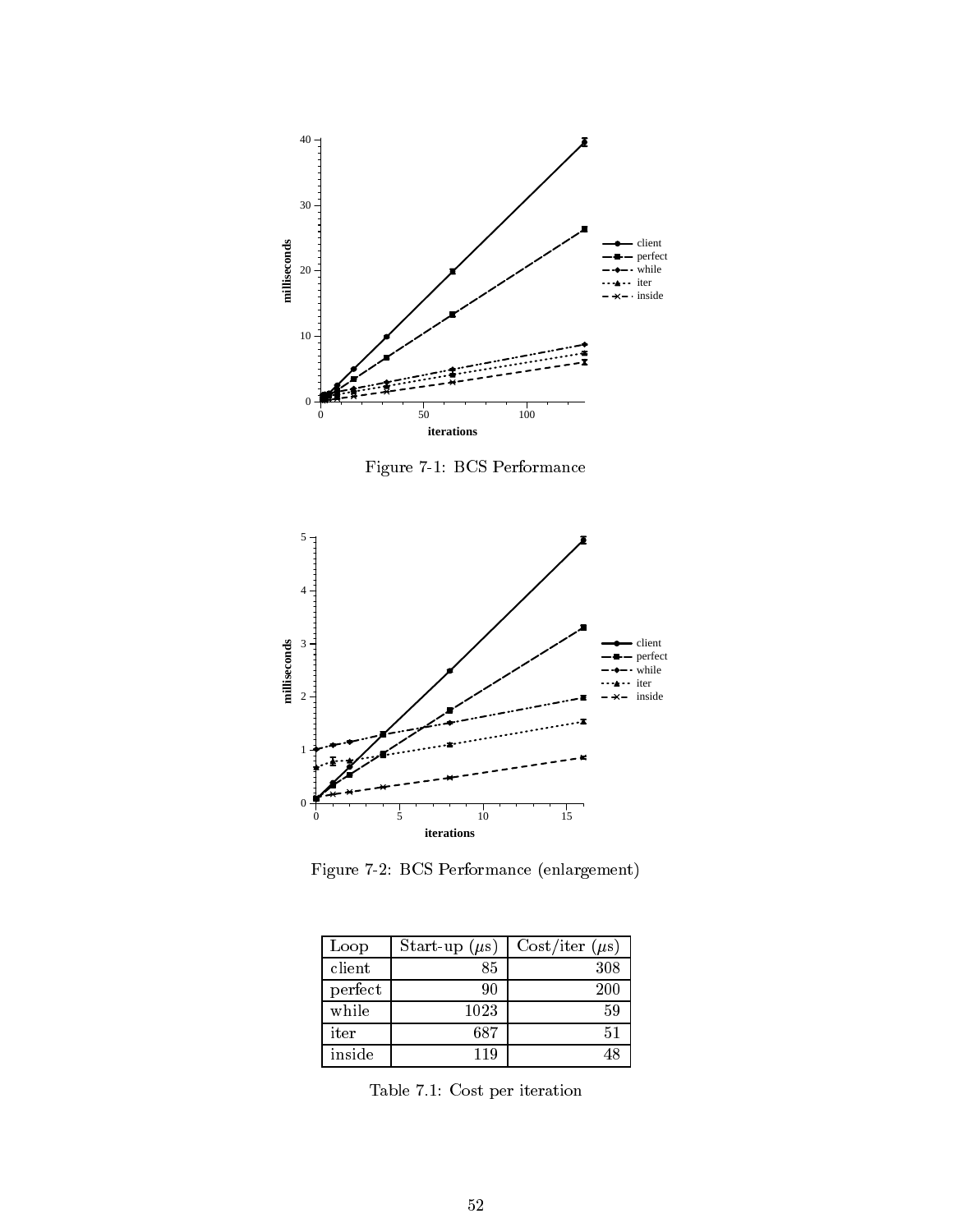Table 7.1 summarizes the start-up times, and the cost per iteration for the different cases. The start-up times are substantial for the BCS loops because the loops must be batched and interpreted by the Frontend, even though they end up not executing. From the data presented in Figure 7-1, the cost per iteration can be computed by taking the difference between the total time for two different iterations and dividing by the difference between the iterations. Note that the cost per iteration for both of the BCS loops is much less than for the client loops. The cost per iteration for the BCS loops is also not much higher than the cost per iteration for the Theta loop.

The remainder of this section explains each of the loops in more detail. Minor details in the code have been omitted for clarity. The first code fragment is a preamble for all the cases:

th\_DataBase \*data;  $th$ DataElem  $*res;$ th int  $*$ zero = **new** th int(0); th int  $\ast$ one = **new** th int(1); for (int loop iters = 1; loop iters  $\leq$  128; loop iters  $(2)$  {

The preamble declares some variables and creates promises to represent the values 0 and 1. The number of iterations is varied using the loop\_iters variable.

In each case, the loop performs roughly the same amount of work. On each iteration, three calls are made to the fetch method on the same object, data. The fetch method performs a simple linear search on a "database" of users, looking for a string match with the argument usr. Because the fetch method does not return a basic value, all the calls are batched. In addition, each loop performs an addition on an integer, for reasons explained below. The while loop has to do some extra work to keep track of the number of iterations.

### 7.1.1 Client loop

This is a simple client for loop that sends a new batch to the Frontend on each iteration.

```
// Loop on the client side.
for (int i = 0; i < loop iters; i++) {
 one\rightarrowadd(0); // Force the batch across
 data\rightarrowfetch(usr);
 data\rightarrowfetch(usr);
 data\rightarrowfetch(usr);
\}
```
The first statement in the body of the loop, a gratuitous call to the integer add operation, causes the batch to be sent to the Frontend on each iteration, which is what would happen if the loop condition depended on a Thor call. A batched version of the same call is added to all the other versions of the loop. The main difference in cost between this loop and the next one (perfect batching) is the cost of a domain crossing per iteration; in addition, the veneer does a future remapping after each batch. It is clear from the previous figures that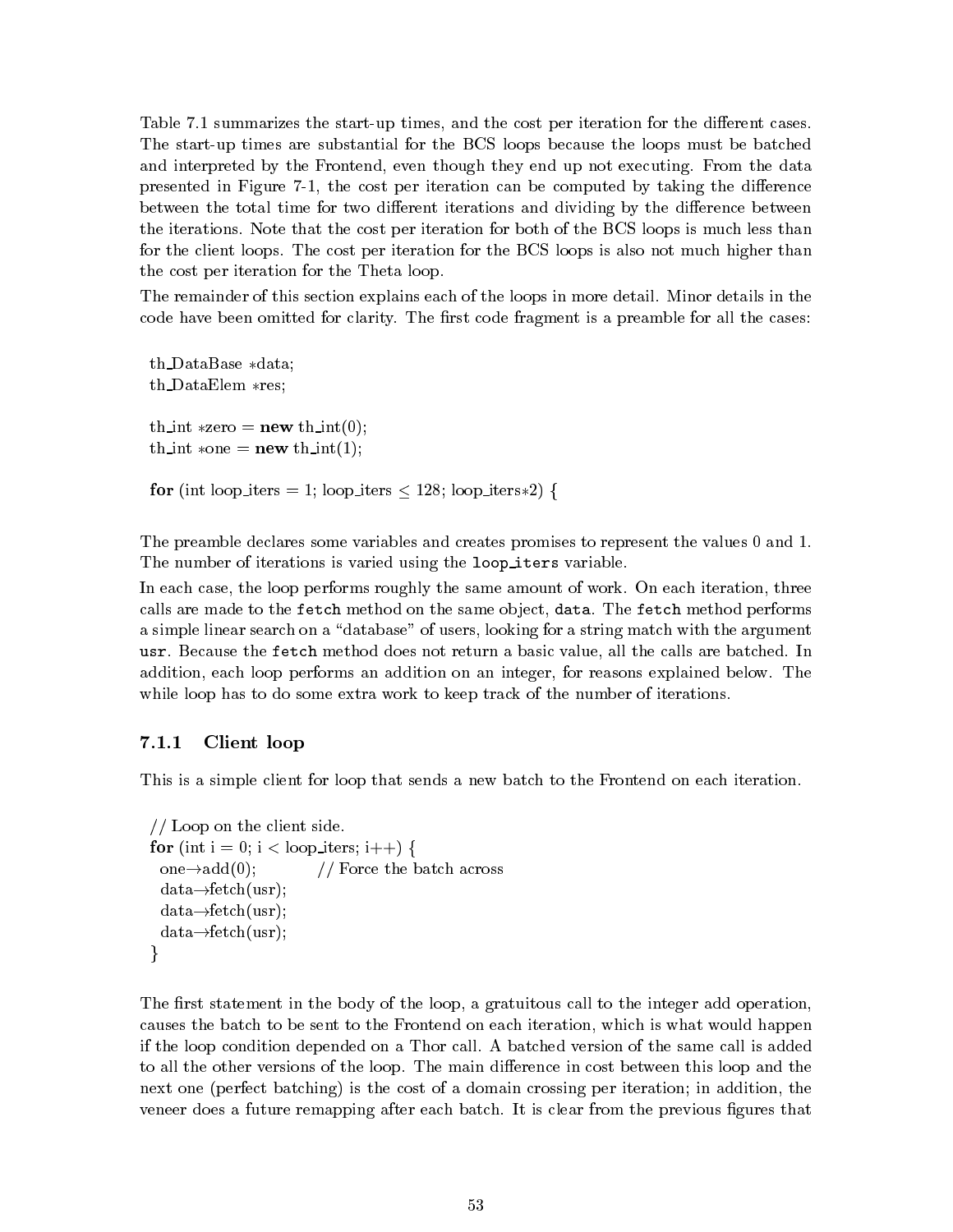doing a domain crossing per iteration is very expensive. In this case, the total cost for the loop is:

$$
k(t_d + n t_c)
$$

where k is the number of iterations, n is the number of statements in the loop,  $t_d$  is the cost of a domain crossing, and  $t_c$  is the average cost per call. The average cost per call is not an absolute measure, since it depends on the particular mix of calls; different calls do not necessarily have the same cost. However, it does give us some idea how the performance would be affected if we ran a similar loop with a larger number of similar calls in the body. Solving this equation for  $t_c$ , with  $t_d = 70$  microseconds (measured) and  $nt_c = 308$ microseconds (from Table 7.1), we get  $t_c = 59.5$  microseconds. This includes the cost of doing a future remapping on each iteration, as well as the cost of batching and type checking. As we will see shortly, most of the cost of  $t_c$  is in this overhead.

#### $7.1.2$ Client loop with perfect batching

This is the same loop as the previous one, except that the call to add is batched.

```
// Loop on the client side.
for (int i = 0; i < loop iters; i++) {
 one\rightarrowAdd(zero); // Batch the call to add.
 data\rightarrowfetch(usr);
 data\rightarrow fetch(usr);data\rightarrowfetch(usr);
\}
```
In this version of the client side loop, there are no calls that return basic value results. Thus all the calls can be batched, causing the loop to be unrolled into the batch. The size of the batch is equal to the number of iterations the loop executes times the number of statements in the body. We refer to this case as "perfect batching". This case performs much better than the previous one, because the cost of the domain crossing is amortized over all the iterations of the loop, rather than across each iteration.

The total cost in this case is:

### $t_d + knt_c$

In this, and all subsequent cases,  $t_d$  has a negligible impact on the total performance, since it is amortized across all the iterations of the loop. Again,  $t_c$  is computed as before. From Table 7.1, the cost per iteration,  $nt_c$  is about 200 microseconds. Thus,  $t_c$  is  $200/4 = 50$ microseconds. Note that in this case, futures are remapped only once, namely after the loop has finished executing. Thus the cost of remapping is amortized much more effectively because it is more efficient to do one large remapping than many smaller ones. This accounts for most of the difference between  $t_c$  in this case, and  $t_c$  in the previous case.

### 7.1.3 Batched while loop

This is the version of the loop that uses the WHILE batched control structure.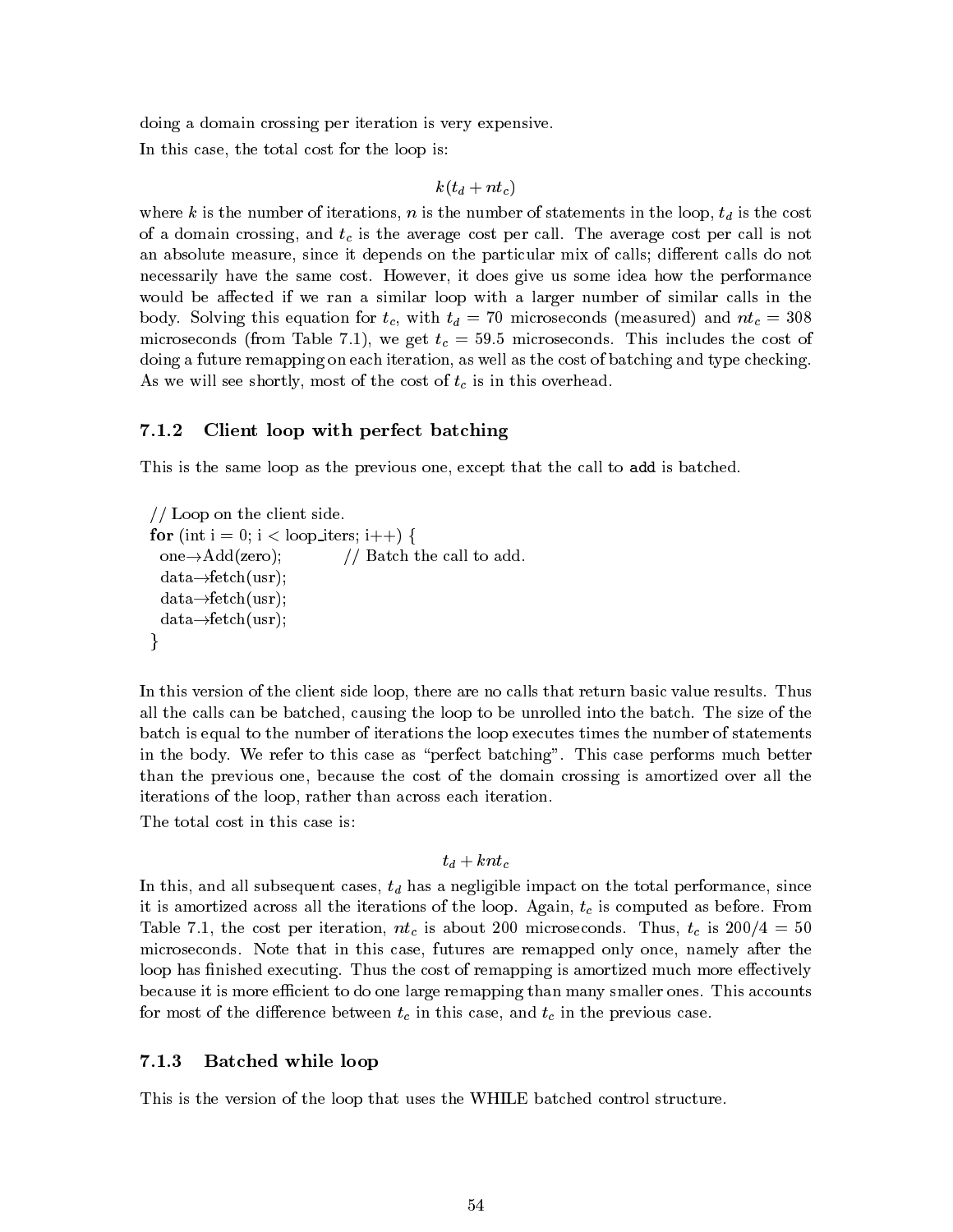```
// Batched while loop
th cell \langle \text{th-int} \rangle *sum = new th cell \langle \text{th-int} \rangle;
th int \text{*iters} = \textbf{new} th int(loop iters);
sum \rightarrow Put (zero);WHILE(sum \rightarrow Get() \rightarrow Lt(iters))one\rightarrowAdd(zero);
 data\rightarrowfetch(usr);
 data\rightarrowfetch(usr);
 data\rightarrowfetch(usr);
 sum \rightarrow Put(sum \rightarrow Get() \rightarrow Add(one));END_WHILE;
```
In this case, the entire batch consists of only the loop. Note the use of a cell, sum, to keep track of the number of iterations. Due to the use of the cell, the total number of calls per iteration,  $n$ , in this case (9) is greater than in either of the two client side loops (4). However, in this experiment, the while control structure still outperforms both client loops after a small number of iterations. This is due to the fact that the BCS mechanism amortizes some of the overhead of evaluating the calls across multiple iterations. In the batched futures versions, each call is parsed, type checked and evaluated individually. In the while control structure case the Frontend constructs a parse tree representation of the loop and evaluates it on each iteration. Because the parse tree has been highly optimized, the overhead of evaluating it on each iteration is much less than evaluating the individual calls using the batched futures mechanism.

The total cost of evaluating a batched while loop can be roughly modeled as follows:

$$
t_d + n t_p + k n t_e
$$

where  $t_p$  is the cost of parsing and type checking each call in the loop, and  $t_e$  is the cost of evaluating each call. In this case,  $n = 9$ .  $t_p$  gives us some idea of the cost of parsing a call in BCS. Using the start-up cost for the while loop in Table 7.1,  $t_d + nt_p = 1023$  microseconds. Thus,  $t_p = (1023 - 70)/9 = 106$  microseconds. This includes the overhead of building a parse tree for the loop, etc.

The value for  $t_e$  gives us an idea what the cost of evaluating a call in BCS is. Using 59 microseconds for  $n_t$  from Table 7.1,  $t_e = 59/9=6.6$  microseconds. Note that this is quite a bit smaller than  $t_c$  in the previous two cases. Again, this is due to the fact that the parsing and type checking costs are not included in  $t_e$ , whereas they are in  $t_c$ . In addition,  $t_e$  is an average, and the calls to Put, Get, and Lt are very cheap compared to the cost of fetch.

#### $7.1.4$ Batched for loop

This is the version of the loop that uses the FOREACH batched control structure.

// Batched for loop th int  $*$ i;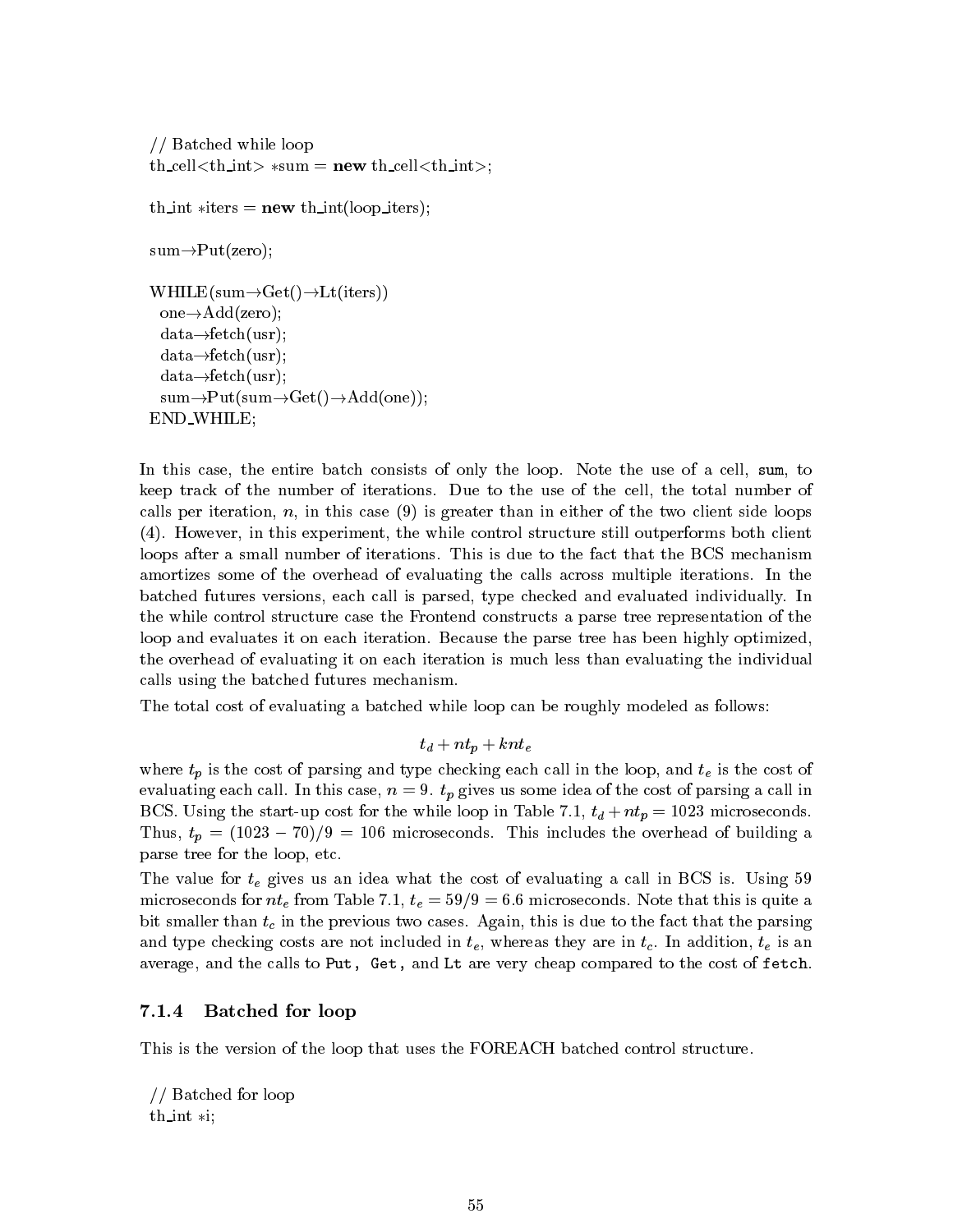```
FOREACH(i, one \rightarrow To(iters)) // iters is same as for WHILE loop
 one\rightarrowAdd(zero); // Batch the call to add.
 data\rightarrow fetch(usr);data\rightarrowfetch(usr);
 data\rightarrowfetch(usr);
END FOREACH;
```
A batched for loop is the ideal way to structure this particular loop. Whereas the while control structure required the use of a cell, introducing additional overhead, the for control structure allows a more concise description of the computation to be performed.

The performance of the for loop is modeled with the same formula as the while loop. In this case,  $n = 5$  because of the extra call to the iterator To. In this case,  $t_p = 123$ , which is similar to  $t_p$  in the previous case. Again, the difference is due to the fact that the mix of calls is different, so the cost of parsing them is slightly different. The cost per iteration, 51 microseconds, is smaller than in the while loop because the number of calls is less. In this case,  $t_e = 51/5 = 10.2$  microseconds. This is slightly higher than in the case of the while loop because in that case, the average included the calls to Put, Get, and Lt, which are much cheaper than the calls to fetch.

### 7.1.5 Theta loop

The final version of the loop is executed entirely on the Frontend side by making a single call at the client.

// Call Theta version of loop.  $data \rightarrow loop\_fetch(usr, loop\_iters);$ 

This is the fastest possible implementation of this benchmark. The Theta code is given below. The loop fetch method is defined on the Database type presented earlier.

```
loop fetch(u : string, iters : int)
 for i : \text{int in 1.to}(iters) do
   1+0self.fetch(u)
  self.fetch(u)
  self.fetch(u)
 end
end loop fetch
```
In this case, the cost of evaluating the loop is:

### $t_d + knt_x$

where  $t_x$  represents the cost of executing each call. The cost per iteration is about 48 microseconds, and  $n = 5$  again. Thus,  $t_x = 48/5 = 9.6$  microseconds. Note that there is no future remapping in this case, as no futures are generated by the call to loop fetch.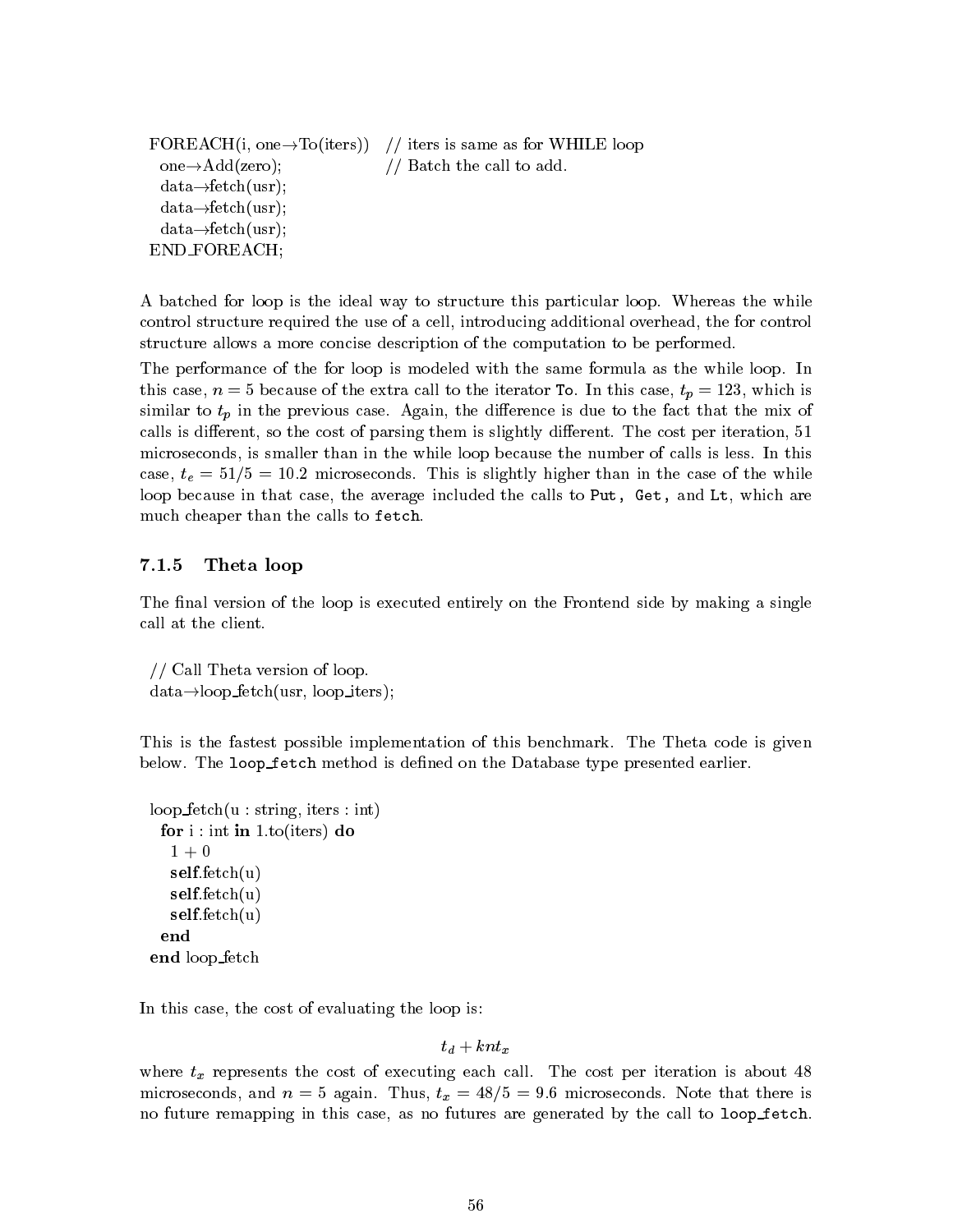In this case the number of calls is the same as in the batched for loop. So, the difference between  $t_x$  and  $t_e$  from the previous case can be attributed almost entirely to the evaluation mechanism used in the batched for loop. Note that this cost is very small in this case (0:6 microseconds).

#### $7.2$ Benefits of optimizations

The experiment described in this section shows the performance gain due to the optimizations described in the previous chapter. In this experiment, a loop similar to the batched while loop described in the previous section was run for 100 iterations. The difference between this loop and the one in the previous section is that the number of calls to fetch is varied from 0 to 10, and there are no calls to add. However, the use of a cell to count the number of iterations remains.

Figure 7-3 shows the cost of evaluating and parsing the loop versus the number of calls to the fetch method. The curve labeled not optimized measures the expense of evaluation when Method Node (section  $6.4.3$ ) optimizations are not in effect. The graph labeled optimized shows the same experiment, but with Method Node optimizations turned on. In this case, the fetch method call translates into a Method Node with a constant receiver and a single constant argument. Calls to cell methods get and put have been optimized as well. The difference between the two curves at 0 calls to fetch is due to the fact that the calls to Put, Get and Lt are executed on each iteration.

Table 7.2 shows the average cost per call to the fetch method for the optimized and nonoptimized schemes.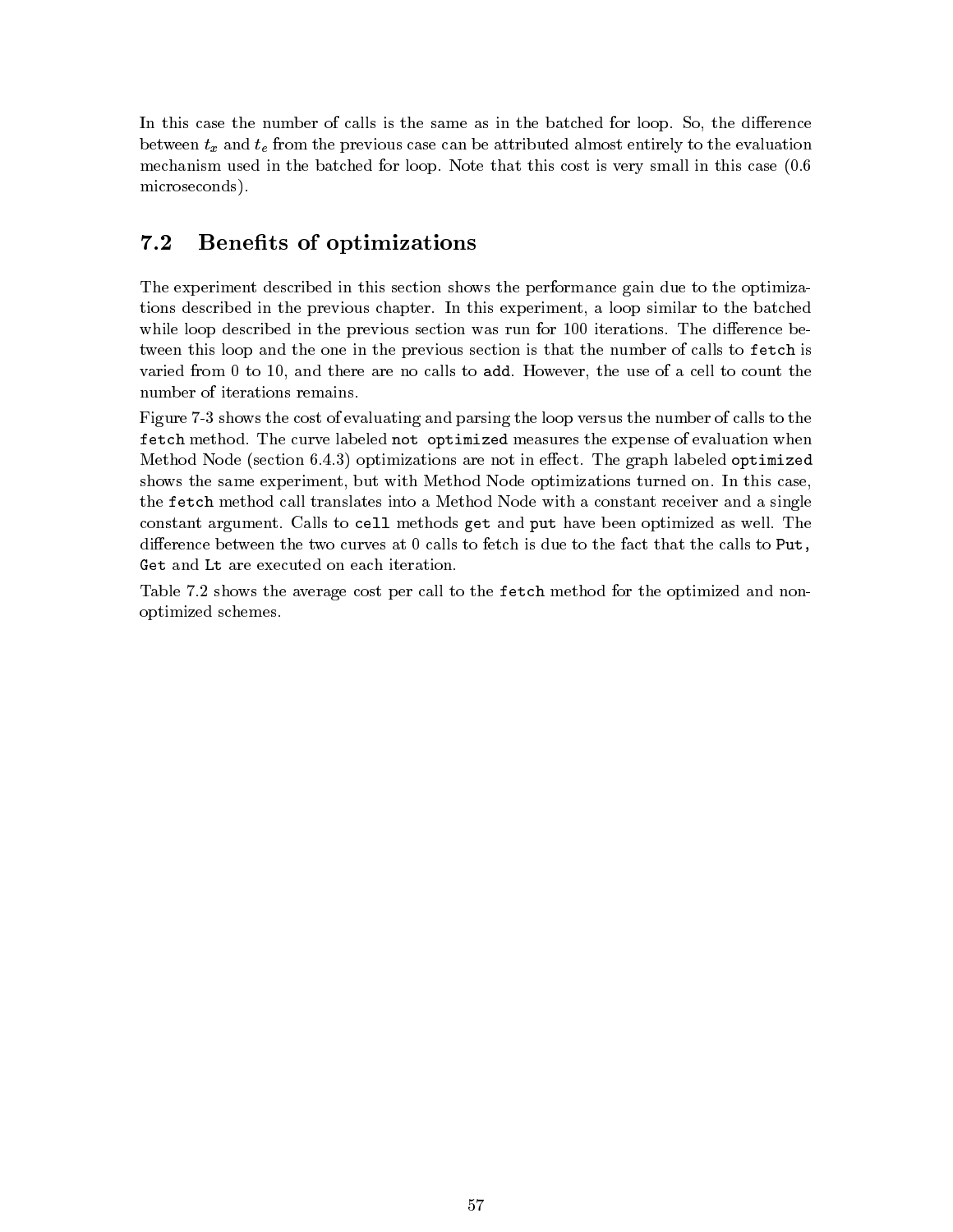

Figure 7-3: Method Node optimization

| Scheme          | Time $(\mu s)$ |
|-----------------|----------------|
| batched while   |                |
| optimized while |                |

Table 7.2: Cost per call to fetch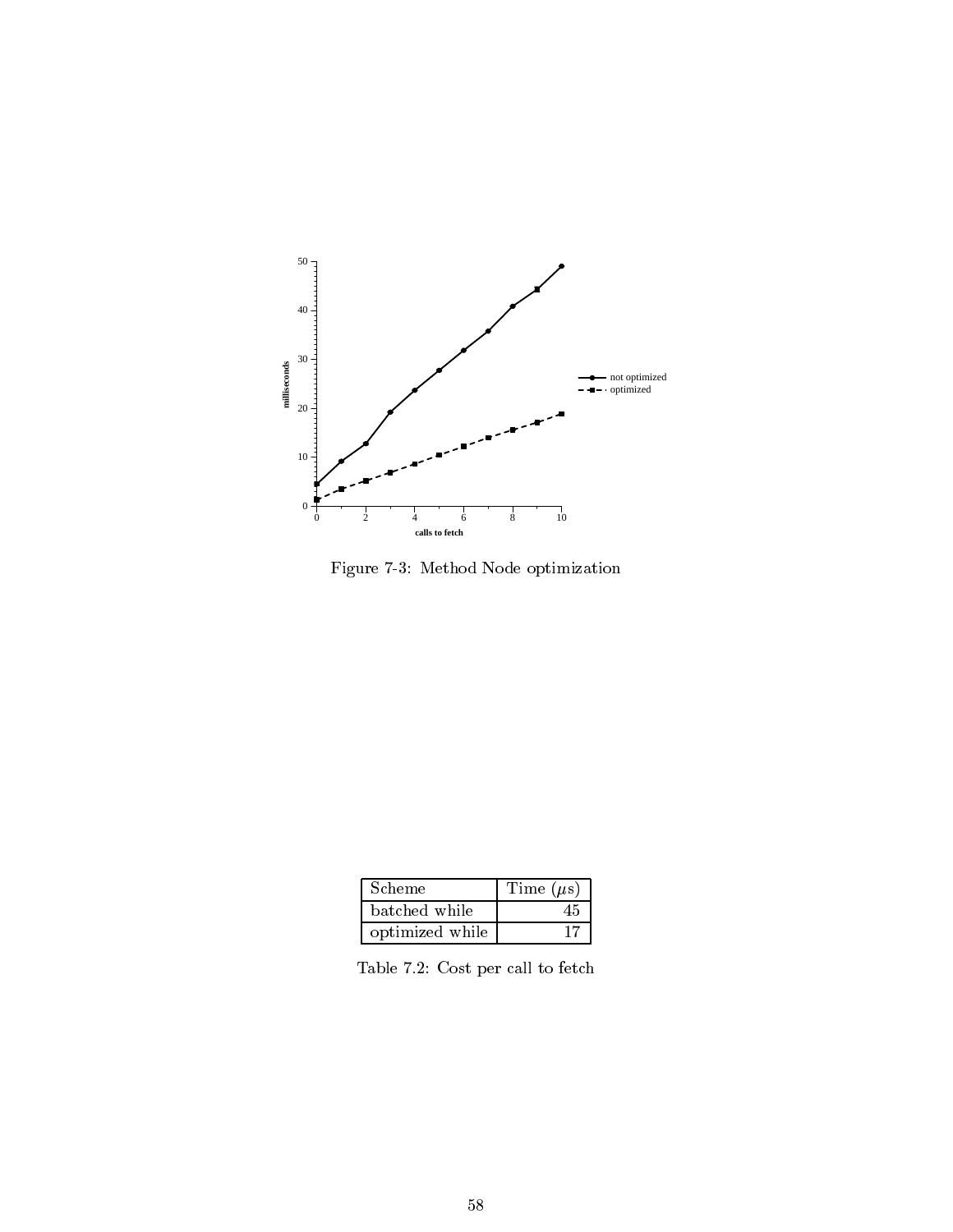# Chapter <sup>8</sup>

# Conclusions

The first part of this chapter presents a summary of the work done in this thesis, and some conclusions that can be drawn from it. The remainder of the chapter presents some suggestions for future work.

### 8.1 Summary

This thesis has presented two new mechanisms to increase the performance of cross-domain calls. The first, Basic Value Promises allows calls that return basic values to be batched, thus allowing for a larger batching factor, which implies better performance. Although in some cases promises can be used to increase the batching factor directly, we do not expect this to be their mayor use. Instead, promises are an integral part of the second mechanism presented in this thesis, Batched Control Structures (BCS). The BCS mechanism allows the client programmer to augment a batch with simple control flow information that is interpreted by the server. Using a batched control structure instead of a client language control structure can improve the batching factor by eliminating the need to communicate immediately with the server to obtain values critical to the control flow of the program.

Our performance studies have shown that both basic value promises and BCS can signi cantly improve the performance of a client program in Thor. Promises were used to increase the batching factor in the 2b traversal of the OO7 benchmark, thus increasing the performance. BCS was used to illustrate not only the possible increase in the batching factor, but also the reduced overhead associated with each call to Thor when using BCS.

This work is similar to Remote Evaluation (REV) [17] in that it allows a client program to send small "sub-programs" to be evaluated at the server. However, in Stamos' work, both client and server were written in the same programming language, CLU [11]. One of the goals of Thor is to allow clients written in different programming languages to share the same objects. In REV, the operations invoked by the client must either be exported by the server or provided by the shipped code itself. In Thor, the only operations that can be called by the client are those exported by Thor. BCS extends this calling mechanism by allowing control flow to be expressed in a batch of calls. However, BCS is by no means a general purpose programming language in the way that CLU is. Remote evaluation is different also in that its intended use is in distributing a computation among a number of servers to improve the performance of the application. In contrast, BCS is used in Thor to reduce the communication and evaluation overhead of remote calls; remote calls are the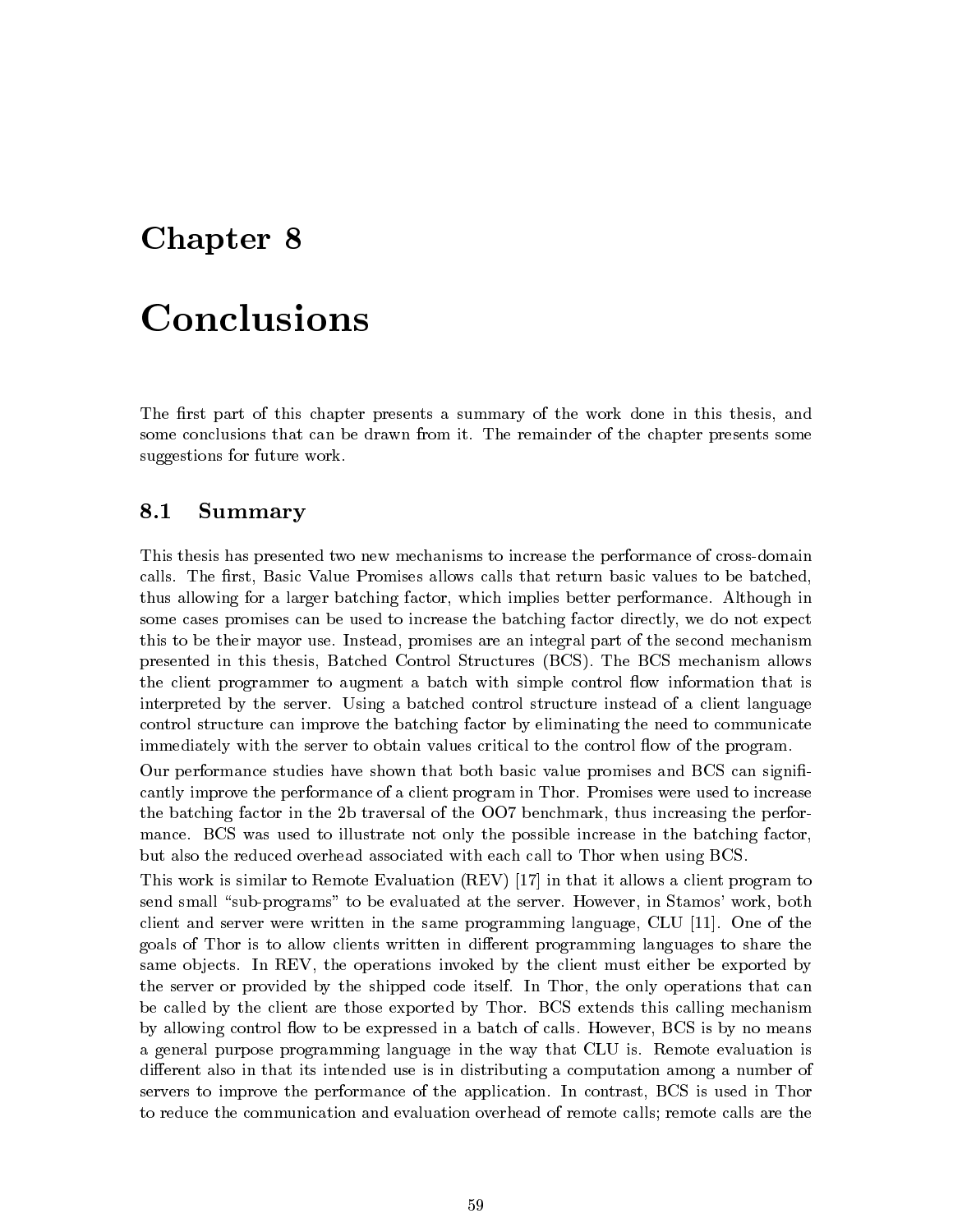only way to interact with Thor.

Promises and BCS are points on a spectrum of client interaction with Thor. On one end of the spectrum is a client that uses Thor only as a repository of data objects. The client interacts with Thor by placing individual calls and waiting for their results. This is clearly an inefficient way of doing things. On the other extreme of the spectrum is an application that is written entirely in Theta, and stored in Thor as part of the database. A "client" in this case is nothing more than a small program that invokes a single \top-level" Thor procedure, which then does all the work. Presumably, this would be the most efficient way of working with Thor. However, this approach, has several drawbacks: First, it does not allow the client programmer to make use of the heterogeneity of Thor. The client programmer must learn Theta in order to write the application. We envision that most application programmers will want to use the language they are already familiar with. Second, writing all or part of the application in Theta requires that it be stored persistently and named inside Thor so that it can be used multiple times. Instead, by providing the programmer with tools such as batched futures and BCS, an application can be written succinctly and efficiently in the client language against a set of predefined types stored inside Thor.

### 8.2 Future Work

The next three sections describe some possible extensions to the BCS mechanism.

### 8.2.1 Batched break statement

One very useful extension to the current BCS mechanism would be the addition of a **break** statement that terminates the execution of the nearest enclosing loop. The effect of break can always be achieved in a while loop by encoding the condition for when to break into the loop condition itself. However, in the case of a for loop this is not possible. Thus, break would be the only way to achieve early termination in the case of a for loop. This is important when, for example, an iterator is used to do a search, in which case we want to terminate the search as soon as a match is found.

At the veneer, the break statement would be implemented as a procedure that places a BREAK marker in the batch. At the Frontend, the parse tree would contain a Break Node to represent the break statement. When evaluated, the Break Node sets flag. This flag is checked by each evaluation function before evaluating its corresponding Node. The evaluation functions for If and Method Nodes return immediately if the 
ag is set, without evaluating their respective nodes. The evaluation function for the While Node checks the flag on each iteration. If the flag is set, it clears the flag, then returns immediately. Thus, evaluation continues with the Node following the While Node in the parse tree. In the case of Foreach, the iterator checks the flag on each iteration. If the flag is set, it clears the flag and returns.

### 8.2.2 Batched continue statement

The semantics of continue are that execution continues with the beginning of the next iteration of the loop. Continue would be implemented in a similar way to Break. The veneers provides a CONTINUE statement, which can be called from within a batched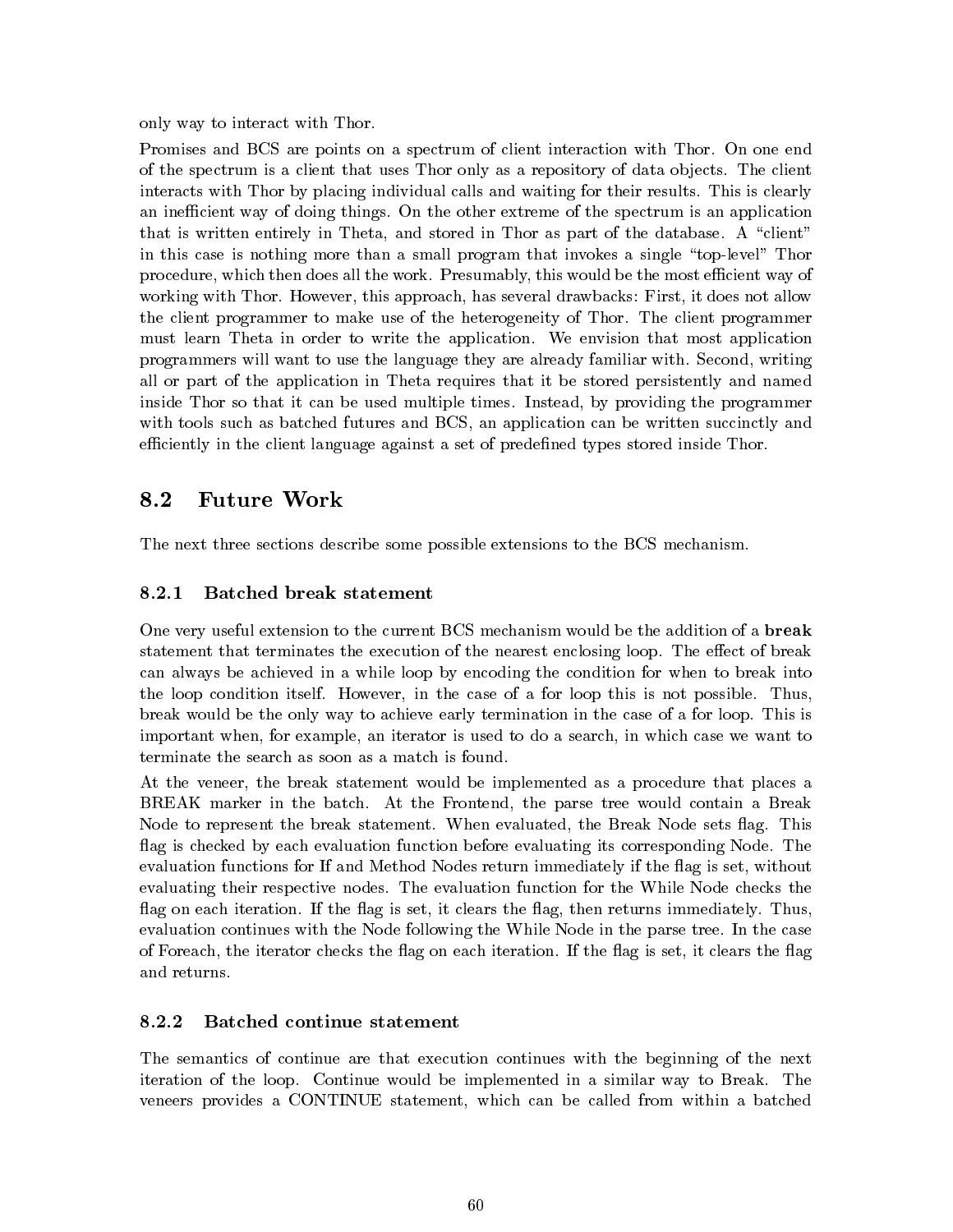While or Foreach loop. At the Frontend, a continue flag is used. If the Continue Node is evaluated, it sets the flag. Subsequent calls to If and Method Node evaluation functions check the flag and return immediately if it is set. The evaluation functions for the While and Foreach Nodes clear the flag after each iteration.

#### 8.2.3 **Batched Procedures**

One inconvenience of BCS is that there are no batched procedures. If a sequence of code must be performed multiple times, the code has to either be duplicated inside the BCS, or has to be rewritten as a Theta procedure that can be called directly by the client. Although it is possible to simulate recursion in BCS, it can be quite cumbersome.

It would not be too hard to extend the current BCS mechanism to include procedures. The basic idea is to create a parse tree for a batched procedure, and associate it with a name provided by the client. The client program can cause the parse tree to be evaluated at different times by invoking it explicitly, using the name.

To illustrate this mechanism, we discuss the case of a procedure with one argument and with no results. The real mechanism would provide support for multiple arguments and at least one result. A new PROCEDURE construct would be used, which takes three arguments: a name for the procedure, a single argument to the procedure, and a name for the type of the argument. The argument can be of any type. The name for the argument type is used by the Frontend to look up the corresponding type. This type is stored in the parse tree Node for the procedure, so that the type checking algorithm can verify that the argument passed by the client is of the right type.

For example, here is how a batched procedure would be created for the swap procedure mentioned in chapter 4:

```
th_cell<int> temp = new th_cell<th_int>;
PROCEDURE(''swap'', p, ''point'')
  temp->Put(p->X());
  p->Set_x(p->Y());
  p->Set_y(temp->Get());
END_PROCEDURE
```
To call the batched procedure, the client calls the invoke procedure function provided by the veneer:

```
th_point p = ...;invoke_procedure(''swap'', p);
```
### 8.3 Comparrison with Sandboxing

An alternative to providing safety without running in separate protection domains is presented in  $[15]$ . This mechanism, software-based fault isolation, popularly called "sandboxing," inserts software bounds into unsafe client code to guarantee that the client does not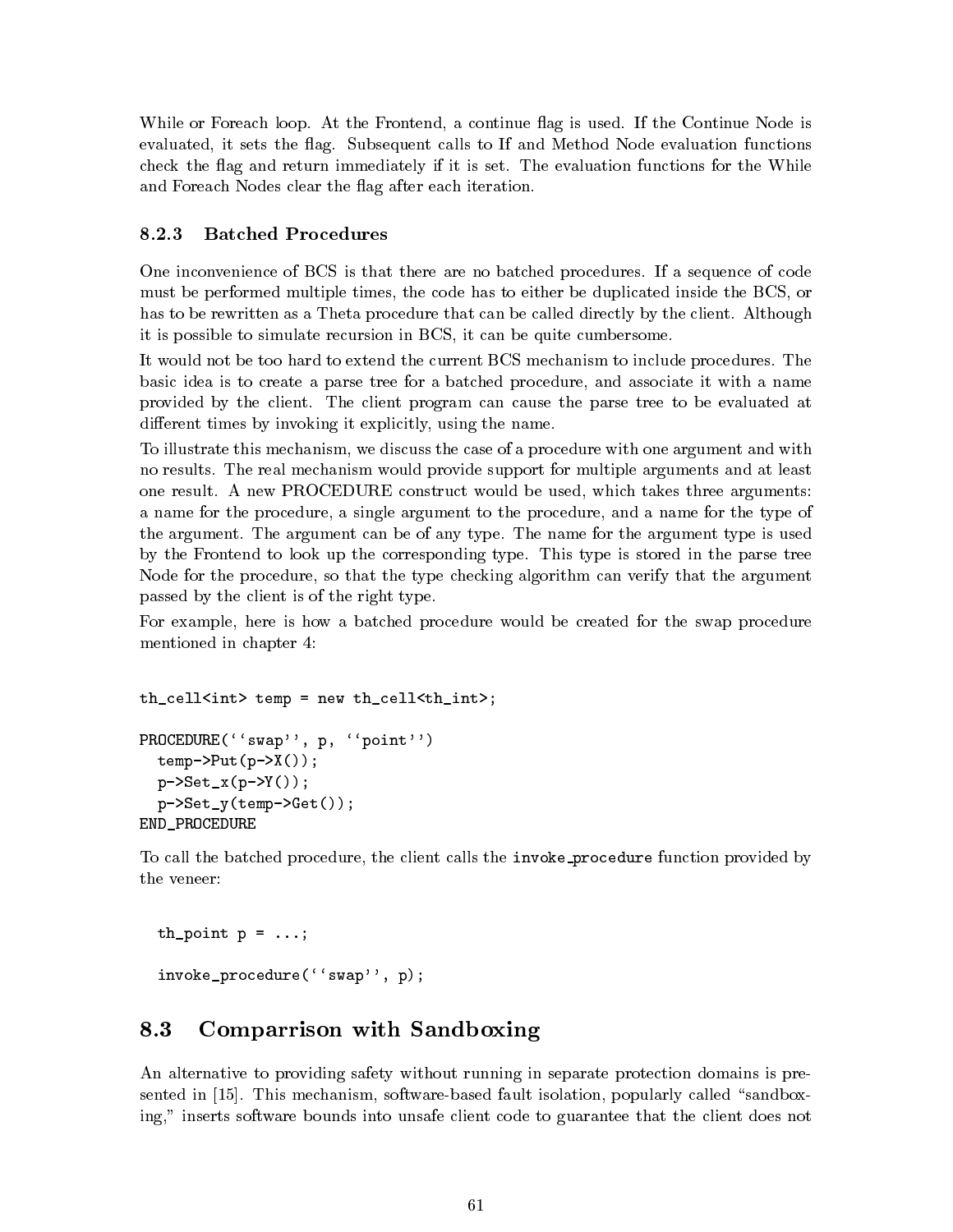access memory outside its designated area. It reduces the per call overhead by eliminating the need for a domain crossing on each call. Using sandboxing in Thor instead of batching would not obviate the need for type checking, but it would eliminate the overhead of constructing and parsing a batch of calls. On the other hand, the BCS mechanism allows the server to construct a highly efficient representation of the computation that is repeatedly evaluated. So, it is not clear whether sandboxing would produce larger performance benefits than BCS, or even batched futures. A thorough comparison of the two schemes would allow us to answer that question, and help decide whether the drawbacks of sandboxing are worth the gains.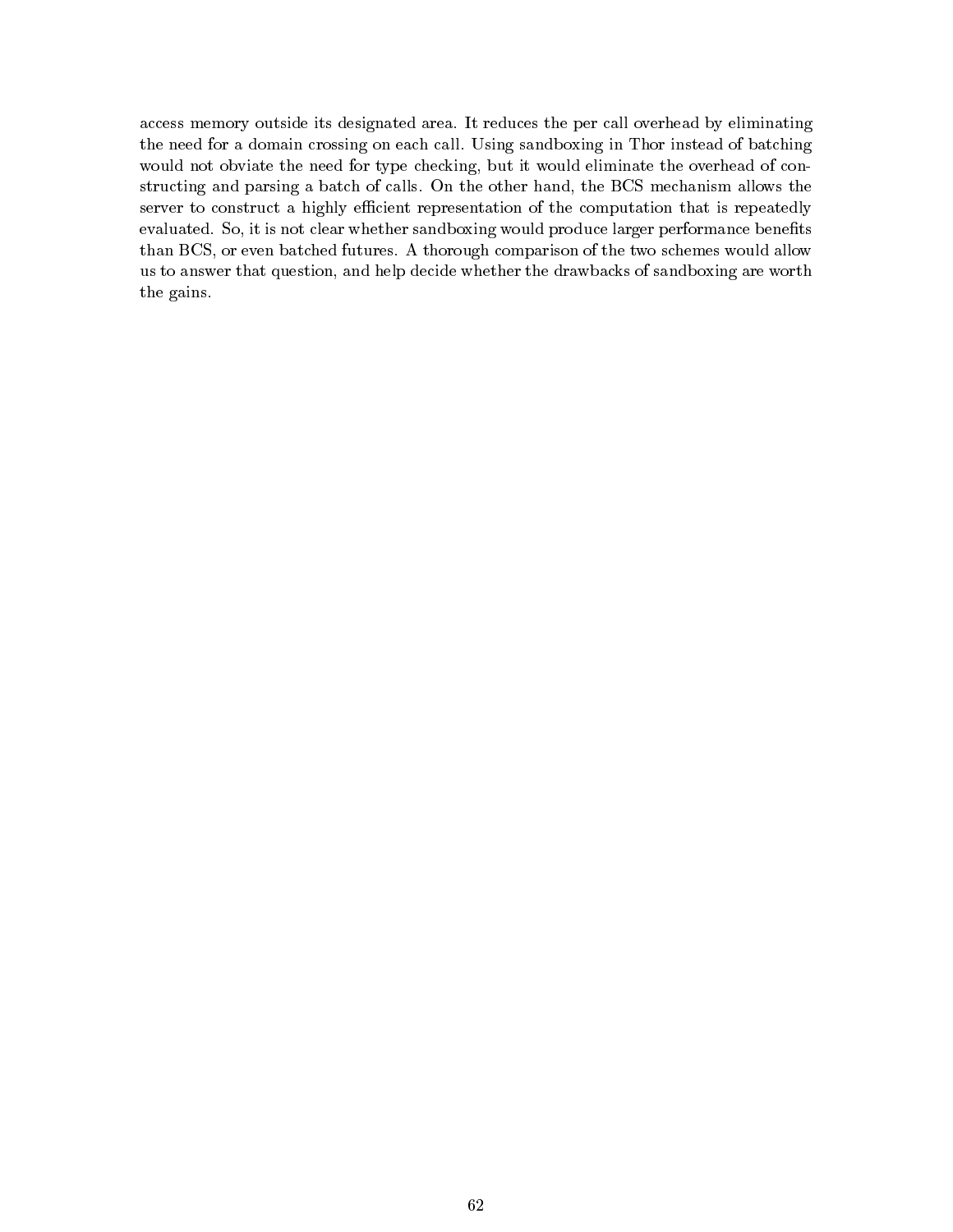# Bibliography

- [1] B. Bershad, T. Anderson, E. Lazowska, and H. Levy. Lightweight remote procedure call. ACM Transactions on Computer Systems, 8(1), February 1990.
- [2] Andrew P. Black and Norman Hutchinson. Typechecking polymorphism in Emerald. Technical Report 91/1, Digital Equipment Corporation, Cambridge Research Laboratory, December 1990.
- [3] P. Bogle. Reducing cross-domain call overhead using batched futures. Master's thesis, Massachusetts Institute of Technology, 1994.
- [4] Luca Cardelli. A semantics of multiple inheritance. Information and Computation, 76:138-164, 1988. Also in Readings in Object-Oriented Database Systems, S. Zdonik and D. Maier, eds., Morgan Kaufmann, 1990.
- [5] Michael J. Carey, David J. DeWitt, and Jeffrey F. Naughton. The OO7 benchmark. In Proceedings of the 1993 ACM SIGMOD International Conference on Management of Data, pages  $12-21$ , Washington, DC, May 1993.
- [6] M. Castro. Object invocation performance in thor. Programming Methodology Group Memo to appear, Laboratory for Computer Science, MIT, Cambridge, MA, 1995.
- [7] Mark Day. Client Cache Management in a Distributed Object Database. PhD thesis, Massachusetts Institute of Technology, 1995. Forthcoming.
- [8] Mark Day et al. Theta Reference Manual. Programming Methodology Group Laboratory for Computer Science, MIT, Cambridge, MA, 1994. To appear.
- [9] J. Goodenough. Exception handling: Issues and a proposed notation. Communications of the  $ACM$ , 18:683-696, December 1975.
- [10] B. Helfinstine. A Modula-3 veneer for Thor, 1994.
- [11] B. Liskov et al. CLU reference manual. In Goos and Hartmanis, editors, Lecture Notes in Computer Science, volume 114. Springer-Verlag, Berlin, 1981.
- [12] B. Liskov, R. Gruber, P. Johnson, and L. Shrira. A highly available ob ject repository for use in a heterogeneous distributed system. In Proceedings of the Fourth International Workshop on Persistent Object Systems Design, Implementation and Use, pages 255– 266, Martha's Vineyard, MA, September 1990.
- [13] B. Liskov and L. Shrira. Promises: Linguistic support for efficient asynchronous procedure calls in distributed systems. In Proceedings of the ACM SIGPLAN '88 Conference on Programming Languages Design and Implementation. ACM, June 1988.